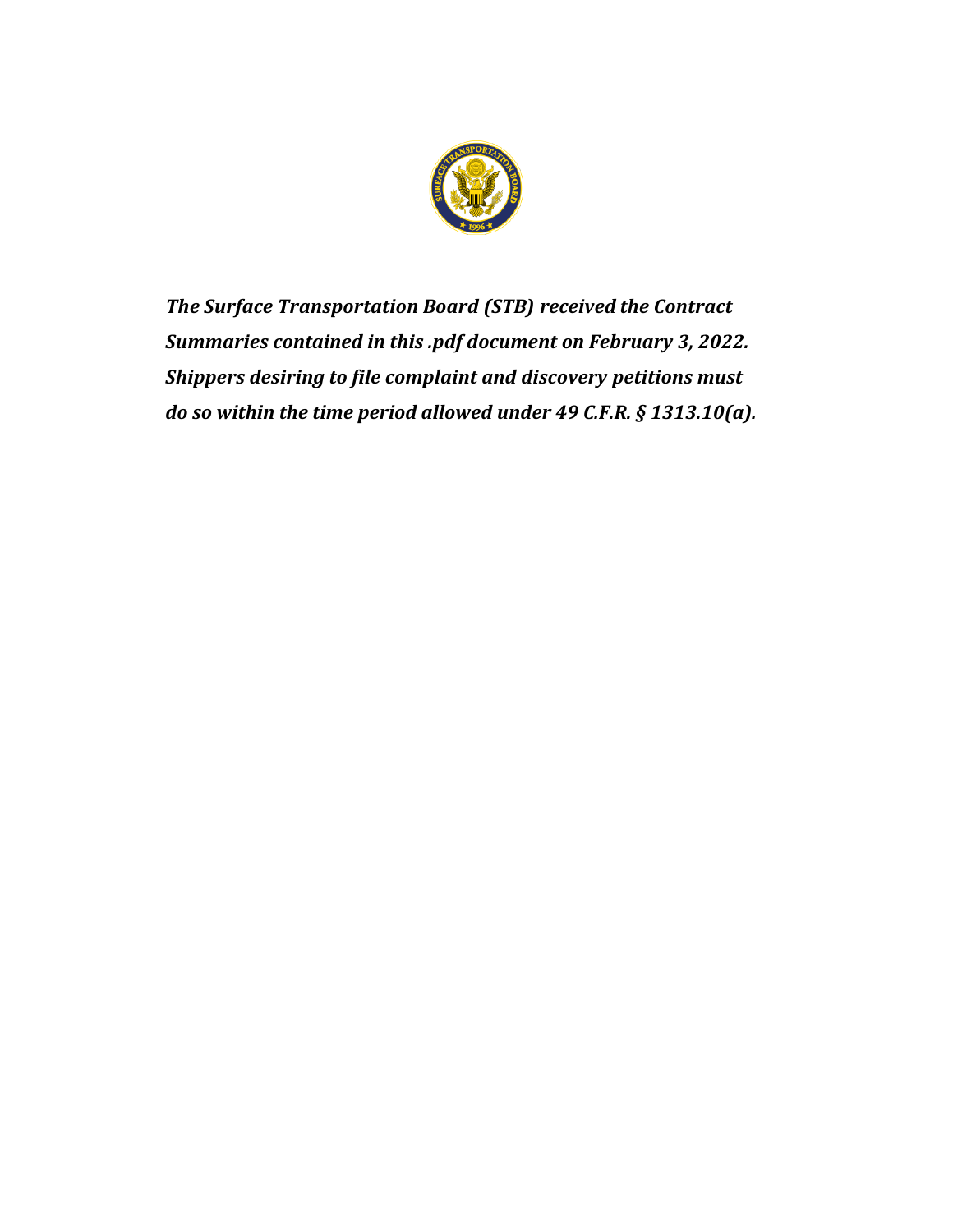

STB-UPOTMQ 162123-S

# **UNION PACIFIC RAILROAD COMPANY**

# **AMENDED CONTRACT SUMMARY**

**Issued:**  February 1, 2022

**Effective:** January 1, 2021

**Issued by:**  Rosa M. La Puente-Flowers Lead Price Applications 1400 Douglas Street Mail Stop 1340 OMAHA, NEBRASKA 68179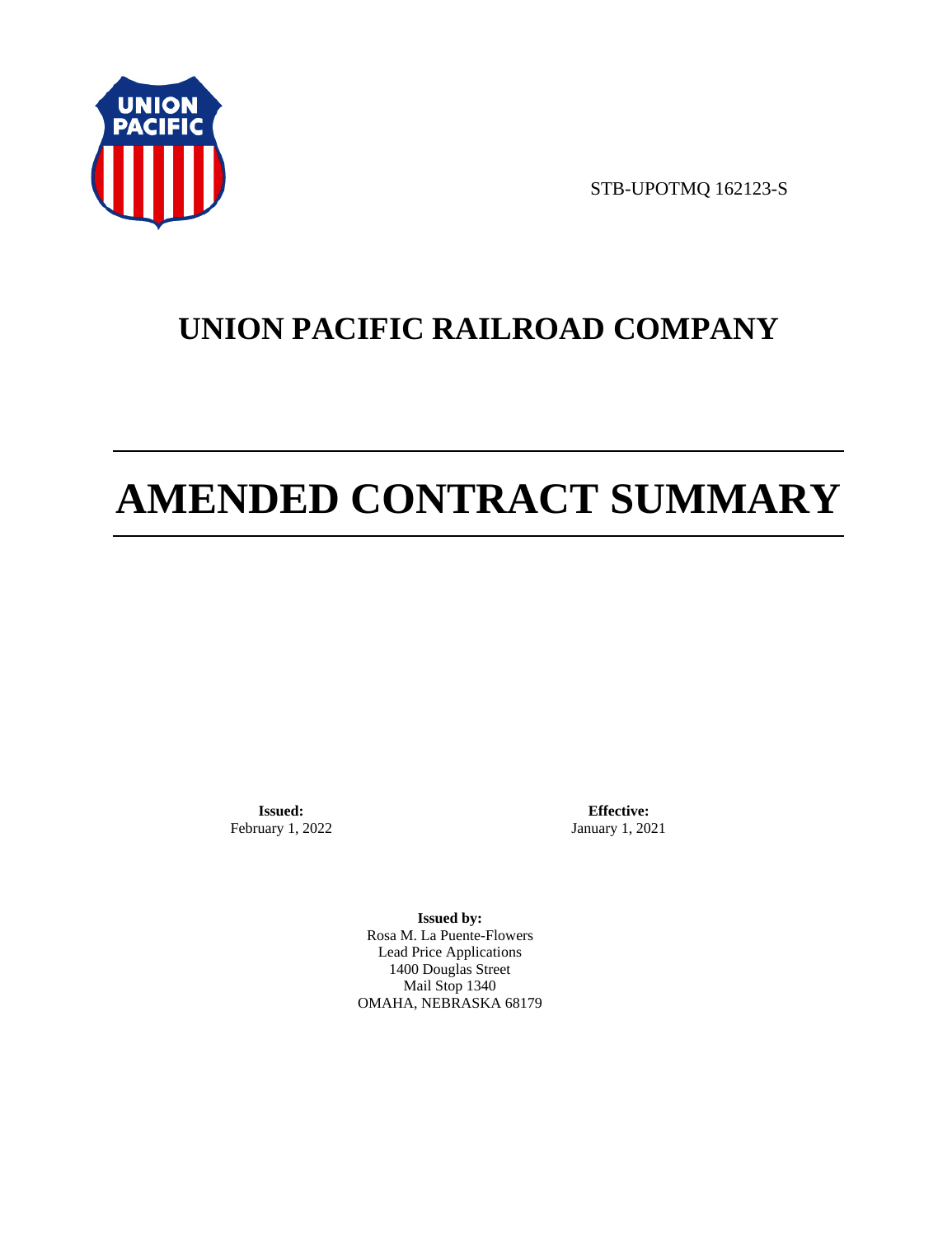#### **PARTICIPATING CARRIERS:**

 AT & L RAILROAD CO INC P.O. Box 29 Watonga, OK 73772

 FERROCARRIL MEXICANO S A DE C V Col. Bosques De Las Lomas Mexico City, DF 11700

 UNION PACIFIC RAILROAD COMPANY 1400 Douglas St. Omaha, NE 68179

## **COMMODITY:**

Wheat Exc.Buckwheat See 01139

#### **SHIPPER:**

THE ANDERSONS INC

#### **ORIGIN(S):**

 WATONGA, OK **ADDITION**  GLEN ELDER, KS **ADDITION**  CHICAGO, IL BLISS, ID **ADDITION**  PRATT, KS **ADDITION**  MEDFORD, OK **ADDITION**  COLBY, KS **ADDITION**  ABILENE, KS **ADDITION**  CANTON, KS **ADDITION** 

#### **DESTINATION(S):**

 TORREON, CU **ADDITION**  CUAUTITLAN, EM **ADDITION**  CIUDAD OBREGON, SO VILLAGRAN, GJ **ADDITION** 

#### **PORT(S):**

Not Applicable

#### **DURATION:**

 Effective Date: October 25, 2017 Amendment Effective Date: January 1, 2021 **ADDITION**  Expiration Date: December 31, 2021 **EXTENSION** 

#### **RAIL CAR DATA:**

No cars dedicated to service under this Contract. Cars are provided on a common carrier basis only.

#### **RATES & CHARGES:**

Not applicable

#### **VOLUME:**

 Minimum shipment of 92 carloads. Multiple Car Shipments Single Car Shipments **DELETION** 

#### **SPECIAL FEATURES:**

Special Switching Provision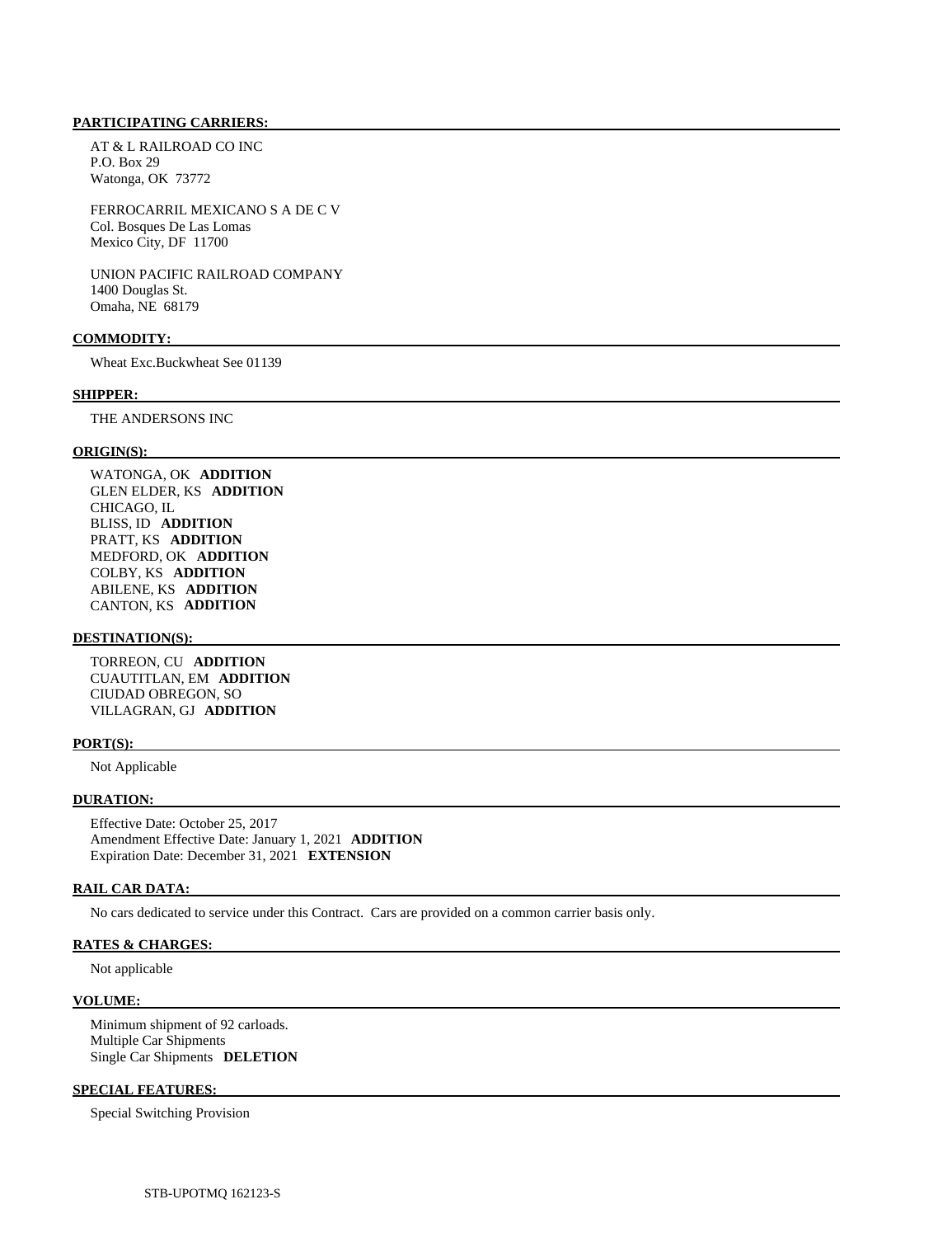# **SPECIAL NOTICE:**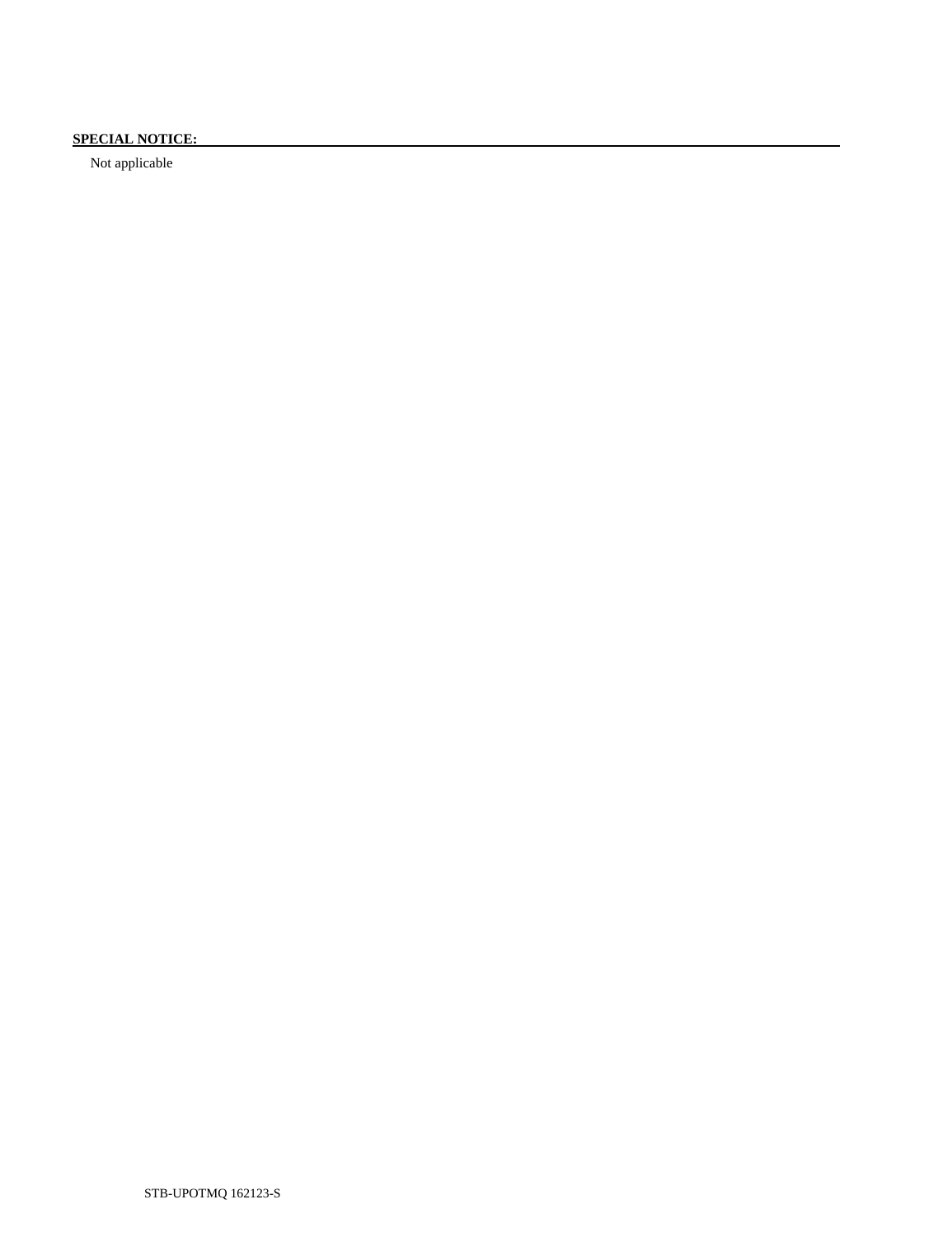

STB-UPOTMQ 164641-AG

# **UNION PACIFIC RAILROAD COMPANY**

# **AMENDED CONTRACT SUMMARY**

**Issued:**  February 1, 2022

**Effective:** January 1, 2021

**Issued by:**  Rosa M. La Puente-Flowers Lead Price Applications 1400 Douglas Street Mail Stop 1340 OMAHA, NEBRASKA 68179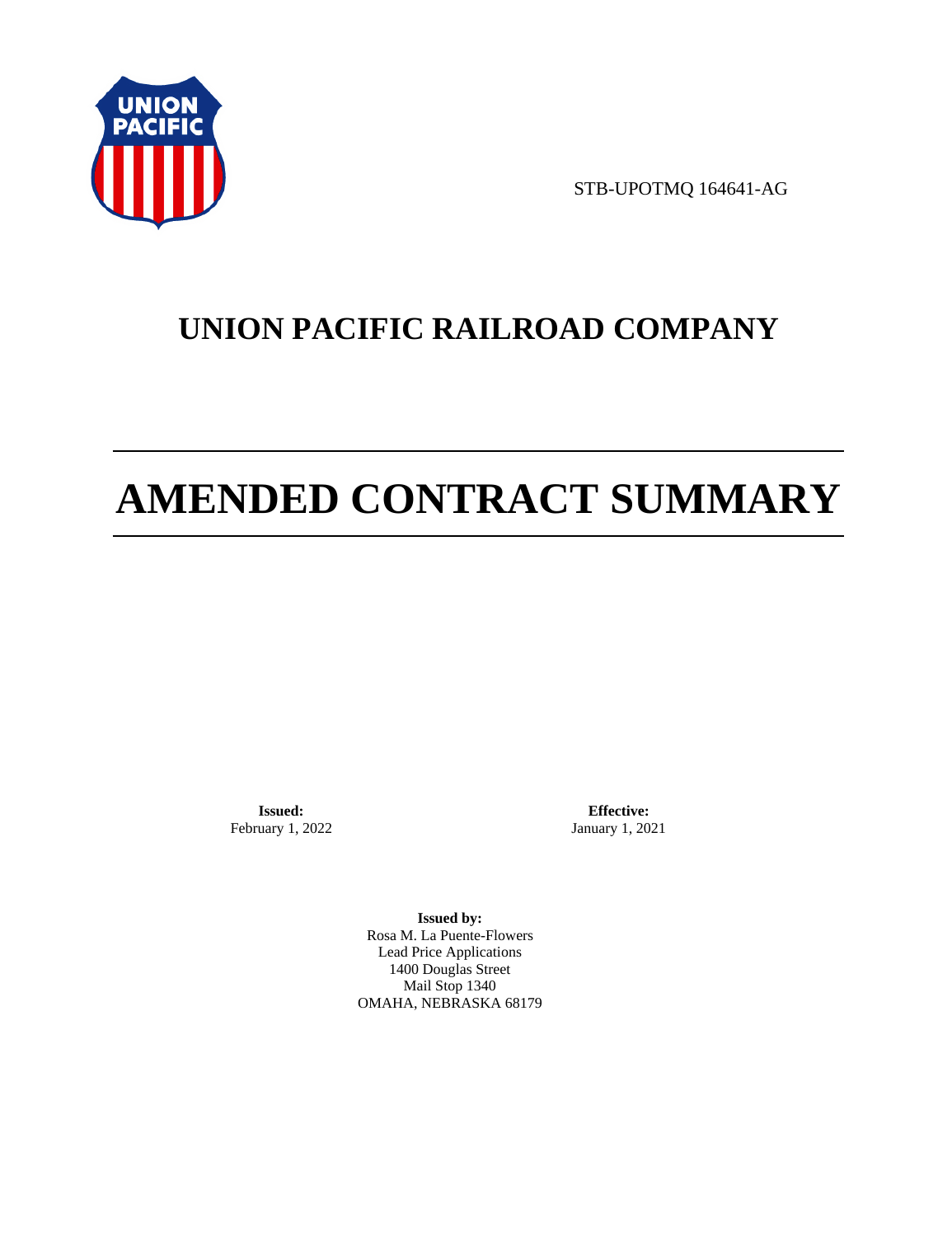#### **PARTICIPATING CARRIERS:**

 UNION PACIFIC RAILROAD COMPANY 1400 Douglas St. Omaha, NE 68179

#### **COMMODITY:**

 Soybean Hulls, Pelletized **ADDITION**  Prepared Feed,Animal,Fish Or Poultry, Other Than Dog,Cat Or Other Pet Food, Nec Exc.Canned See 20423,Or Chopped,Ground Or Pulverized Hay,Straw Or Related Products See 01991-01992 **ADDITION** 

#### **SHIPPER:**

CARGILL INC

#### **ORIGIN(S):**

 EDDYVILLE, IA **ADDITION**  BRIDGEPORT, IA **ADDITION**  MCALLEN, TX **ADDITION**  BRIDGEVIEW, IL **ADDITION**  PINE BLUFF, AR **ADDITION**  GRAND PRAIRIE, TX **ADDITION**  WACO, TX **ADDITION**  SCHUYLER, NE **ADDITION**  CLINTON, IA **ADDITION**  ARLINGTON, TX **ADDITION**  HOUSTON, TX **ADDITION**  BLAIR, NE **ADDITION**  MEMPHIS, TN **ADDITION**  IOWA FALLS, IA **ADDITION**  AVONDALE, LA **ADDITION**  CLEARFIELD, UT **ADDITION** 

#### **DESTINATION(S):**

 BLAIR, NE **ADDITION**  FT WORTH, TX **ADDITION**  CEDAR RAPIDS, IA **ADDITION**  STERLING, CO **ADDITION**  WACO, TX **ADDITION**  SHREVEPORT, LA **ADDITION**  OKLAHOMA CITY, OK **ADDITION**  SCHUYLER, NE **ADDITION**  EDDYVILLE, IA **ADDITION**  SWEETWATER, TX **ADDITION**  MINNEAPOLIS, MN **ADDITION**  LODI, CA **ADDITION** 

#### **PORT(S):**

Not Applicable

#### **DURATION:**

 Effective Date: January 1, 2019 Amendment Effective Date: January 1, 2021 **ADDITION**  Expiration Date: December 31, 2021 **EXTENSION** 

#### **RAIL CAR DATA:**

No cars dedicated to service under this Contract. Cars are provided on a common carrier basis only.

#### **RATES & CHARGES:**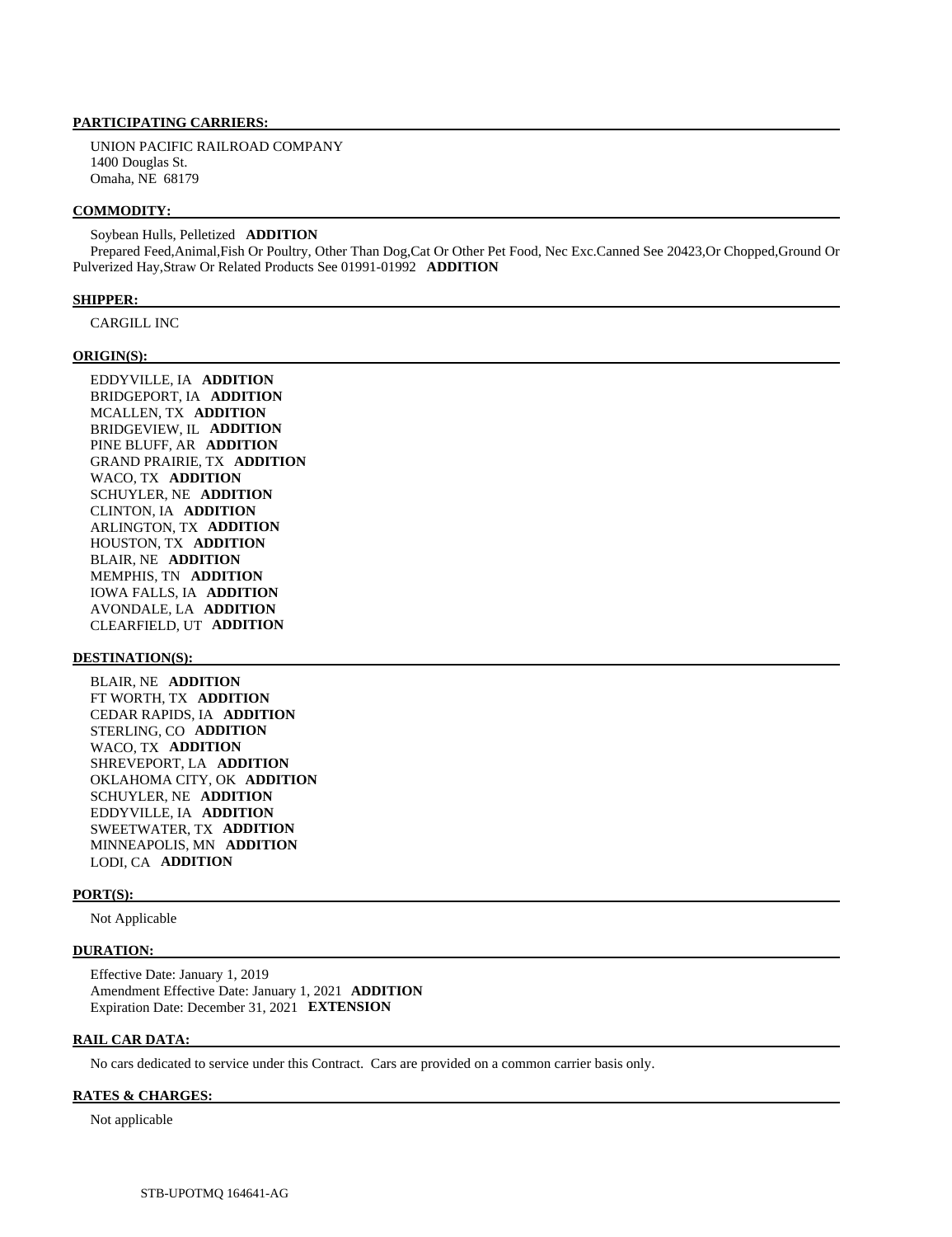# **VOLUME:**

# Single Car Shipments **ADDITION**

# **SPECIAL FEATURES:**

 Special Switching Provision Not Applicable. This change pertained only to confidential data. (Switching)

# **SPECIAL NOTICE:**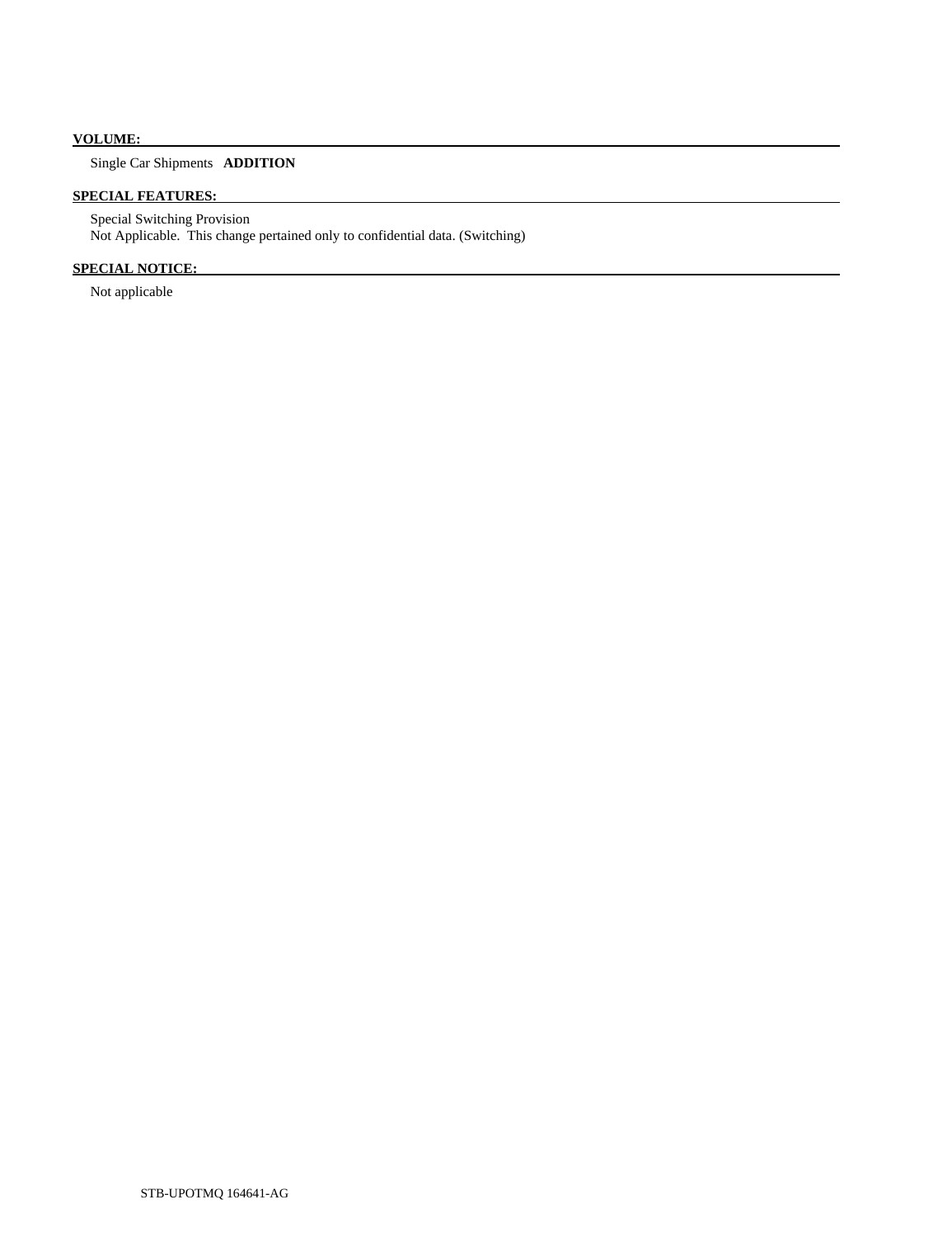

STB-UPOTMQ 166054-I

# **UNION PACIFIC RAILROAD COMPANY**

# **AMENDED CONTRACT SUMMARY**

**Issued:**  February 1, 2022

**Effective:** January 1, 2022

**Issued by:**  Rosa M. La Puente-Flowers Lead Price Applications 1400 Douglas Street Mail Stop 1340 OMAHA, NEBRASKA 68179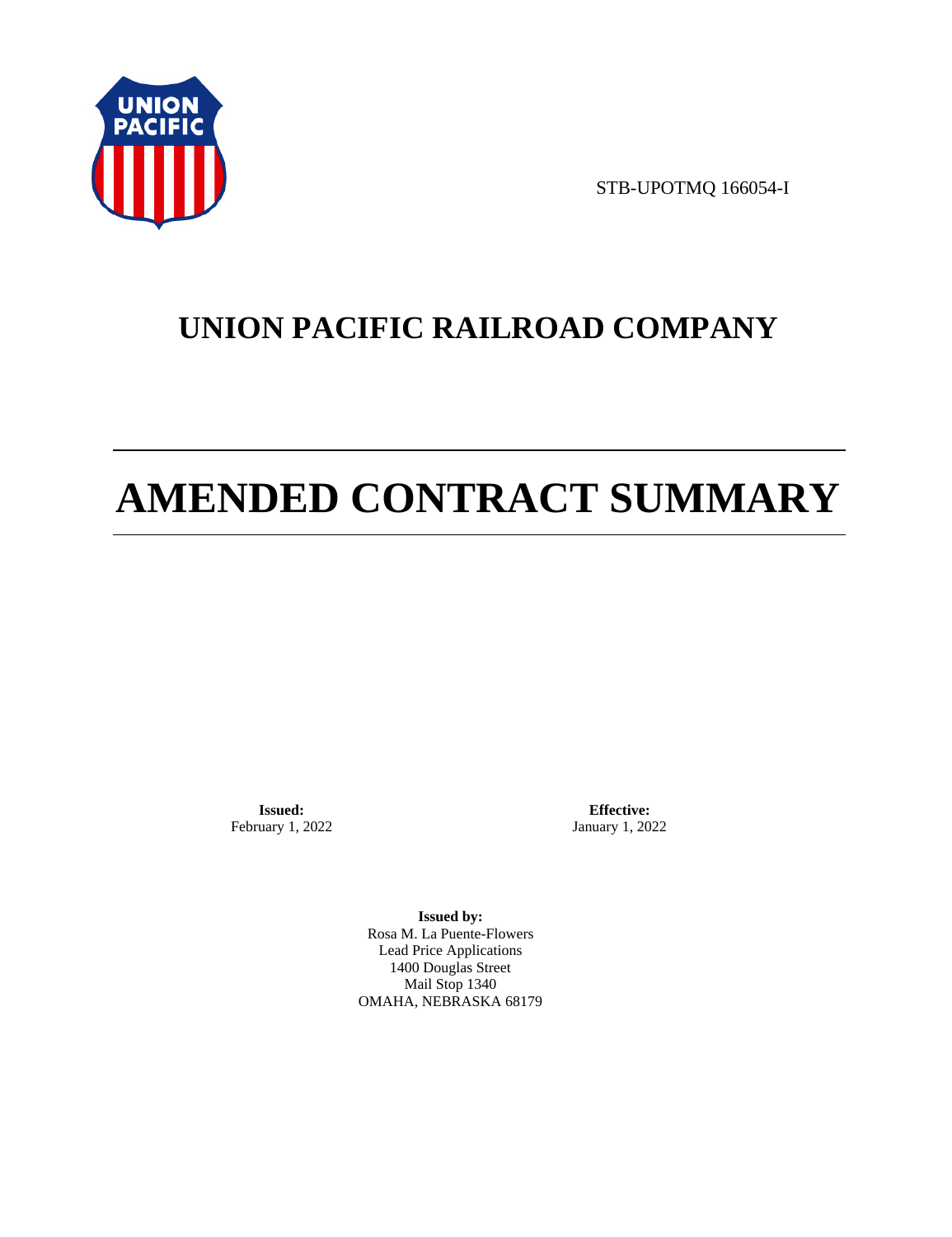# **PARTICIPATING CARRIERS:**

 UNION PACIFIC RAILROAD COMPANY 1400 Douglas St. Omaha, NE 68179

#### **COMMODITY:**

Cake,Meal Or Screenings, Soybean,Not Fit For Human Consumption

#### **SHIPPER:**

 TYSON FOODS INC TYSON FOODS

#### **ORIGIN(S):**

 NACOGDOCHES, TX EASTPORT, ID **ADDITION** 

## **DESTINATION(S):**

 GONZALES, TX HOPE, AR LEXINGTON, NE **ADDITION** 

#### **PORT(S):**

Not Applicable

### **DURATION:**

 Effective Date: January 1, 2020 Amendment Effective Date: January 1, 2022 **ADDITION**  Expiration Date: December 31, 2022 **EXTENSION** 

#### **RAIL CAR DATA:**

No cars dedicated to service under this Contract. Cars are provided on a common carrier basis only.

# **RATES & CHARGES:**

Not applicable

#### **VOLUME:**

Single Car Shipments

### **SPECIAL FEATURES:**

Special Switching Provision

## **SPECIAL NOTICE:**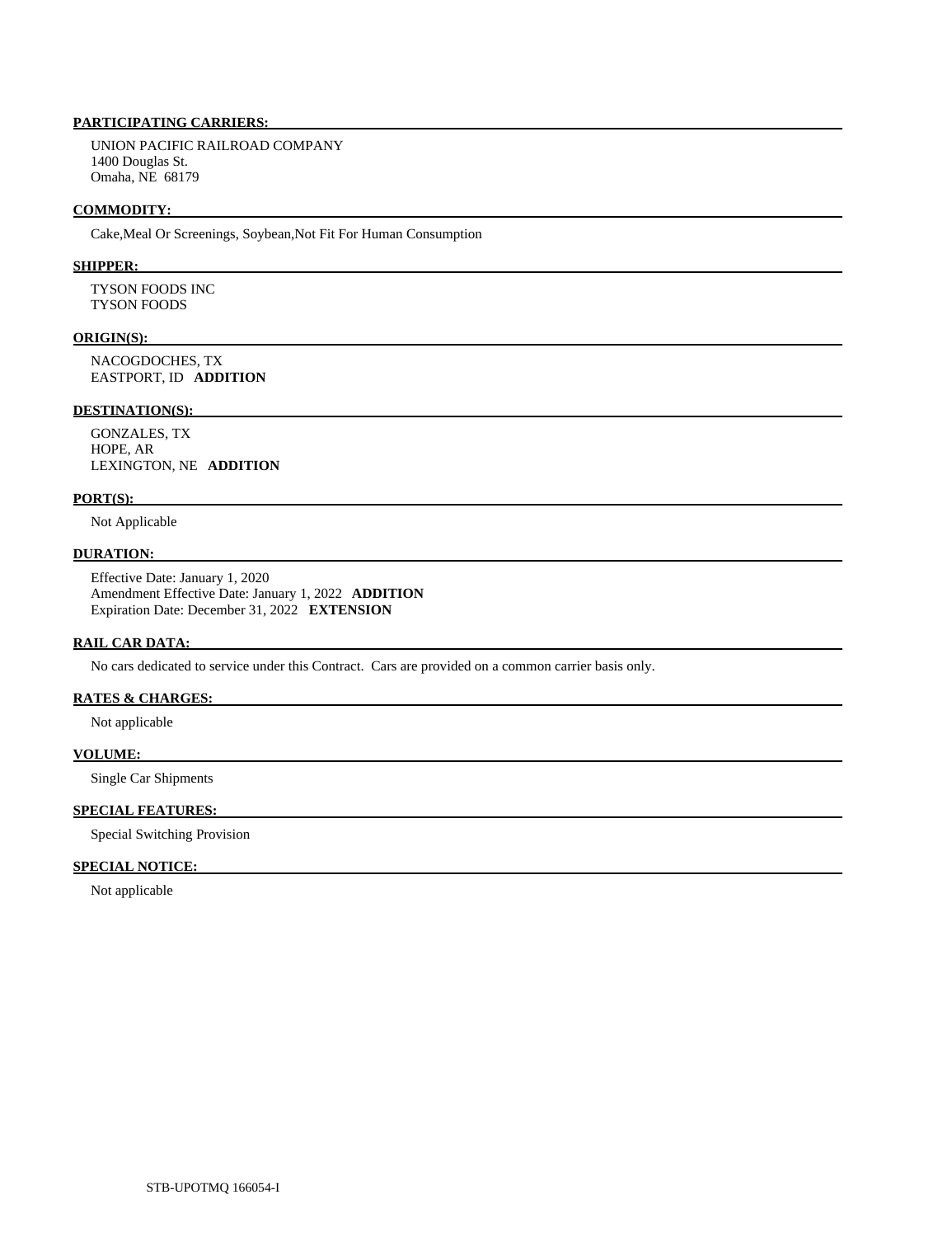

STB-UPOTMQ 166601-D

# **UNION PACIFIC RAILROAD COMPANY**

# **AMENDED CONTRACT SUMMARY**

**Issued:**  February 2, 2022

**Effective:** January 1, 2022

**Issued by:**  Rosa M. La Puente-Flowers Lead Price Applications 1400 Douglas Street Mail Stop 1340 OMAHA, NEBRASKA 68179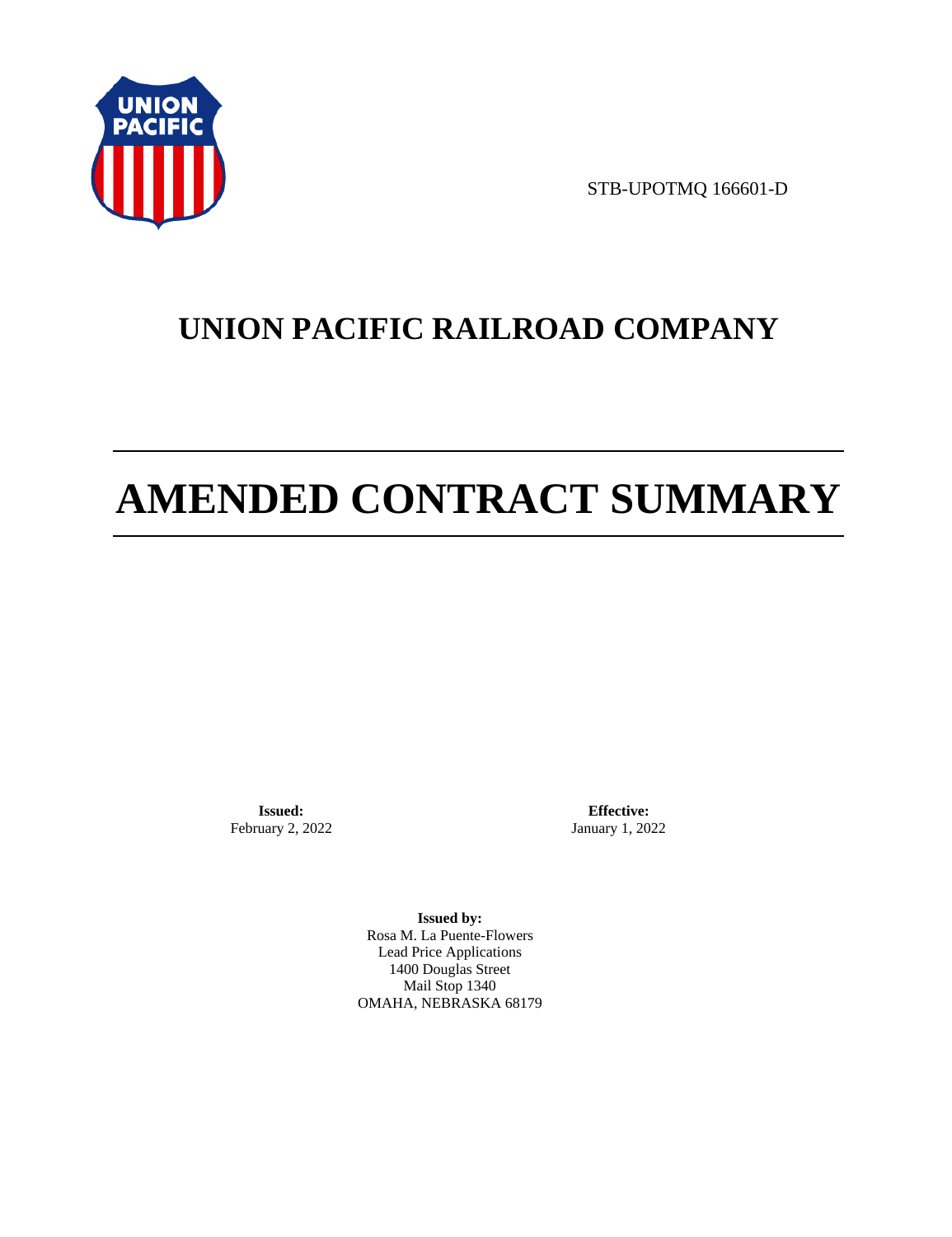### **PARTICIPATING CARRIERS:**

 UNION PACIFIC RAILROAD COMPANY 1400 Douglas St. Omaha, NE 68179

#### **COMMODITY:**

 Soybean Cake,Flour,Grits,Meal Or Other By-Products Exc.Fatty Acids See 28994 **ADDITION**  Cake,Meal Or Screenings, Soybean,Not Fit For Human Consumption **ADDITION** 

#### **SHIPPER:**

CHS INC

### **ORIGIN(S):**

 FAIRMONT, MN **ADDITION**  LIVONIA, LA **ADDITION** 

#### **DESTINATION(S):**

 SWEETWATER, TX **ADDITION**  FLATONIA, TX **ADDITION** 

#### **PORT(S):**

Not Applicable

#### **DURATION:**

 Effective Date: January 1, 2019 Amendment Effective Date: January 1, 2022 **ADDITION**  Expiration Date: December 31, 2022 **EXTENSION** 

# **RAIL CAR DATA:**

No cars dedicated to service under this Contract. Cars are provided on a common carrier basis only.

#### **RATES & CHARGES:**

Subject to increases.

#### **VOLUME:**

Single Car Shipments **ADDITION** 

#### **SPECIAL FEATURES:**

Special Switching Provision

## **SPECIAL NOTICE:**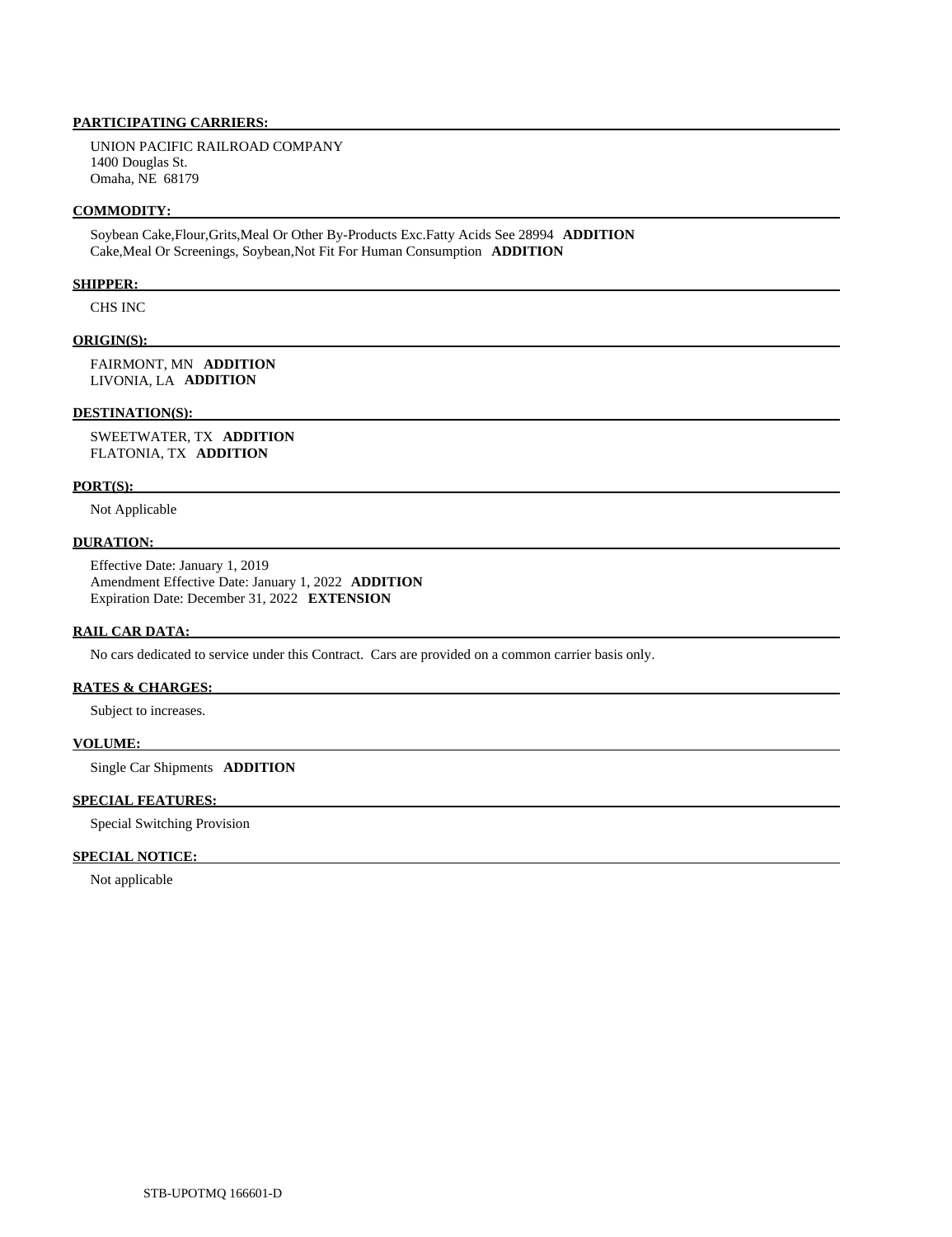

STB-UPOTMQ 168027-A

# **UNION PACIFIC RAILROAD COMPANY**

# **AMENDED CONTRACT SUMMARY**

**Issued:**  February 3, 2022

**Effective:** January 1, 2022

**Issued by:**  Rosa M. La Puente-Flowers Lead Price Applications 1400 Douglas Street Mail Stop 1340 OMAHA, NEBRASKA 68179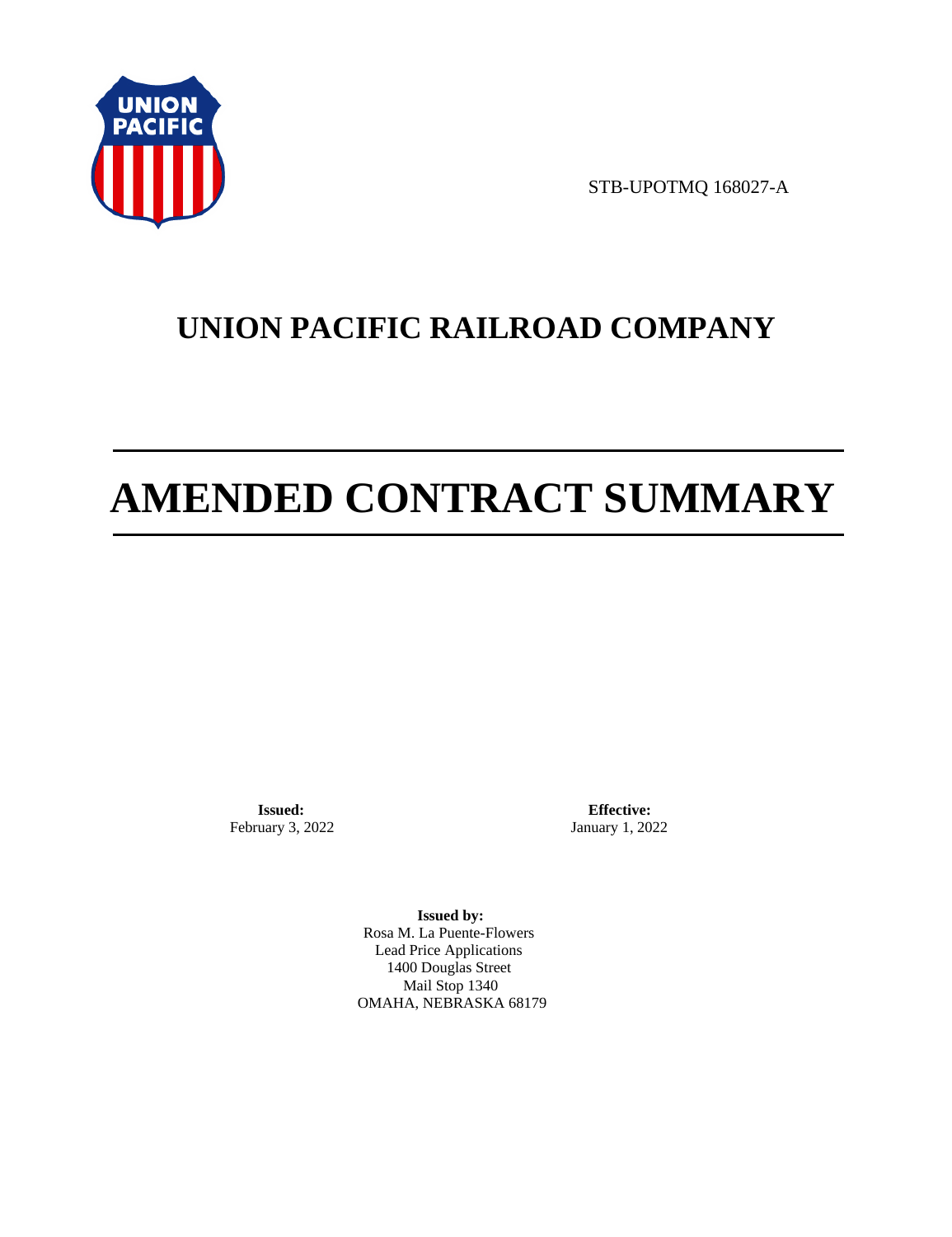## **PARTICIPATING CARRIERS:**

 UNION PACIFIC RAILROAD COMPANY 1400 Douglas St. Omaha, NE 68179

#### **COMMODITY:**

Soybeans (Soya Beans)

# **SHIPPER:**

GAVILON GLOBAL AG HOLDINGS LLC

#### **ORIGIN(S):**

GRAND ISLAND, NE

#### **DESTINATION(S):**

 CA - LA BASIN AGS (See Exhibit Definition) IL - ST LOUIS AGS (See Exhibit Definition)

#### **PORT(S):**

Not Applicable

#### **DURATION:**

 Effective Date: January 1, 2022 Amendment Effective Date: January 1, 2022 **ADDITION**  Expiration Date: December 31, 2022 **EXTENSION** 

#### **RAIL CAR DATA:**

No cars dedicated to service under this Contract. Cars are provided on a common carrier basis only.

## **RATES & CHARGES:**

Not applicable

# **VOLUME:**

Single Car Shipments

#### **SPECIAL FEATURES:**

Special Switching Provision

### **SPECIAL NOTICE:**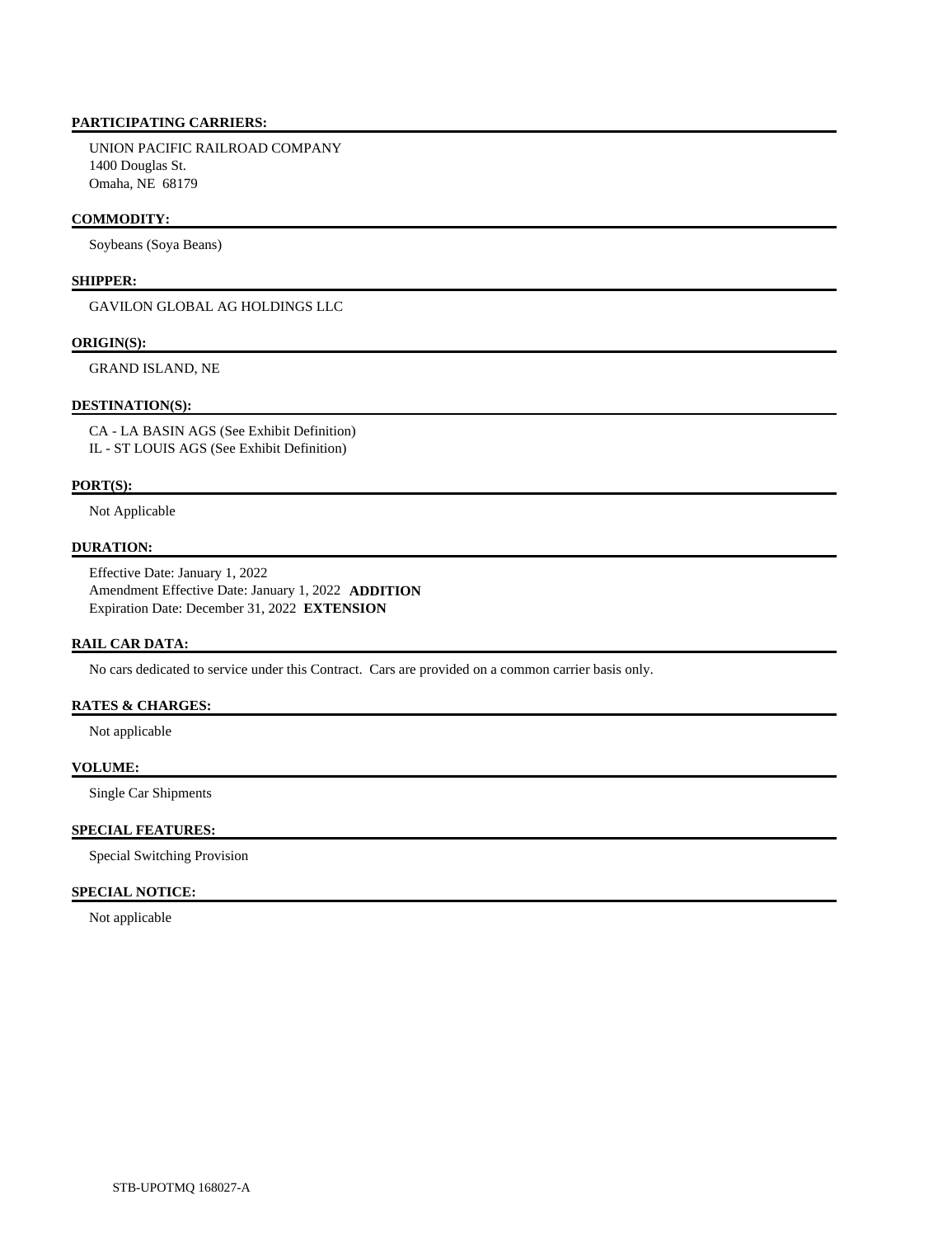CA - LA BASIN AGS consist of: AIRBASE, CA ALHAMBRA, CA ALRAY, CA ANAHEIM, CA ARLINGTON, CA AURANT, CA AZUSA, CA BALDWIN PARK, CA BALLOU, CA BARODA, CA BARSTOW, CA BASIN, CA BASSETT, CA BASTA, CA BEAUMONT, CA BELL, CA BETTERAVIA, CA BETTERAVIA JCT, CA BREA, CA BUENA PARK, CA BURBANK, CA CAJON, CA CAMARILLO, CA CANOGA PARK, CA CAPITAN, CA CARMENITA, CA CARPINTERIA, CA CARR, CA CARSON, CA CHAMPAGNE, CA CHATSWORTH, CA CHINO, CA CIMA, CA CITY OF COMMERCE, CA CITY OF INDUSTRY, CA COLTON, CA COLTON GATX, CA COMPTON, CA CONCEPCION, CA CORONA, CA COSTA MESA, CA COVINA, CA CRESTMORE, CA CRUTCHER, CA CUSHENBURY, CA DAGGETT, CA DECLEZVILLE, CA DEL AMO, CA DENIS, CA DES MOINES, CA DEVORE, CA DIKE, CA DOLORES, CA DOMINGUEZ, CA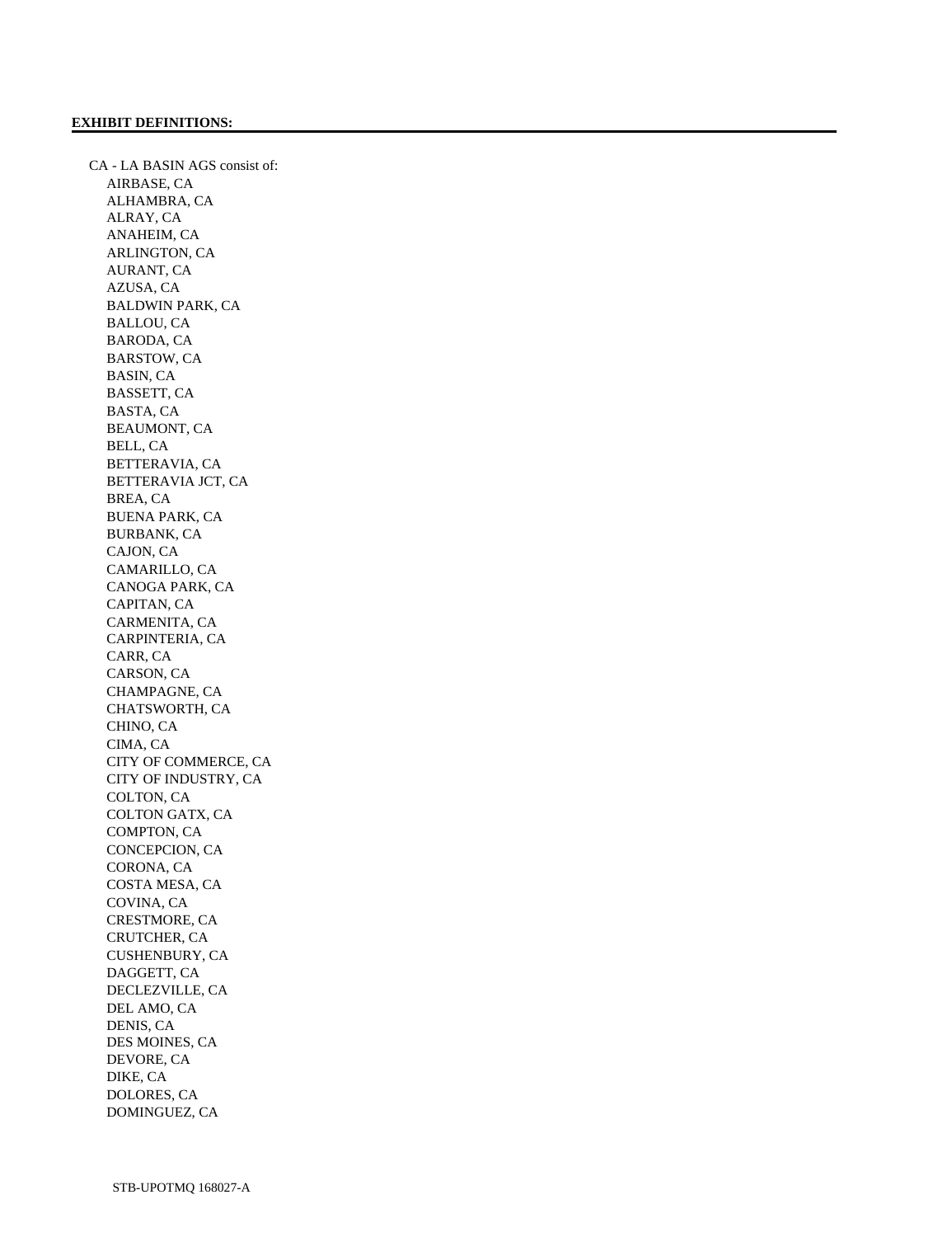DONLON, CA DOWNEY, CA DUNN, CA DYER, CA E SANTA BARBARA, CA EAST SAN PEDRO, CA EAST WATSON, CA EL MONTE, CA EL SEGUNDO, CA ELFTMAN, CA ELLWOOD, CA FIELD, CA FIRESTONE PARK, CA FONTANA, CA FROST, CA FRUITLAND, CA FULLERTON, CA GARDENA, CA GAVIOTA, CA GEMCO, CA GLENDALE, CA GLOBAL GATEWAY SO, CA GOLETA, CA GRAND TERRACE, CA GUASTI, CA HAROLD, CA HAWTHORNE, CA HELENDALE, CA HESPERIA, CA HEWITT, CA HIGHGROVE, CA HINKLEY, CA HIVOLT, CA HOBART, CA HODGE, CA HOLLYDALE, CA HONBY, CA HONDA, CA HUNTINGTON PARK, CA ICTF, CA IRVING, CA IRWINDALE, CA IVANPAH, CA KAISER, CA KEENBROOK, CA KELSO, CA LA HABRA, CA LA HARBOR APM TERMI, CA LA METRO, CA LA MIRADA, CA LA PATERA, CA LA VERNE, CA LAKEWOOD, CA LANCASTER, CA LANG, CA LATC, CA LAXT, CA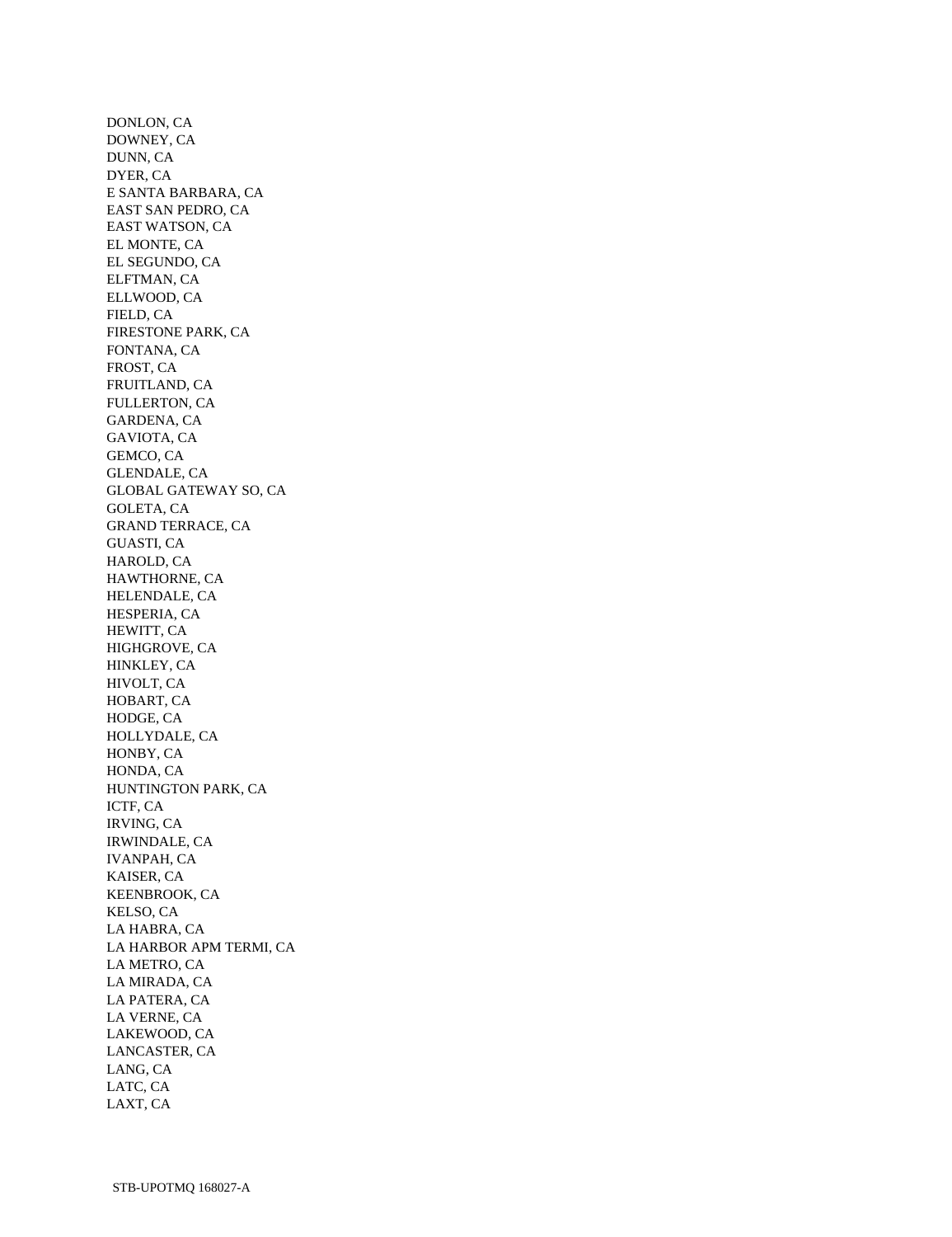LEESDALE, CA LENWOOD, CA LOMA LINDA, CA LOMPOC, CA LONG BEACH, CA LONG BEACH A PIER, CA LONG BEACH E PIER, CA LONG BEACH ITS, CA LONG BEACH LBC, CA LONG BEACH PCT, CA LONG BEACH T PIER, CA LOS ANGELES, CA LOS ANGELES HARBOR, CA LOS ANGELES JCT, CA LOS NIETOS, CA LYNWOOD, CA MANIX, CA MANUEL, CA MARLBORO, CA MARNE, CA MAYWOOD, CA MEAD TRANSFER, CA MIRA LOMA, CA MONTALVO, CA MONTCLAIR, CA MONTEBELLO, CA MOORPARK, CA NADEAU, CA NARLON, CA NEBO, CA NEWHALL, CA NIPTON, CA NORTH POMONA, CA NORTH SANTA MARIA, CA NORTH STANTON, CA NORTHRIDGE, CA NORWALK, CA ONO, CA ONTARIO, CA ORANGE, CA ORMAND, CA ORO GRANDE, CA OXNARD, CA PACOIMA, CA PALMDALE, CA PARAMOUNT, CA PATATA, CA PEDLEY, CA PICO RIVERA, CA POMONA, CA PORT HUENEME, CA POST, CA PT HUENEME NAV BASE, CA RAVENNA, CA RAYMER, CA REDLANDS, CA REYES, CA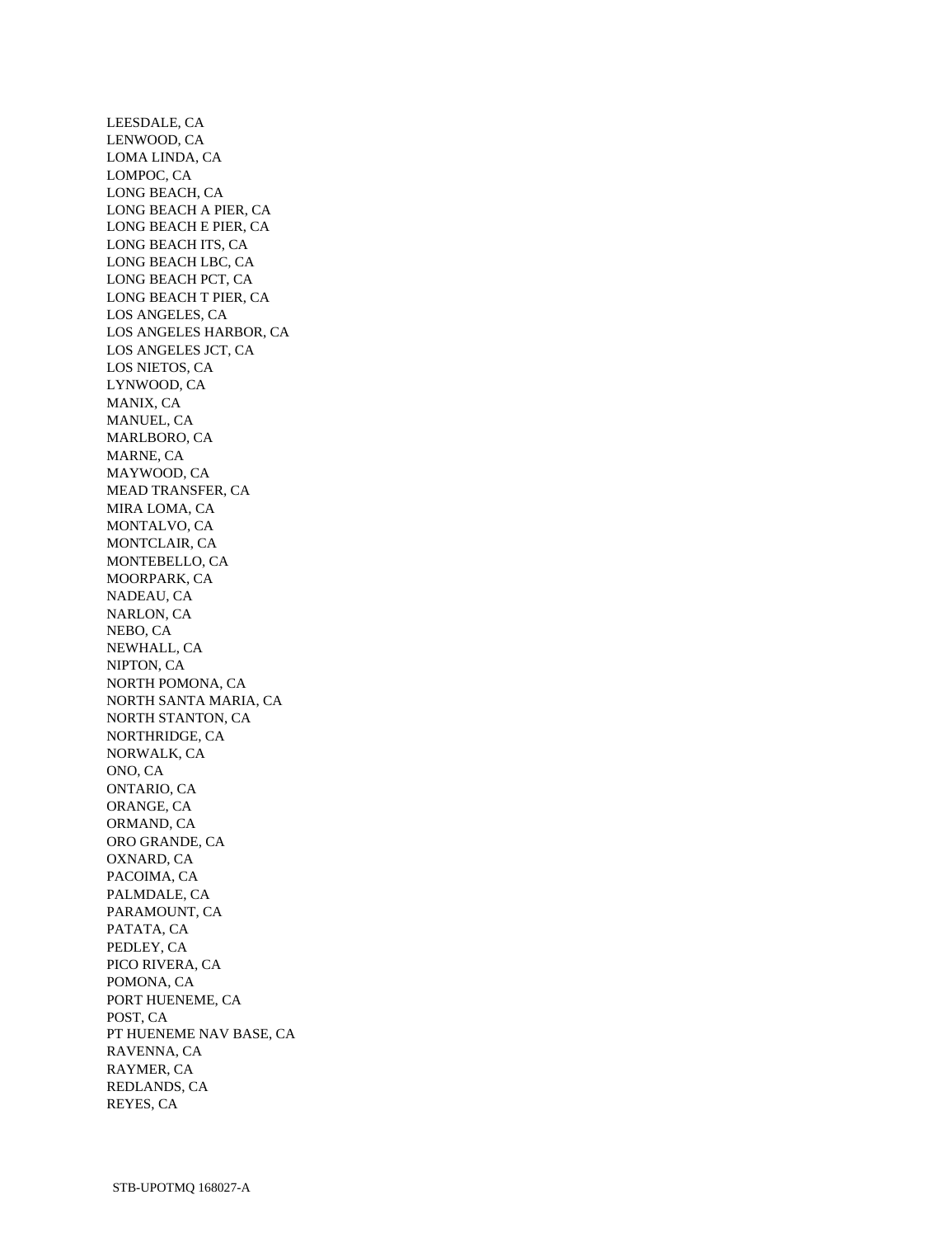RIALTO, CA RIOCO, CA RIVERSIDE, CA ROSEMARY, CA SACATE, CA SAN BERNARDINO, CA SAN DIMAS, CA SAN FERNANDO, CA SAN GABRIEL, CA SAN PEDRO, CA SANTA ANA, CA SANTA BARBARA, CA SANTA FE SPRINGS, CA SANTA MARIA, CA SANTA PAULA, CA SANTA SUSANA, CA SATICOY, CA SAUGUS, CA SEA CLIFF, CA SIMI VALLEY, CA SMELTZER, CA SOMIS, CA SOUTH ANAHEIM, CA SOUTH FONTANA, CA SOUTH GATE, CA SOUTH LOS ANGELES, CA SOUTH OXNARD, CA SOUTH SANTA ANA, CA SOUTH VANDENBERG, CA SPADRA, CA SUDDEN, CA SUMMIT, CA SUN VALLEY, CA SURF, CA SYLMAR, CA TANGAIR, CA TEMPLE CITY, CA TERMINAL ISLAND, CA THENARD, CA THORN, CA TICTF, CA TORRANCE, CA VALLA, CA VENTURA, CA VERDEMONT, CA VERNON, CA VICTORVILLE, CA VINA VISTA, CA VINCENT, CA WALKER, CA WALNUT, CA WASH, CA WATSON, CA WATTS, CA WEST BASIN, CA WEST COLTON, CA WEST COVINA, CA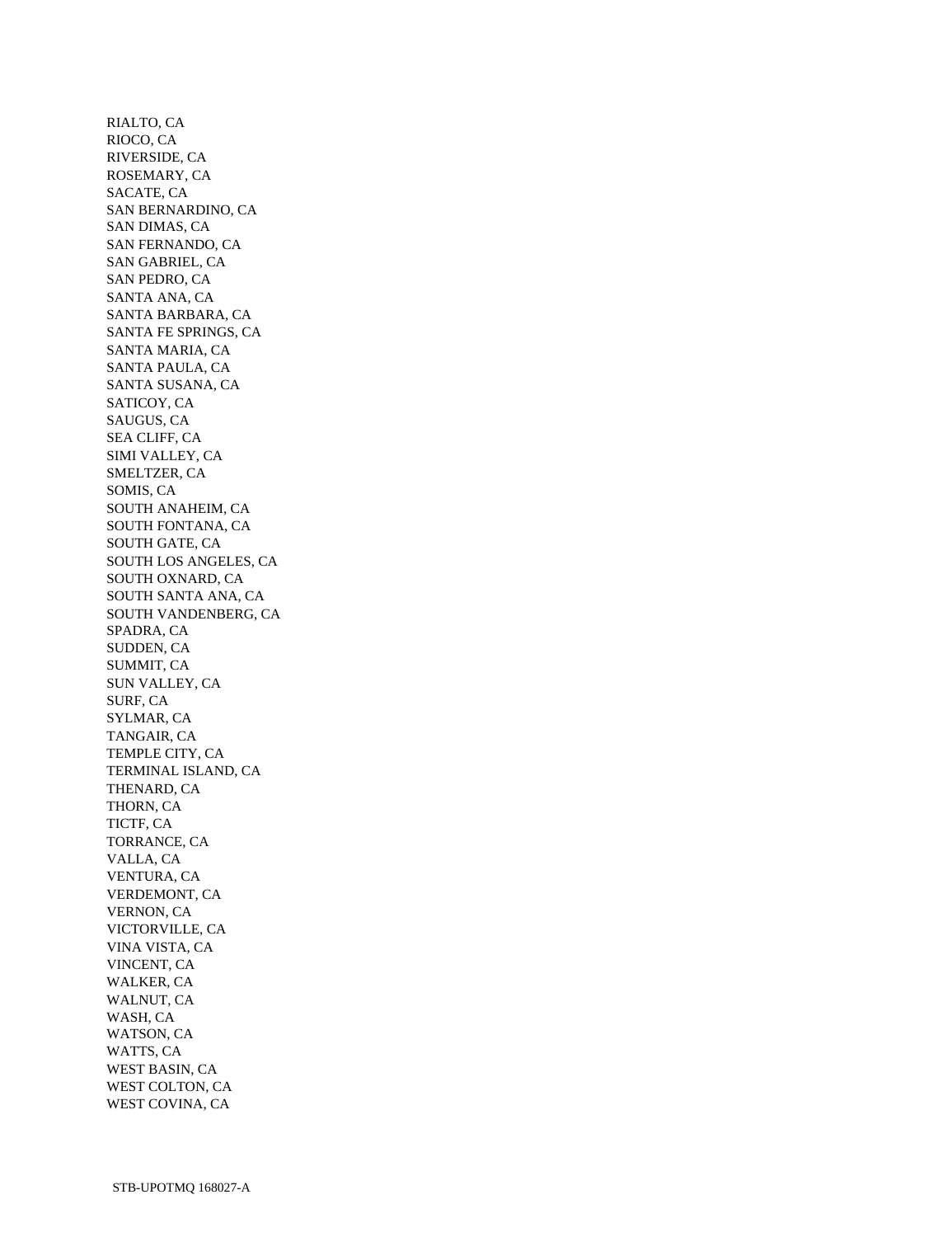WEST GLENDALE, CA WEST YERMO, CA WESTMINSTER, CA WHITE HILLS, CA WHITTIER JCT, CA WILDS, CA WILMINGTON, CA WINGFOOT, CA WINTERSBURG, CA WISE, CA WORKMAN, CA YERMO, CA YUSEN TERMINAL, CA IL - ST LOUIS AGS consist of: ALTON, IL BALDWIN, IL BEAUCOUP, IL BRIDGE JUNCTION, IL BRIGHTON, IL BROOKLYN, IL BURNING STAR 2, IL BURNING STAR 3, IL CAHOKIA, IL CAPTAIN MINE, IL CARLINVILLE, IL CENTREVILLE, IL CHESTER, IL COULTERVILLE, IL CUTLER, IL DUPO, IL EAST ALTON, IL EAST ALTON, IL EAST GREENVILLE, IL EAST ST LOUIS, IL FEDERAL, IL FLINTON, IL FORD, IL FOUNTAIN, IL FULTS, IL GATEWAY MINE, IL GATEWAY YARD, IL GIRARD, IL GODFREY, IL GRANITE CITY, IL HARTFORD, IL HILLSBORO, IL IRVING, IL KELLOGG, IL LENOX, IL LENZBURG, IL LIVINGSTON, IL MADISON, IL MAPLEWOOD, IL MENARD, IL MITCHELL, IL MITCHELL YARD, IL MONTEREY MINE 1, IL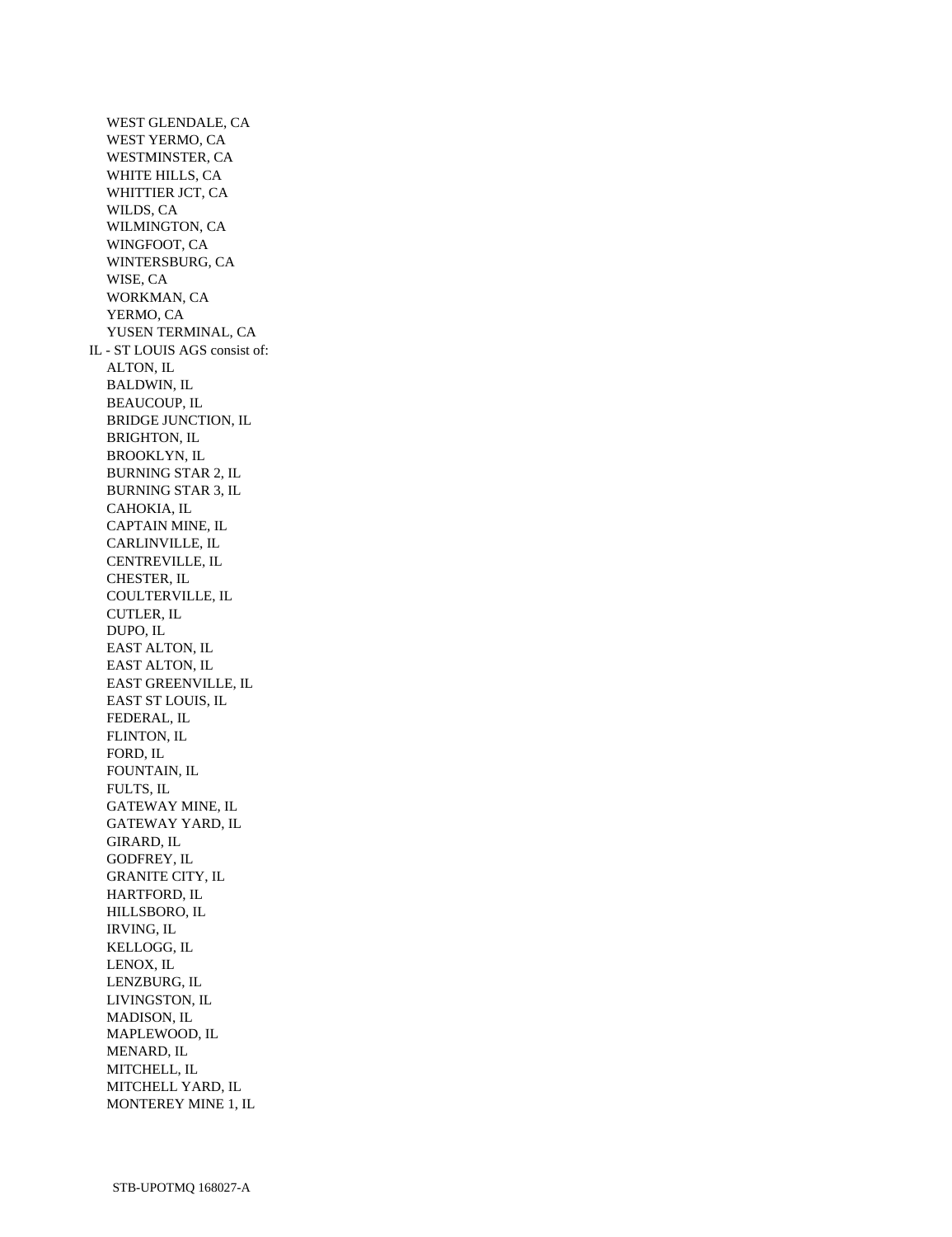NAMEOKI, IL NATIONAL STOCK YARD, IL NEW WILSON, IL NILWOOD, IL NOKOMIS, IL OHLMAN, IL PERCY, IL PINCKNEYVILLE, IL PLAINVIEW, IL PRAIRIE DU ROCHER, IL REILY LAKE, IL ROSAMOND, IL ROXANA, IL SAUGET, IL SHIPMAN, IL SPARTA, IL SPARTAN MINE, IL STEELEVILLE, IL TAMAROA, IL TAYLOR SPRINGS, IL TOLSON, IL VALLEY JCT, IL VALMEYER, IL VENICE, IL VENICE JCT, IL VINER, IL VIRDEN, IL WANN, IL WARNOCK, IL WASHINGTON PARK, IL WELGE, IL WEST SMITHBORO, IL WITT, IL WOMAC, IL WOOD RIVER, IL AIR PARK, MO BADEN, MO BARRETTS, MO BEAUFORT, MO BON HOMME, MO BONHOMME, MO BRENTWOOD, MO BUSSEN SPUR, MO CENTAUR, MO CHESTERFIELD, MO CRYSTAL CITY, MO DESOTO, MO EUREKA, MO FESTUS, MO GLENDALE, MO GRAY SUMMIT, MO HERCULANEUM, MO HILL CREST, MO HILLSDALE, MO HINE, MO HORINE, MO IVORY, MO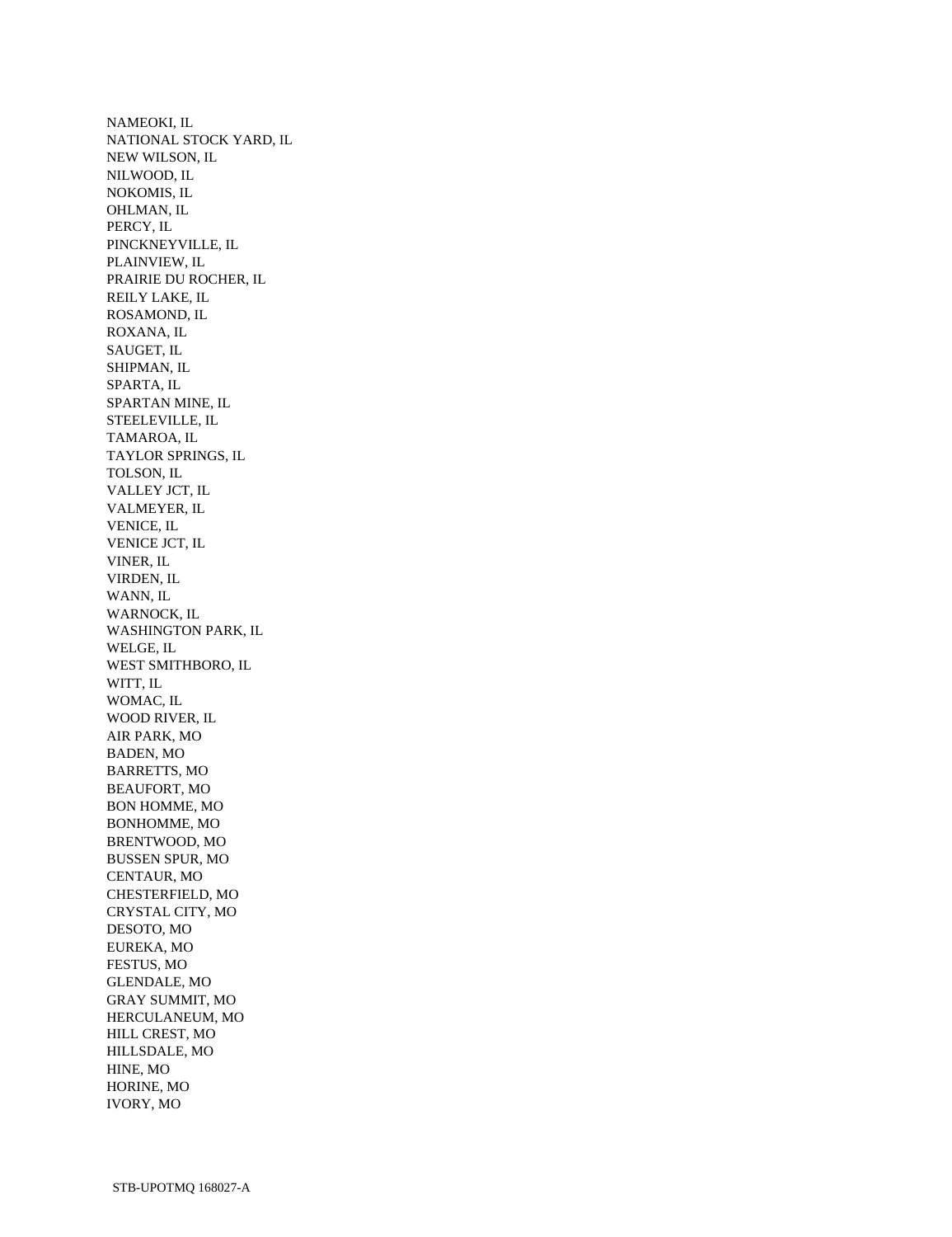JEDBURG, MO JEFFERSON BARRACKS, MO JEFFRIESBURG, MO KIRKWOOD, MO LABADIE, MO LACKLAND, MO LADUE, MO LAKE JCT, MO LARKIN, MO MAPLEWOOD, MO MARYLAND HEIGHTS, MO OLIVETTE, MO OVERLAND, MO PACIFIC, MO PAGEDALE, MO PAGEDALE, MO PEVELY, MO SOUTH POINT, MO ST ALBANS, MO ST LOU MP, MO ST LOUIS, MO ST LOUIS (MP), MO UNION, MO UNIVERSITY CITY, MO VALLEY PARK, MO VIGUS, MO VILLA RIDGE, MO VILLAGE OF CHARLACK, MO VINITA PARK, MO WASHINGTON, MO WEBSTER GROVES, MO WELLSTON, MO WEST LABADIE, MO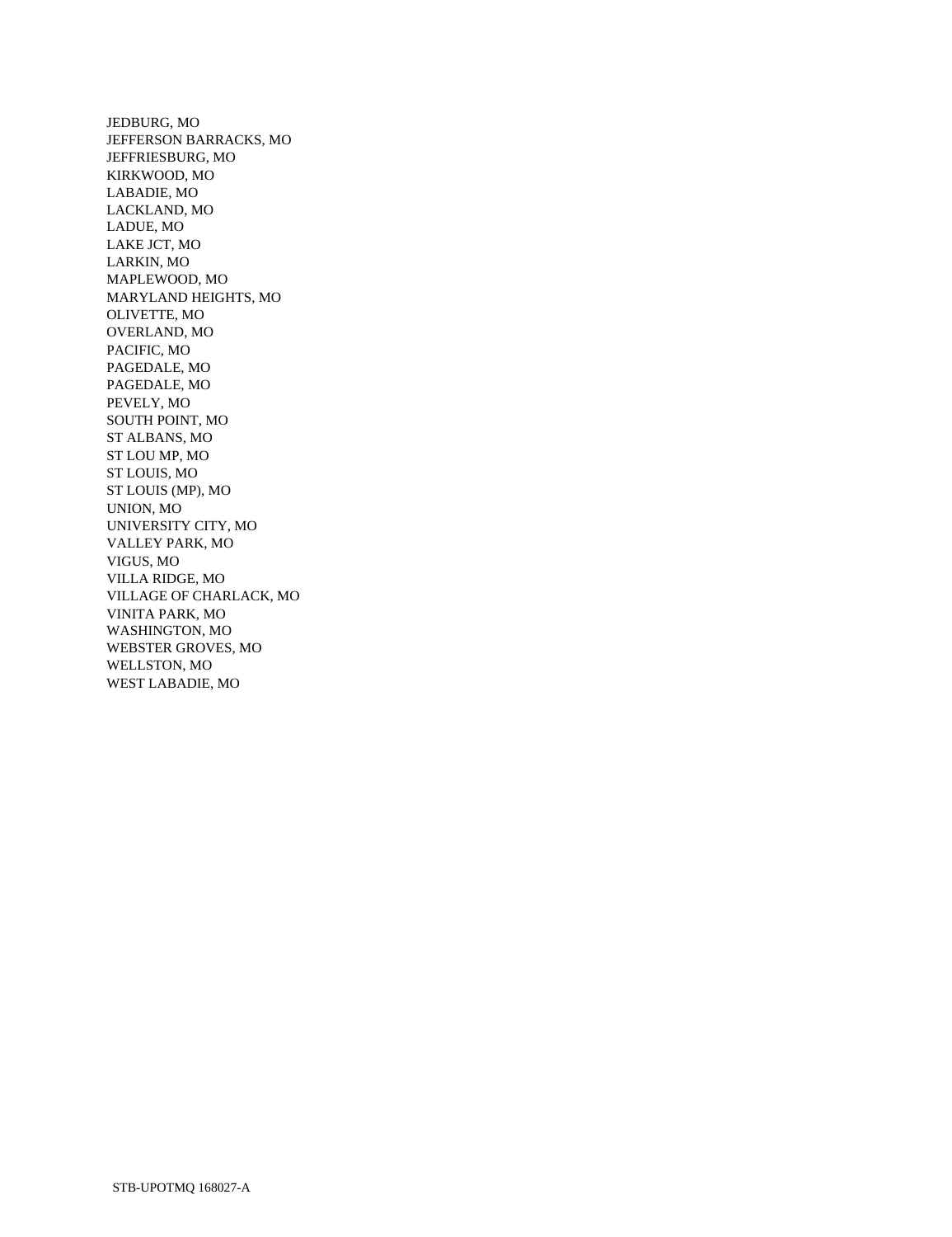

STB-UPOTMQ 168050-01

# **UNION PACIFIC RAILROAD COMPANY**

# **AMENDED CONTRACT SUMMARY**

**Issued:**  January 31, 2022

**Effective:** January 1, 2022

**Issued by:**  Rosa M. La Puente-Flowers Lead Price Applications 1400 Douglas Street Mail Stop 1340 OMAHA, NEBRASKA 68179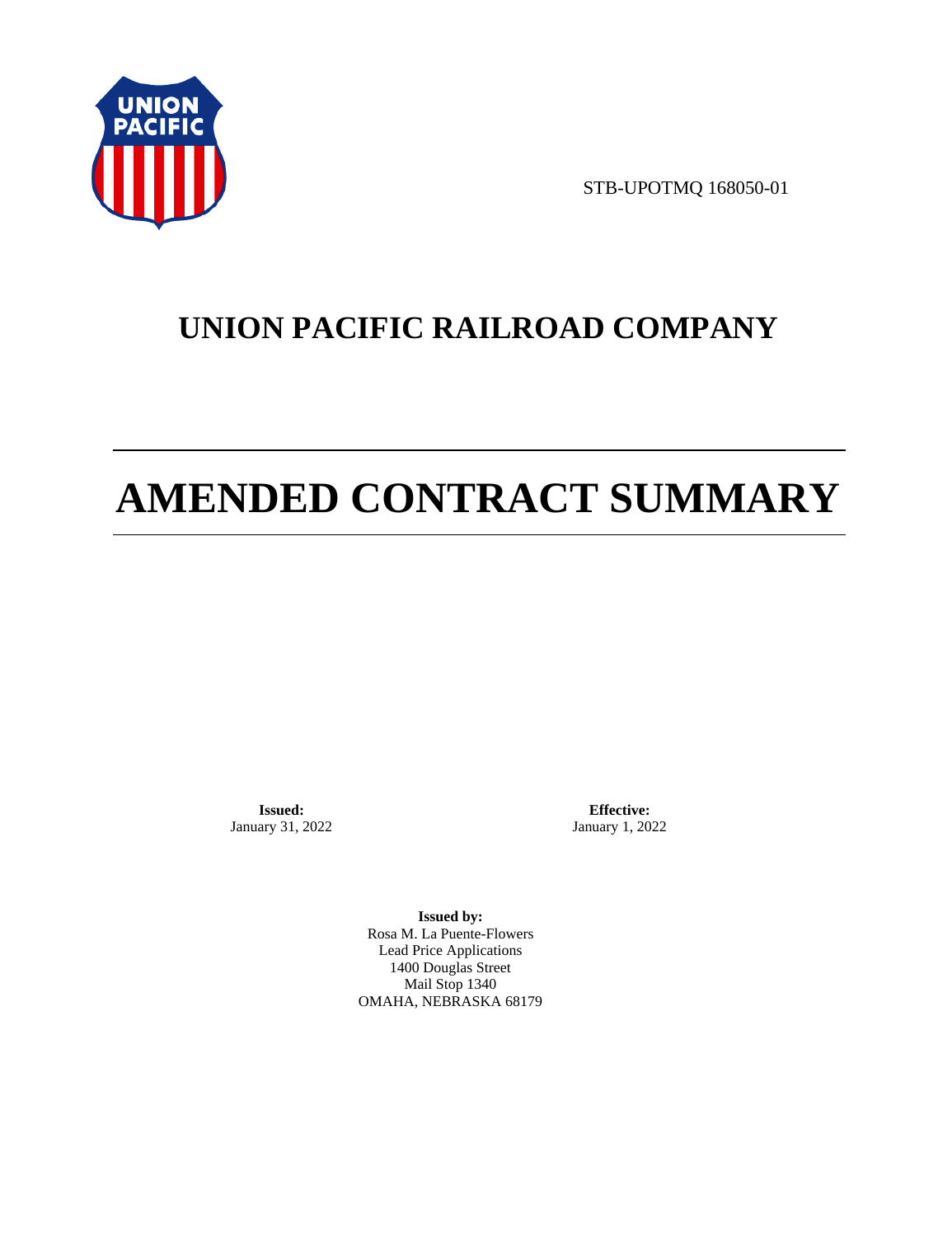## **PARTICIPATING CARRIERS:**

 UNION PACIFIC RAILROAD COMPANY 1400 Douglas St. Omaha, NE 68179

#### **COMMODITY:**

Wheat Flour **ADDITION** 

#### **SHIPPER:**

 ADM 4666 **ADDITION**  ARCHER DANIELS MIDLAND COMPANY **ADDITION**  ADM MILLING CO **ADDITION** 

#### **ORIGIN(S):**

 VALLEY, NE **ADDITION**  VAN BUREN, AR **ADDITION** 

#### **DESTINATION(S):**

 LINCOLN, NE **ADDITION**  ST LOUIS, MO **ADDITION** 

#### **PORT(S):**

Not Applicable

## **DURATION:**

 Effective Date: January 1, 2022 Amendment Effective Date: January 1, 2022 **ADDITION**  Expiration Date: December 31, 2022 **EXTENSION** 

## **RAIL CAR DATA:**

No cars dedicated to service under this Contract. Cars are provided on a common carrier basis only.

# **RATES & CHARGES:**

Subject to increases.

#### **VOLUME:**

Single Car Shipments **ADDITION** 

# **SPECIAL FEATURES:**

 Special Switching Provision Not Applicable. This change pertained only to confidential data. (Switching)

#### **SPECIAL NOTICE:**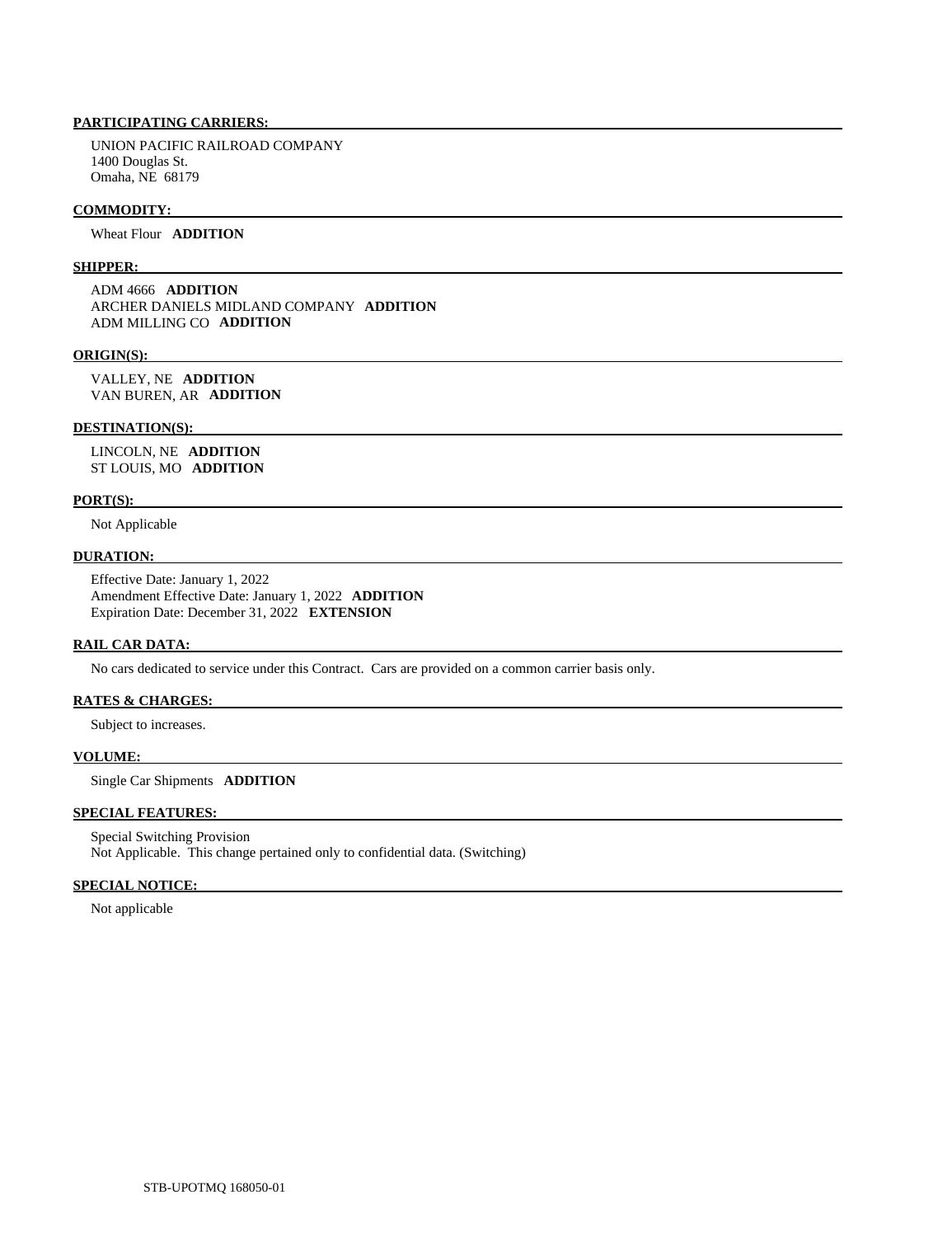

STB-UPOTMQ 168075

# **UNION PACIFIC RAILROAD COMPANY**

# **CONTRACT SUMMARY**

**Issued:**  January 29, 2022

**Effective:** January 1, 2022

**Issued by:**  Rosa M. La Puente-Flowers Lead Price Applications 1400 Douglas Street Mail Stop 1340 OMAHA, NEBRASKA 68179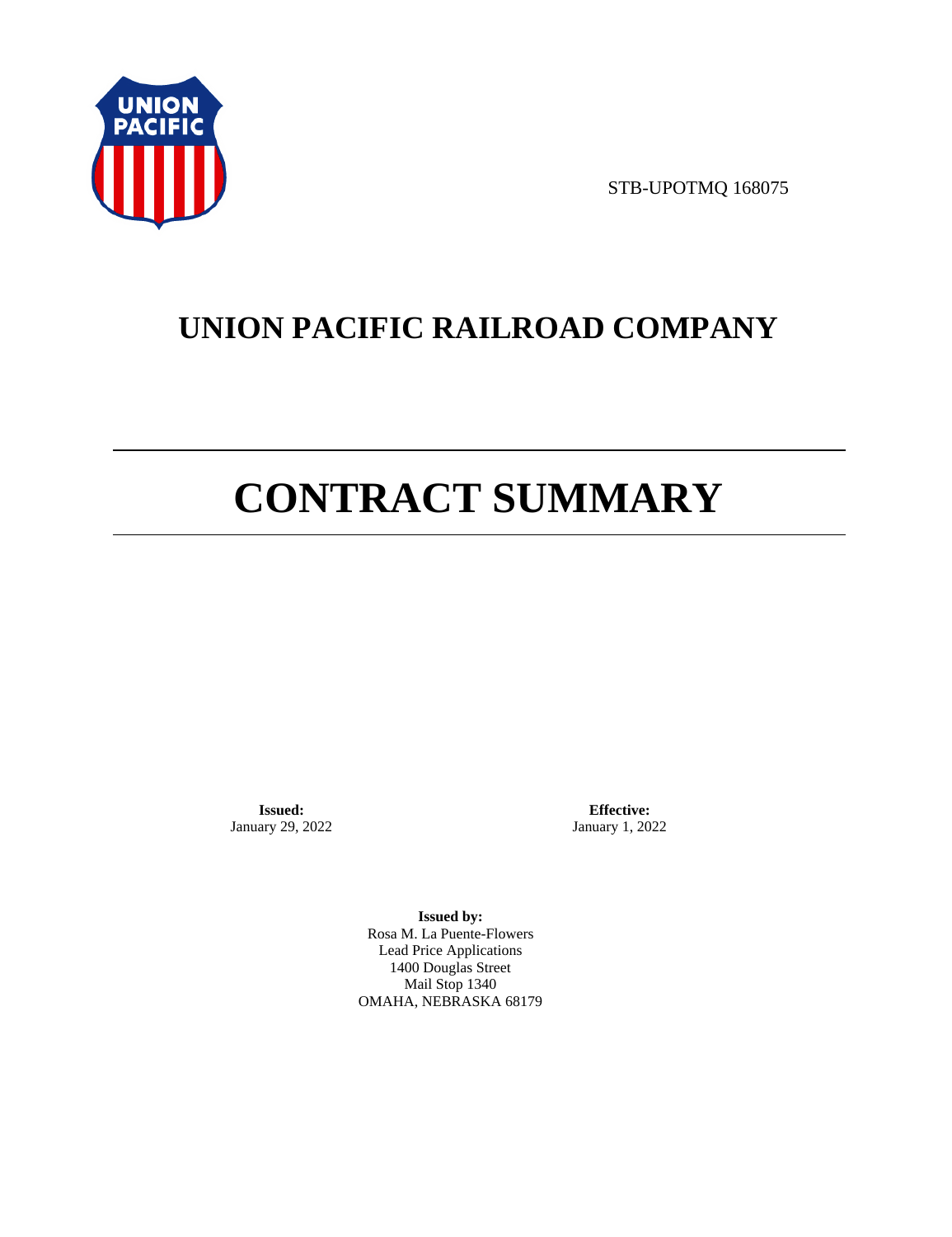# **PARTICIPATING CARRIERS:**

 UNION PACIFIC RAILROAD COMPANY 1400 Douglas St. Omaha, NE 68179

#### **COMMODITY:**

Wheat Flour Exc.Blended Or Prepared See 20451- 20452

#### **SHIPPER:**

GRAIN CRAFT INC

#### **ORIGIN(S):**

KANSAS CITY, KS

#### **DESTINATION(S):**

COLLINS, ID

#### **PORT(S):**

Not Applicable

#### **DURATION:**

 Effective Date: January 1, 2022 Expiration Date: December 31, 2022

#### **RAIL CAR DATA:**

No cars dedicated to service under this Contract. Cars are provided on a common carrier basis only.

#### **RATES & CHARGES:**

Subject to increases.

# **VOLUME:**

Single Car Shipments

## **SPECIAL FEATURES:**

Special Switching Provision

# **SPECIAL NOTICE:**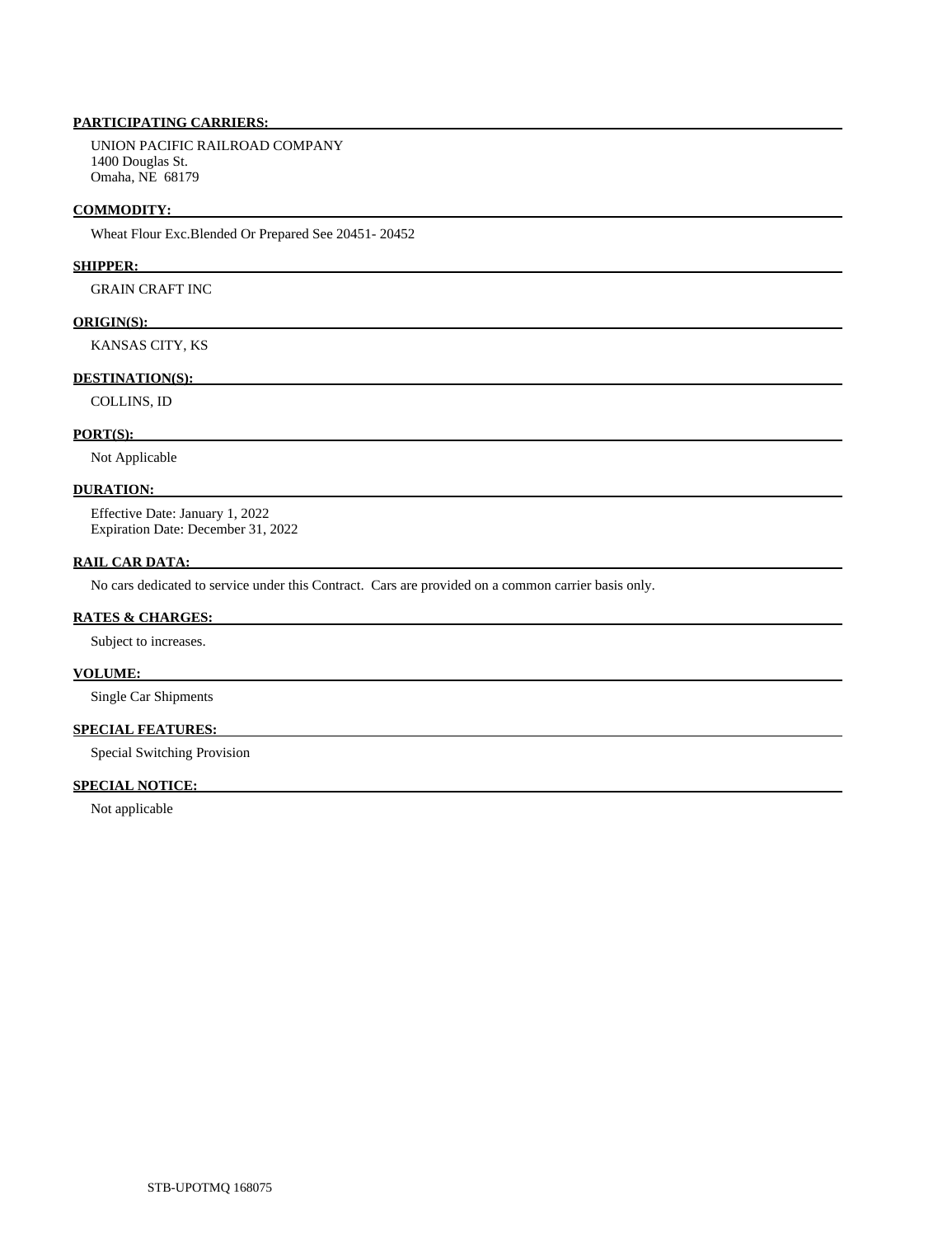

STB-UP-C-53956-36

# **UNION PACIFIC RAILROAD COMPANY**

# **AMENDED CONTRACT SUMMARY**

**Issued:**  February 3, 2022

**Effective:** February 1, 2022

**Issued by:**  Rosa M. La Puente-Flowers Lead Price Applications 1400 Douglas Street Mail Stop 1340 OMAHA, NEBRASKA 68179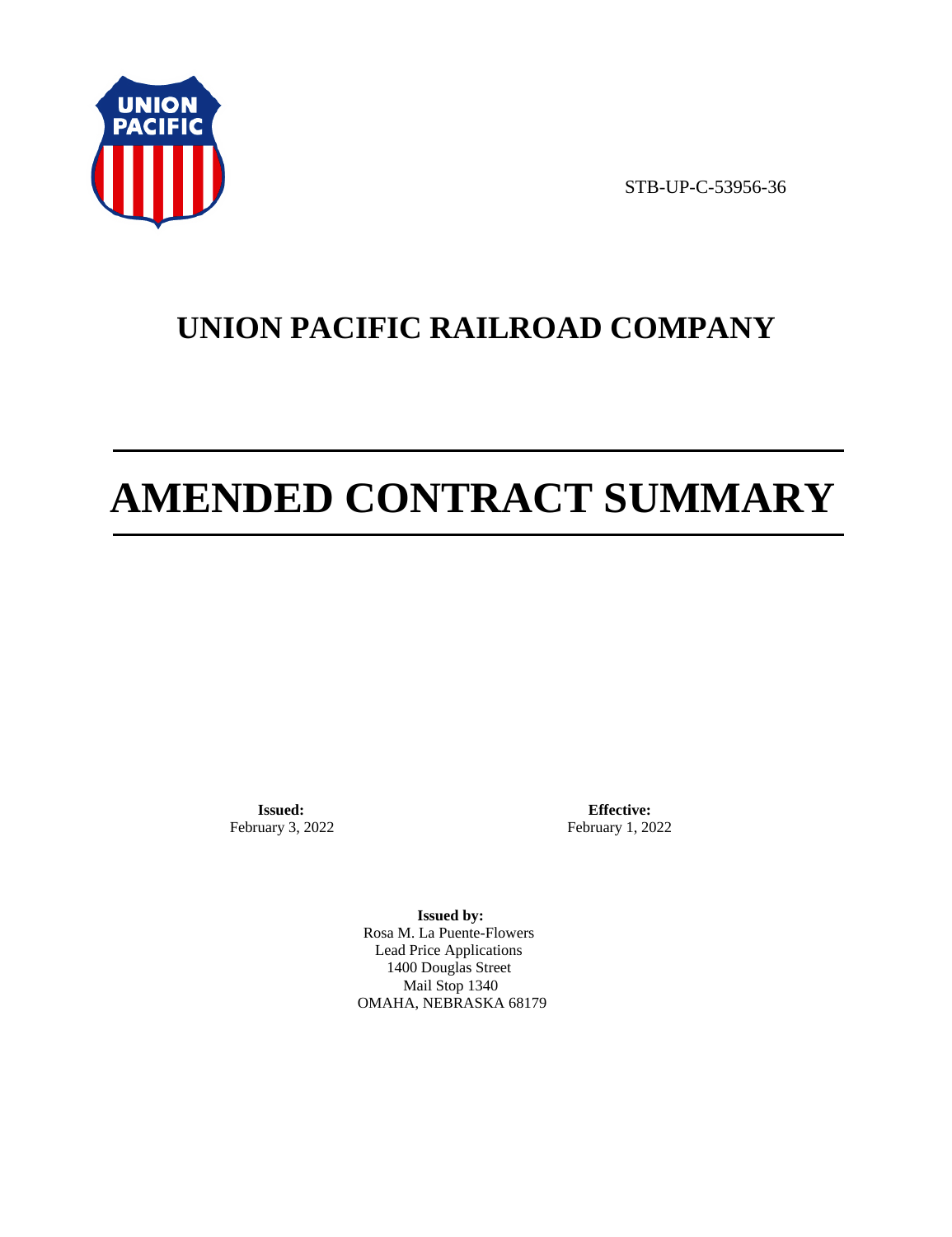## **PARTICIPATING CARRIERS:**

 UNION PACIFIC RAILROAD COMPANY 1400 Douglas St. Omaha, NE 68179

#### **COMMODITY:**

 Soybeans (Soya Beans) Corn Exc.Popcorn See 01152 Wheat Exc.Buckwheat See 01139 Sorghum Grains Corn, Cracked

## **SHIPPER:**

AL GILBERT CO

## **ORIGIN(S):**

APPROVED SHUTTLE ORIGINS (See Exhibit Definition)

#### **DESTINATION(S):**

KEYES, CA

### **PORT(S):**

Not Applicable

#### **DURATION:**

 Effective Date: January 1, 2010 Amendment Effective Date: February 1, 2022 **ADDITION**  Expiration Date: February 28, 2022 **EXTENSION** 

#### **RAIL CAR DATA:**

No cars dedicated to service under this Contract. Cars are provided on a common carrier basis only.

## **RATES & CHARGES:**

Not applicable

#### **VOLUME:**

Single Car Shipments

#### **SPECIAL FEATURES:**

Not applicable

## **SPECIAL NOTICE:**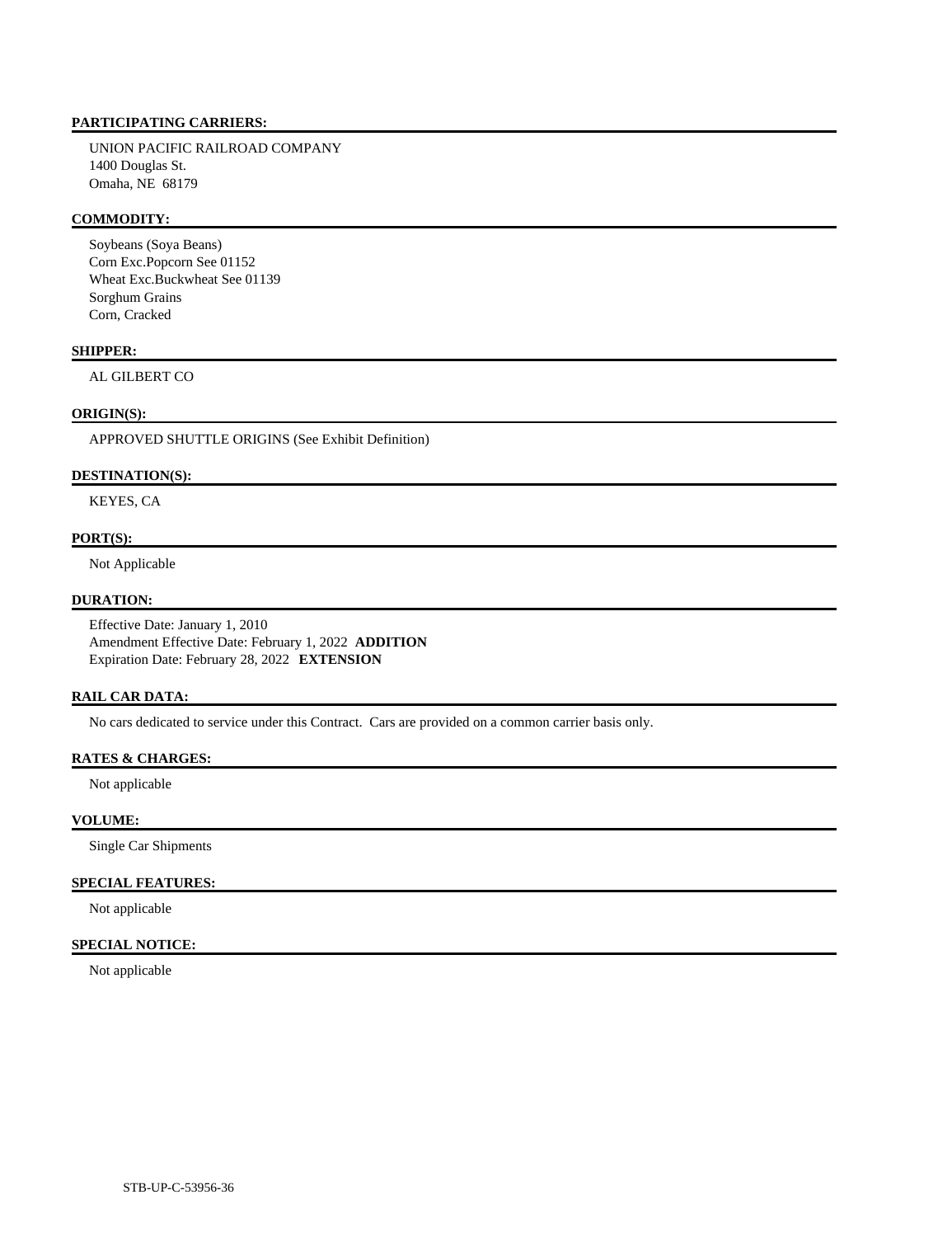#### **EXHIBIT DEFINITIONS:**

 APPROVED SHUTTLE ORIGINS consist of: BYERS, CO CHEYENNE WELLS, CO ALBERT CITY, IA ALTON, IA ASHTON, IA AVON, IA BELMOND, IA BRADFORD, IA BURT, IA CHAPIN, IA CLARE, IA CLARION, IA COUNCIL BLUFFS, IA DOWS, IA EMMETSBURG, IA FARNHAMVILLE, IA GARDEN CITY, IA GOWRIE, IA GRUVER, IA HANCOCK, IA HARTLEY, IA HAVELOCK, IA HINTON, IA JEFFERSON, IA JOICE, IA JORDAN, IA MALLARD, IA MARATHON, IA NEVADA, IA NORTHWOOD, IA PICKERING, IA RAKE, IA RALSTON, IA ROELYN, IA ROLFE, IA SLOAN, IA SUPERIOR, IA VINCENT, IA WEST BEND, IA BLISS, ID ALLEN, IL BLOOMINGTON, IL ELKHART, IL HARVARD, IL PONTIAC, IL ROYAL, IL SOUTH BELOIT, IL STERLING, IL TUSCOLA, IL ABILENE, KS ATCHISON, KS CANTON, KS COLBY, KS DOWNS, KS FRANKFORT, KS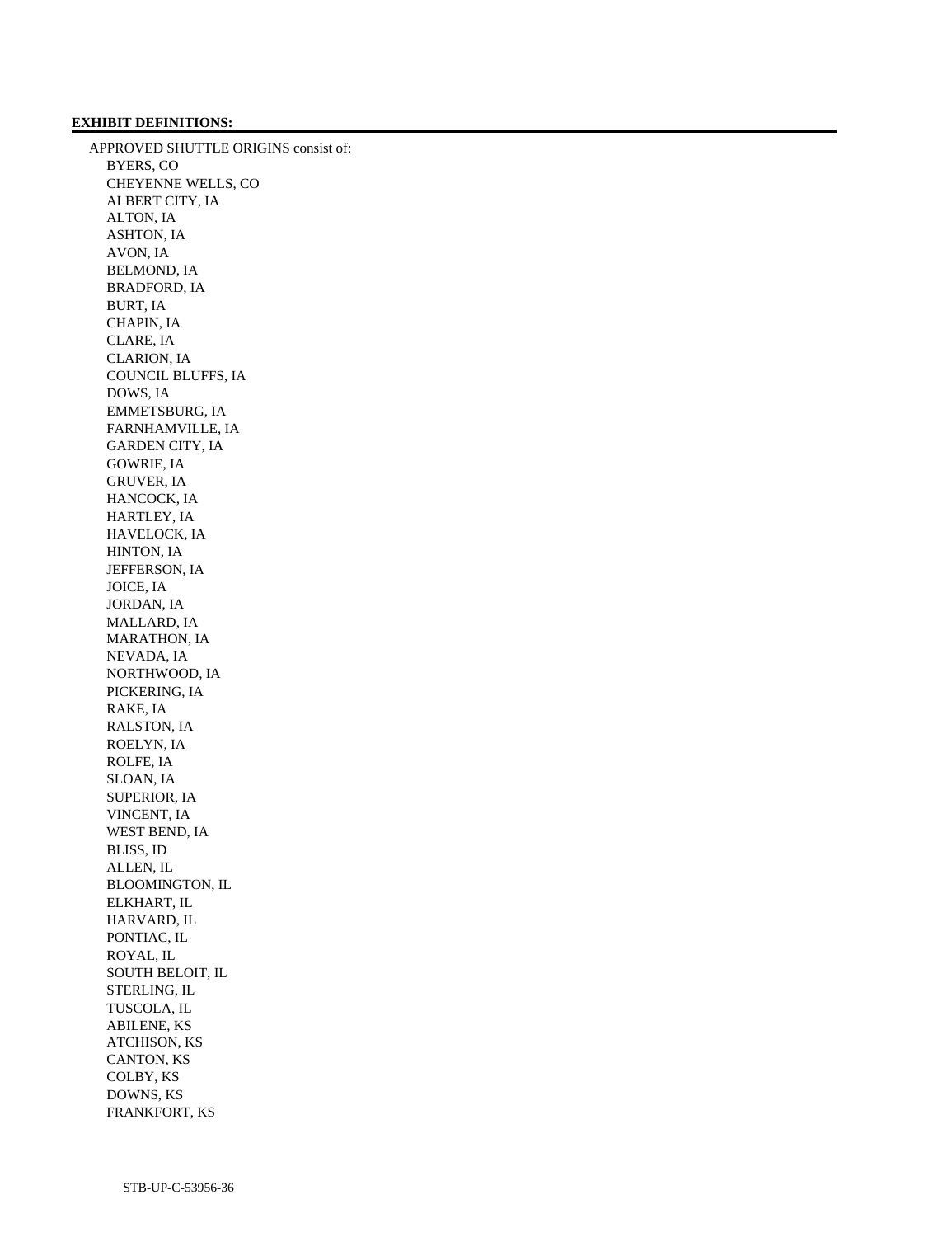GLEN ELDER, KS GREAT BEND, KS HANOVER, KS HAVILAND, KS HUTCHINSON, KS KANSAS CITY, KS LIBERAL, KS NEW CAMBRIA, KS OGALLAH, KS PLAINS, KS PRATT, KS SALINA, KS SHARON SPRINGS, KS TOPEKA, KS WAKEENEY, KS WICHITA, KS APPLETON, MN BREWSTER, MN BROWNTON, MN BUFFALO LAKE, MN DANUBE, MN DELAVAN, MN DULUTH, MN FAIRMONT, MN HERON LAKE, MN HOPE, MN LAMBERTON, MN MADELIA, MN MARNA, MN MILOMA, MN MONTEVIDEO, MN MOUNTAIN LAKE, MN NEW ULM, MN RANDOLPH, MN SAVAGE, MN SPRINGFIELD, MN ST JAMES, MN WALNUT GROVE, MN WELCOME, MN ADRIAN, MO ESSEX, MO SANDSTONE, MO ST JOSEPH, MO ALBION, NE BRAINARD, NE BROWNSON, NE CARLETON, NE CHAPPELL, NE COZAD, NE ELM CREEK, NE ENOLA, NE FREMONT, NE GIBBON, NE GOTHENBURG, NE GRAND ISLAND, NE HASTINGS, NE HAYLAND, NE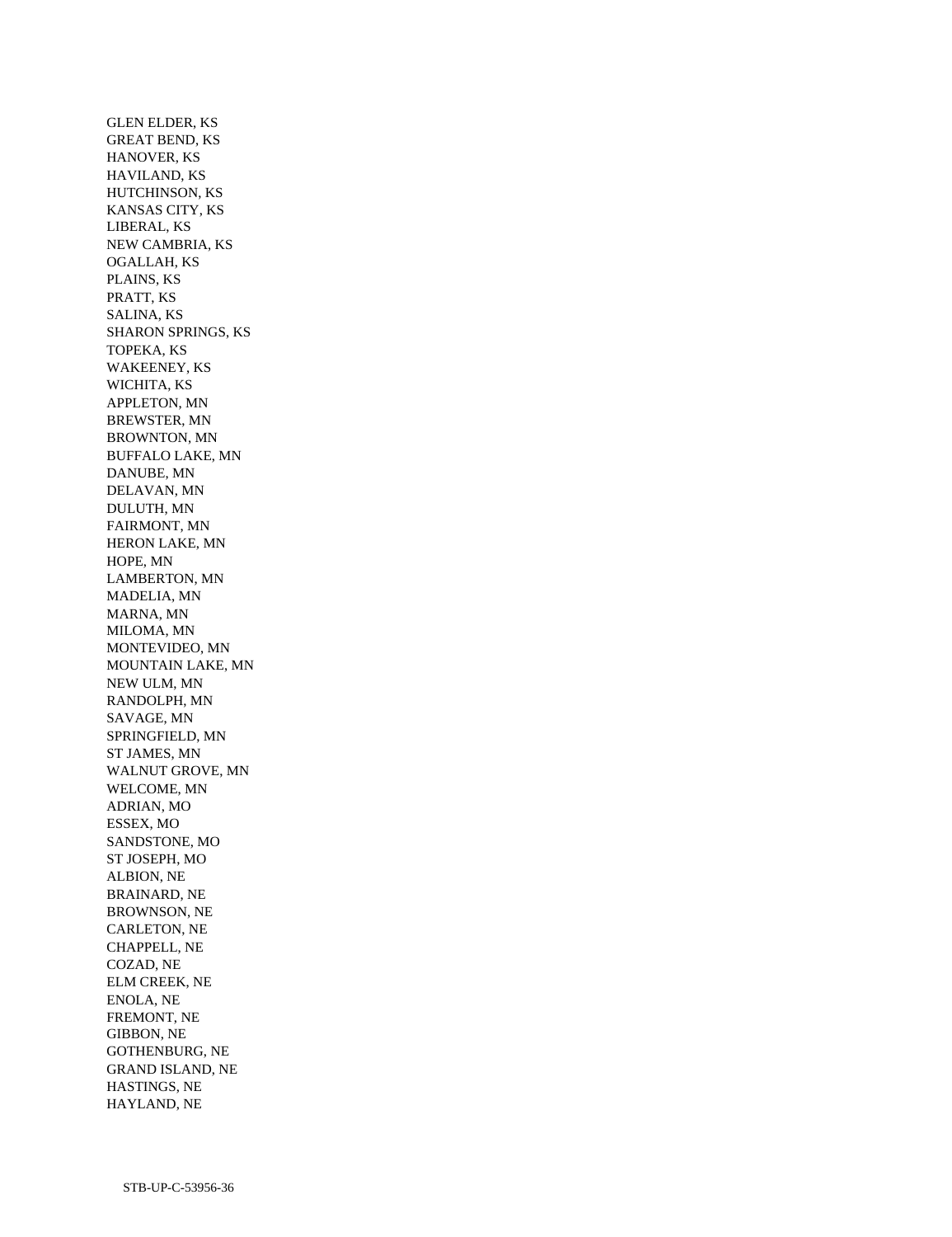JANSEN, NE KEARNEY, NE KIMBALL, NE LEXINGTON, NE LINCOLN, NE MEAD, NE MONROE, NE NEBRASKA CITY, NE NORTH BEND, NE NORTH PLATTE, NE ORD, NE OVERTON, NE PLYMOUTH, NE POLK, NE SCHAFER, NE SEDAN, NE SHELBY, NE SHELTON, NE ST EDWARD, NE STROMSBURG, NE SUPERIOR, NE SYRACUSE, NE THUMEL, NE WOOD RIVER, NE YANKA, NE KINGFISHER, OK MEDFORD, OK OPTIMA, OK AMARILLO, TX AVALON, WI EVANSVILLE, WI SUPERIOR, WI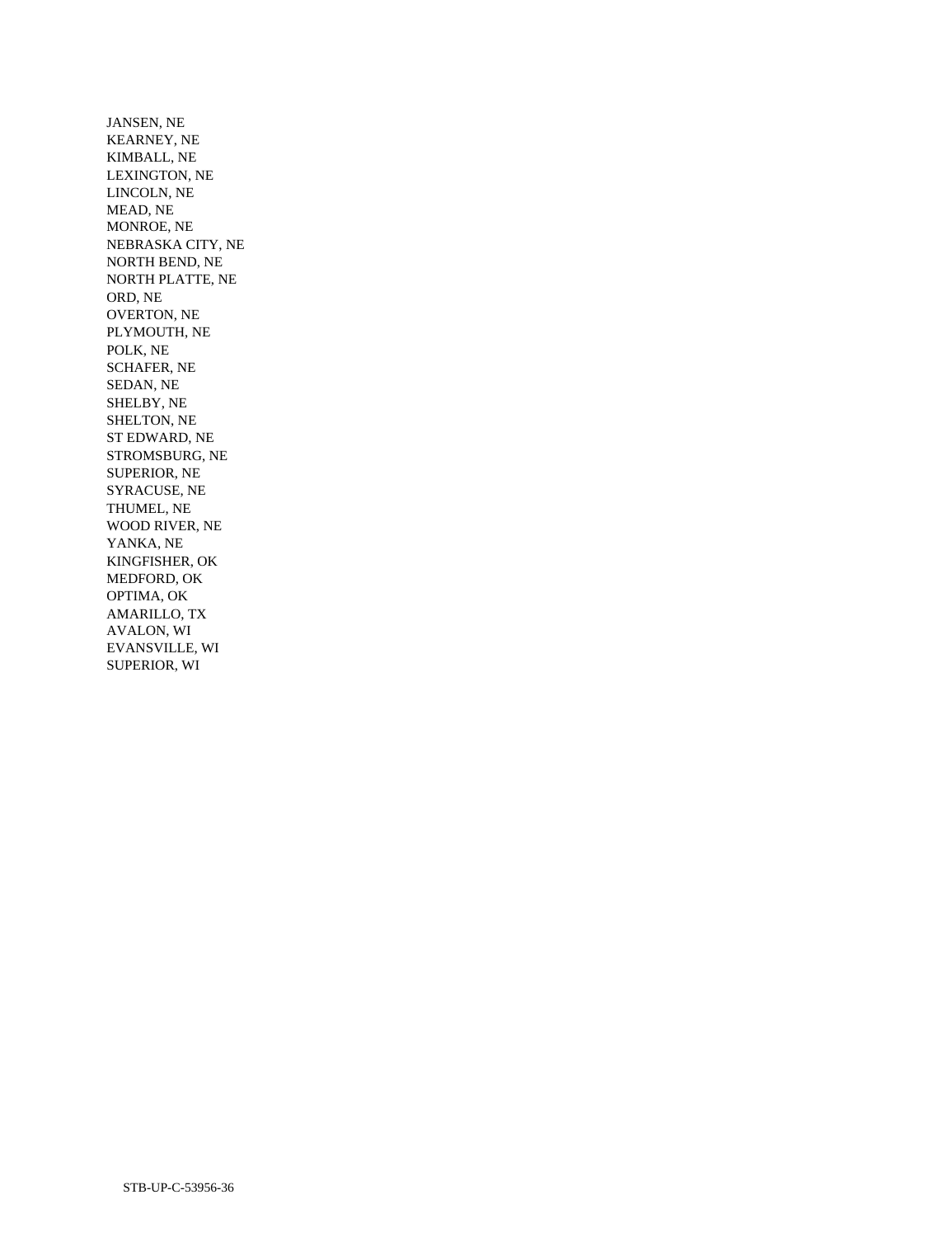

STB-UP-C-57658-02

# **UNION PACIFIC RAILROAD COMPANY**

# **AMENDED CONTRACT SUMMARY**

**Issued:**  February 1, 2022

**Effective:** March 1, 2022

**Issued by:**  Rosa M. La Puente-Flowers Lead Price Applications 1400 Douglas Street Mail Stop 1340 OMAHA, NEBRASKA 68179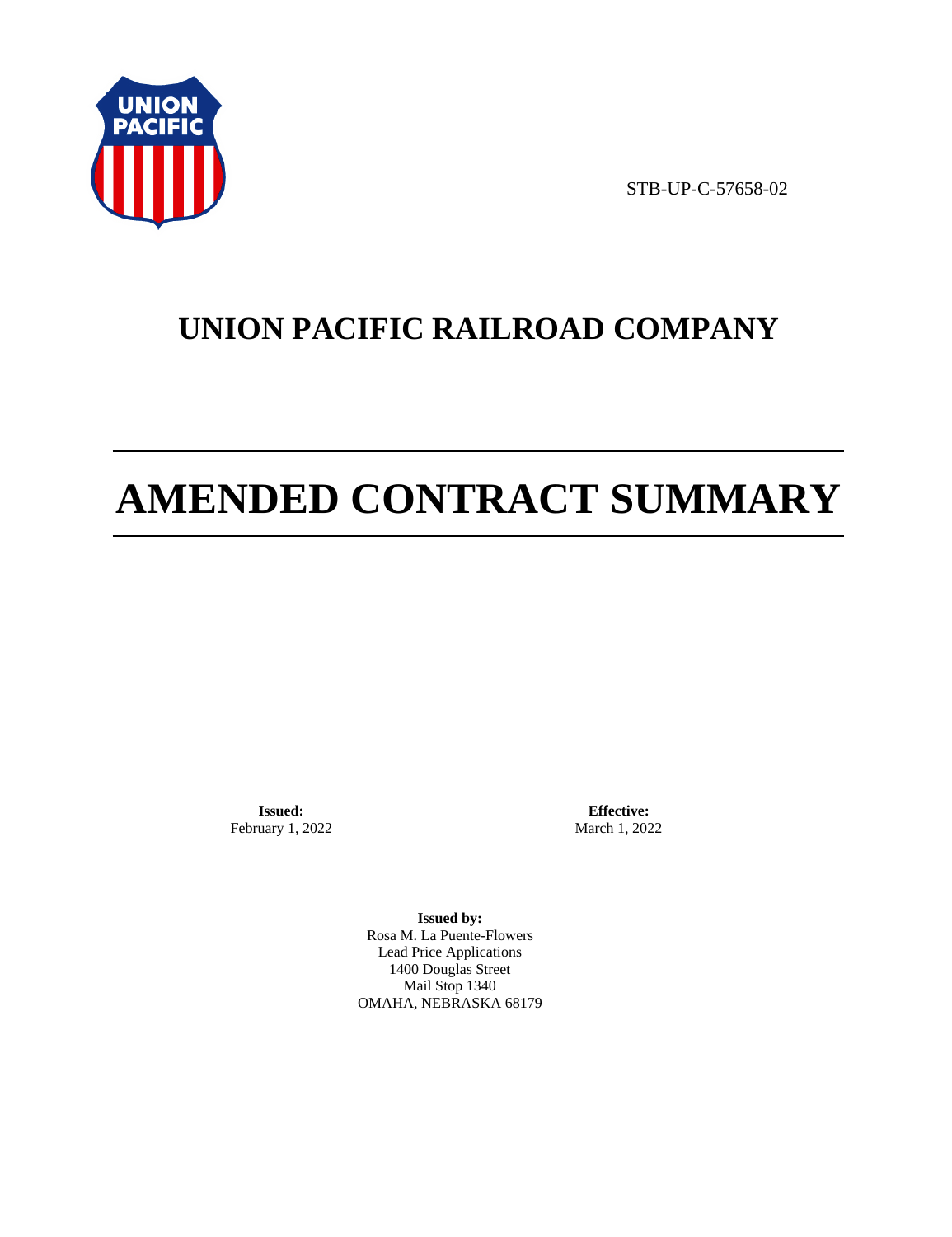### **PARTICIPATING CARRIERS:**

 UNION PACIFIC RAILROAD COMPANY 1400 Douglas St. Omaha, NE 68179

### **COMMODITY:**

 Soybeans (Soya Beans) Corn Exc.Popcorn See 01152 **ADDITION** 

#### **SHIPPER:**

EGT LLC

#### **ORIGIN(S):**

APPROVED SHUTTLE ORIGINS (See Exhibit Definition)

#### **DESTINATION(S):**

LONGVIEW, WA

#### **PORT(S):**

Not Applicable

# **DURATION:**

 Effective Date: January 25, 2021 Amendment Effective Date: March 1, 2022 **ADDITION**  Expiration Date: September 30, 2022 **EXTENSION** 

### **RAIL CAR DATA:**

No cars dedicated to service under this Contract. Cars are provided on a common carrier basis only.

#### **RATES & CHARGES:**

Not applicable

#### **VOLUME:**

 Minimum shipment of 92 carloads. Multiple Car Shipments Single Car Shipments **DELETION** 

#### **SPECIAL FEATURES:**

Not applicable

## **SPECIAL NOTICE:**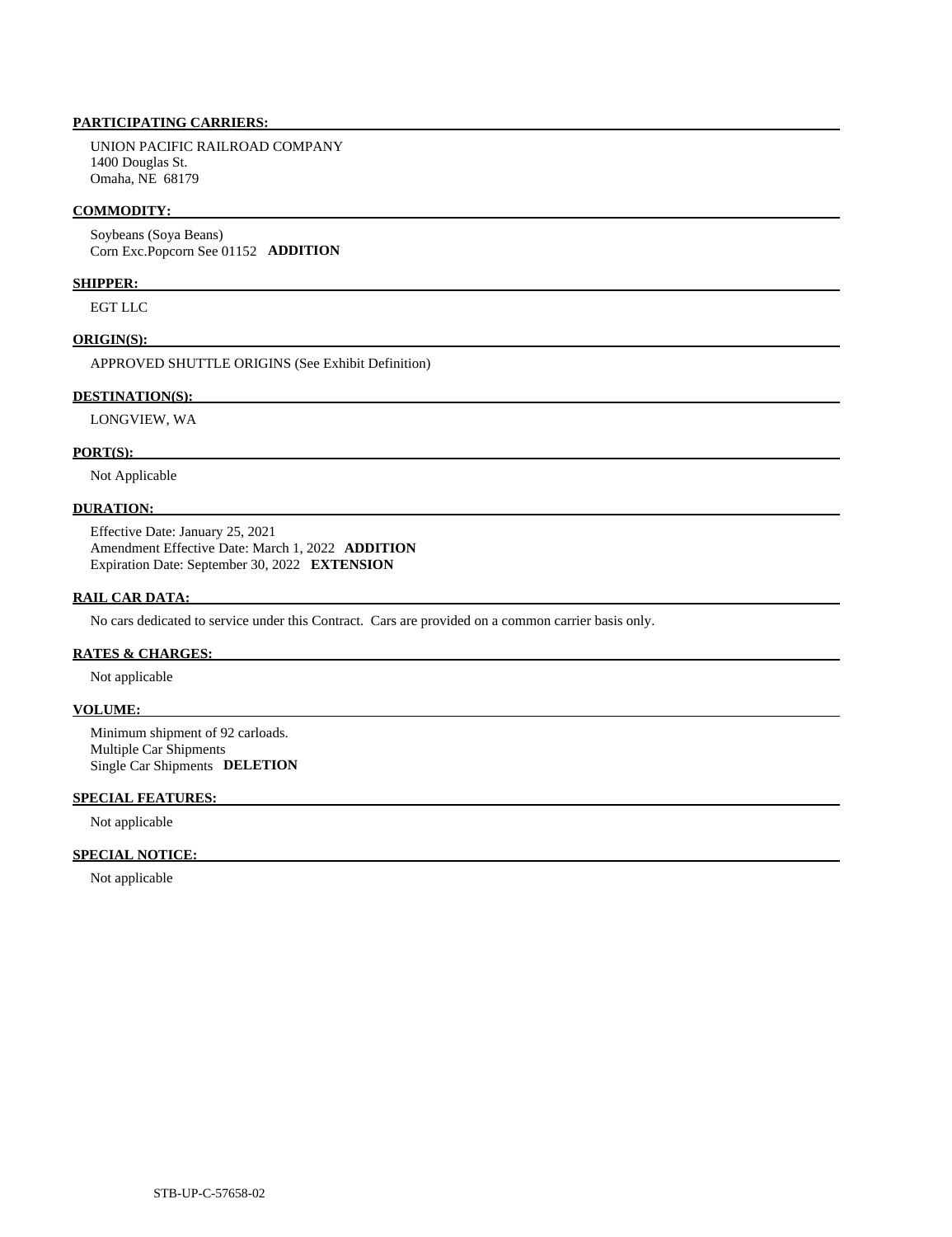#### **EXHIBIT DEFINITIONS:**

 APPROVED SHUTTLE ORIGINS consist of: BYERS, CO CHEYENNE WELLS, CO ALBERT CITY, IA ALTON, IA ASHTON, IA AVON, IA BELMOND, IA BRADFORD, IA BURT, IA CHAPIN, IA CLARE, IA CLARION, IA COUNCIL BLUFFS, IA DOWS, IA EMMETSBURG, IA FARNHAMVILLE, IA GARDEN CITY, IA GOWRIE, IA GRUVER, IA HANCOCK, IA HARTLEY, IA HAVELOCK, IA HINTON, IA JEFFERSON, IA JOICE, IA JORDAN, IA MALLARD, IA MARATHON, IA NEVADA, IA NORTHWOOD, IA PICKERING, IA RAKE, IA RALSTON, IA ROELYN, IA ROLFE, IA SLOAN, IA SUPERIOR, IA VINCENT, IA WEST BEND, IA BLISS, ID ALLEN, IL BLOOMINGTON, IL ELKHART, IL HARVARD, IL PONTIAC, IL ROYAL, IL SOUTH BELOIT, IL STERLING, IL TUSCOLA, IL ABILENE, KS ATCHISON, KS CANTON, KS COLBY, KS DOWNS, KS FRANKFORT, KS GLEN ELDER, KS GREAT BEND, KS HANOVER, KS HAVILAND, KS HUTCHINSON, KS KANSAS CITY, KS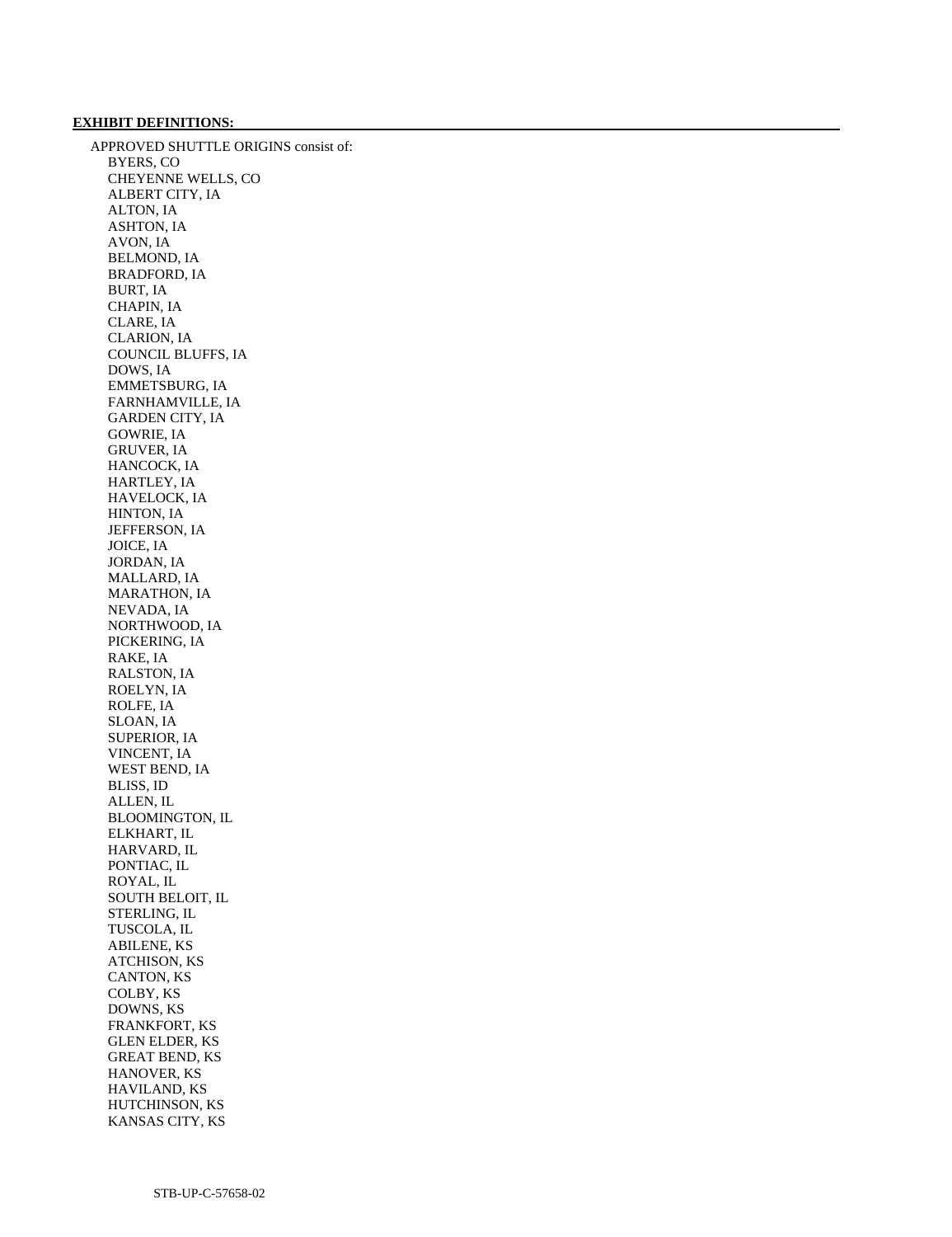LIBERAL, KS NEW CAMBRIA, KS OGALLAH, KS PLAINS, KS PRATT, KS SALINA, KS SHARON SPRINGS, KS TOPEKA, KS WAKEENEY, KS WICHITA, KS APPLETON, MN BREWSTER, MN BROWNTON, MN BUFFALO LAKE, MN DANUBE, MN DELAVAN, MN DULUTH, MN FAIRMONT, MN HERON LAKE, MN HOPE, MN LAMBERTON, MN MADELIA, MN MARNA, MN MILOMA, MN MONTEVIDEO, MN MOUNTAIN LAKE, MN NEW ULM, MN RANDOLPH, MN SAVAGE, MN SPRINGFIELD, MN ST JAMES, MN WALNUT GROVE, MN WELCOME, MN ADRIAN, MO ESSEX, MO SANDSTONE, MO ST JOSEPH, MO ALBION, NE BRAINARD, NE BROWNSON, NE CARLETON, NE CHAPPELL, NE COZAD, NE ELM CREEK, NE ENOLA, NE FREMONT, NE GIBBON, NE GOTHENBURG, NE GRAND ISLAND, NE HASTINGS, NE HAYLAND, NE JANSEN, NE KEARNEY, NE KIMBALL, NE LEXINGTON, NE LINCOLN, NE MEAD, NE MONROE, NE NEBRASKA CITY, NE NORTH BEND, NE NORTH PLATTE, NE ORD, NE OVERTON, NE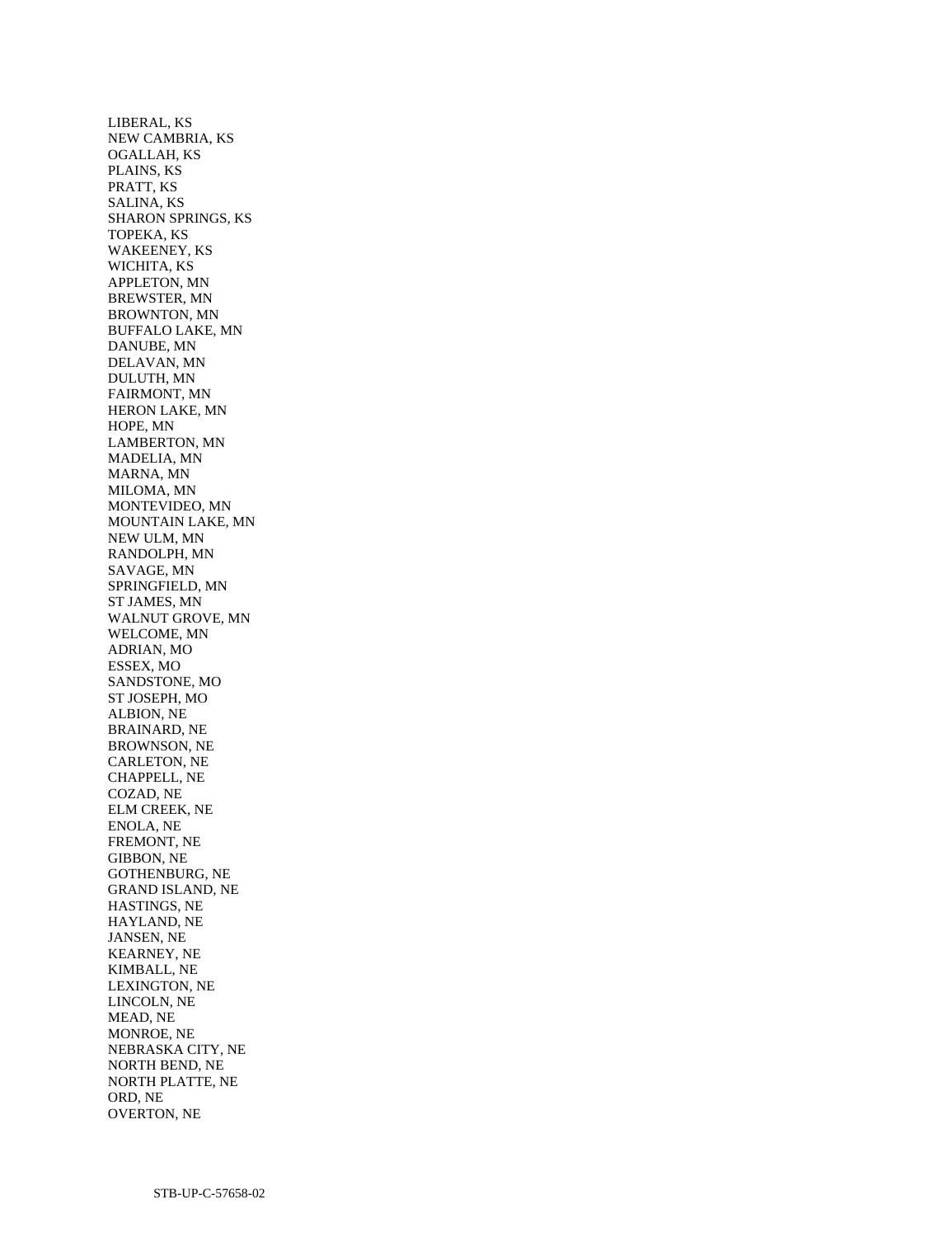PLYMOUTH, NE POLK, NE SCHAFER, NE SEDAN, NE SHELBY, NE SHELTON, NE ST EDWARD, NE STROMSBURG, NE SUPERIOR, NE SYRACUSE, NE THUMEL, NE WOOD RIVER, NE YANKA, NE KINGFISHER, OK MEDFORD, OK OPTIMA, OK AMARILLO, TX AVALON, WI EVANSVILLE, WI SUPERIOR, WI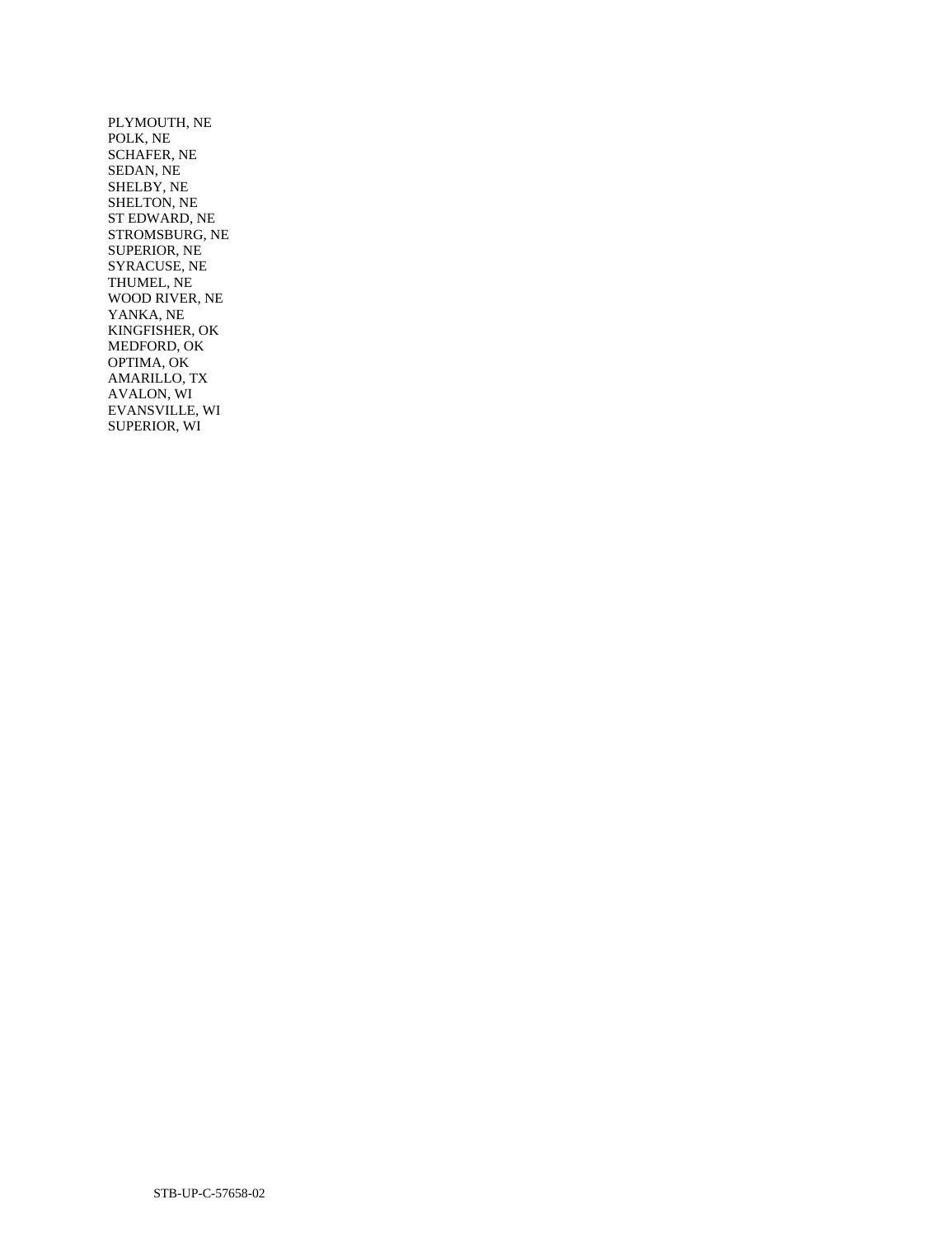

STB-UPUPCQ 102467-M

# **UNION PACIFIC RAILROAD COMPANY**

# **AMENDED CONTRACT SUMMARY**

**Issued:**  February 2, 2022

**Effective:** June 1, 2021

**Issued by:**  Rosa M. La Puente-Flowers Lead Price Applications 1400 Douglas Street Mail Stop 1340 OMAHA, NEBRASKA 68179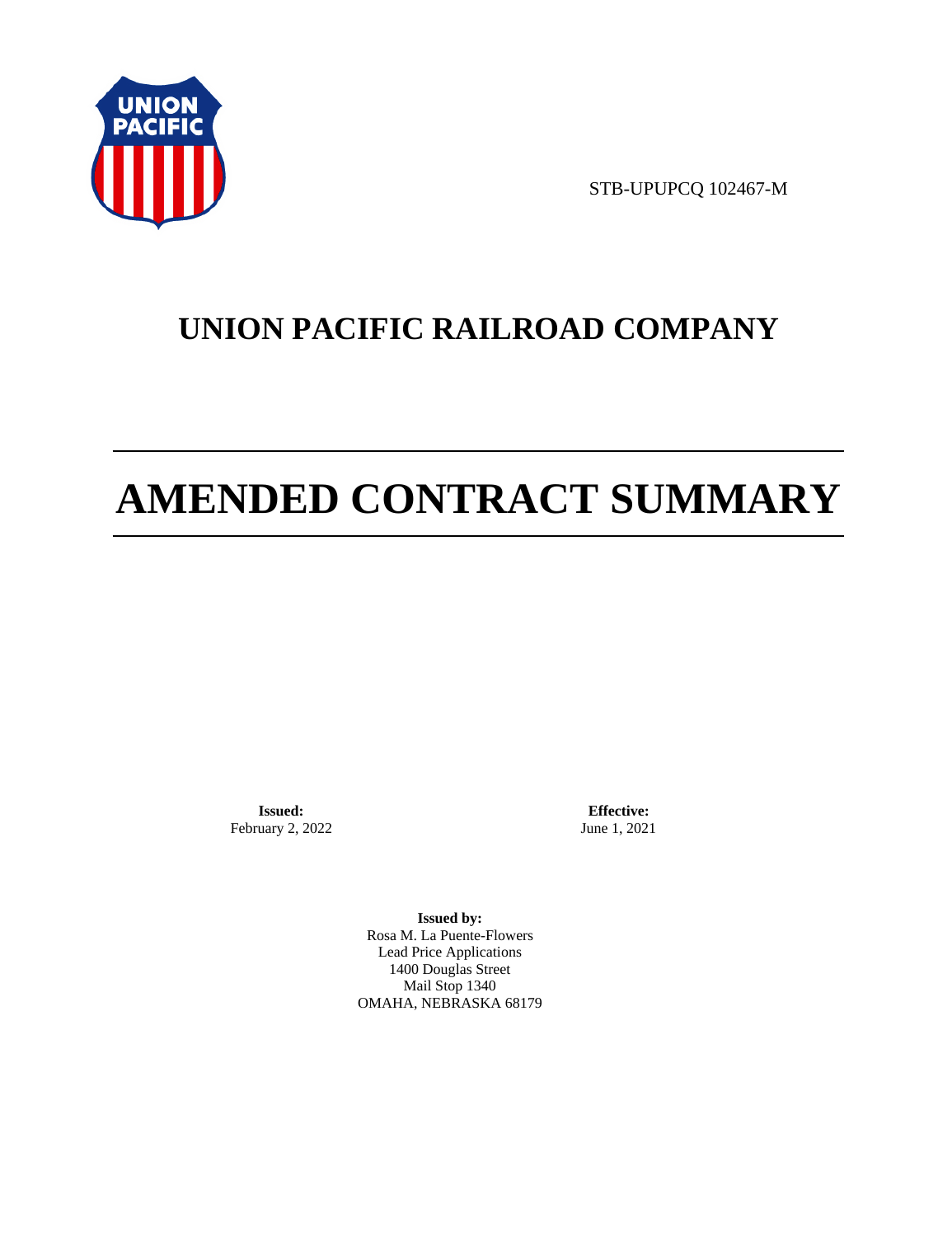#### **PARTICIPATING CARRIERS:**

 AT & L RAILROAD CO INC **ADDITION**  P.O. Box 29 Watonga, OK 73772

 UNION PACIFIC RAILROAD COMPANY 1400 Douglas St. Omaha, NE 68179

#### **COMMODITY:**

Wheat Exc.Buckwheat See 01139

### **SHIPPER:**

THE ANDERSONS INC **ADDITION** 

#### **ORIGIN(S):**

 ARRIBA, CO **ADDITION**  BETHUNE, CO **ADDITION**  BURLINGTON, CO **ADDITION**  FLAGLER, CO **ADDITION**  GENOA, CO **ADDITION**  SEIBERT, CO **ADDITION**  STRATTON, CO **ADDITION**  VONA, CO **ADDITION**  AGRA, KS **ADDITION**  ALMENA, KS **ADDITION**  ATHOL, KS **ADDITION**  BELLAIRE, KS **ADDITION**  BELLEVILLE, KS **ADDITION**  BRETON, KS **ADDITION**  BREWSTER, KS CLAYTON, KS **ADDITION**  COURTLAND, KS **ADDITION**  DRESDEN, KS **ADDITION**  EDSON, KS **ADDITION**  ESBON, KS **ADDITION**  GEM, KS **ADDITION**  GOODLAND, KS **ADDITION**  GRETNA, KS **ADDITION**  JENNINGS, KS **ADDITION**  KANORADO, KS **ADDITION**  KENSINGTON, KS **ADDITION**  LEBANON, KS **ADDITION**  LEVANT, KS **ADDITION**  MANKATO, KS **ADDITION**  NORTON, KS **ADDITION**  NORWAY, KS **ADDITION**  OSBORNE, KS **ADDITION**  PHILLIPSBURG, KS **ADDITION**  PRAIRIE VIEW, KS **ADDITION**  REXFORD, KS **ADDITION**  RULETON, KS **ADDITION**  SCANDIA, KS **ADDITION**  SELDEN, KS **ADDITION**  SMITH CENTER, KS **ADDITION**  STUTTGART, KS **ADDITION**  STRATFORD, TX **ADDITION**  GRANVILLE, WI **ADDITION**  WICHITA, KS **ADDITION**  MEDFORD, OK **ADDITION**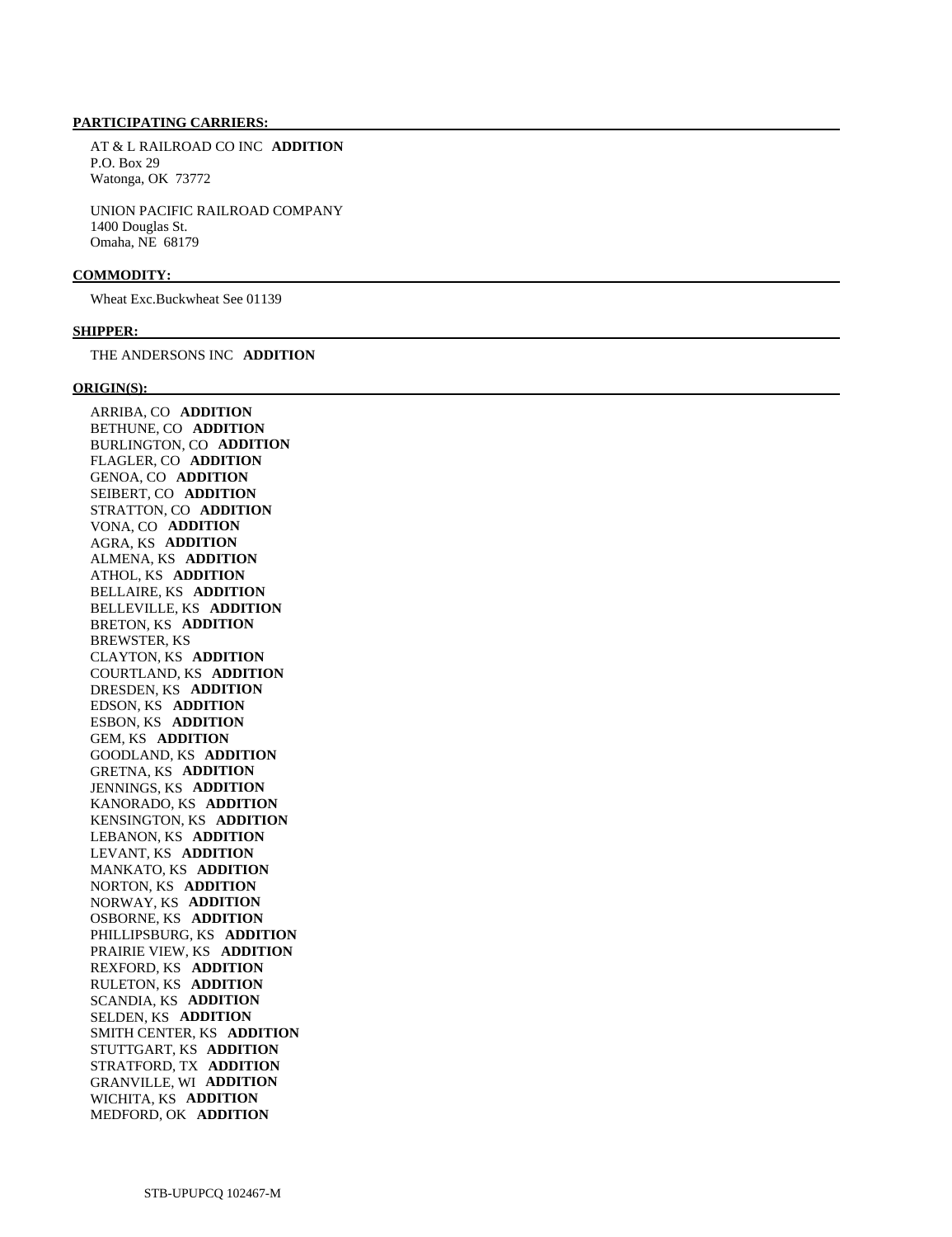CORPUS CHRISTI, TX **ADDITION**  NE - CHAPPELL AGS (See Exhibit Definition) WATONGA, OK **ADDITION**  TEXHOMA, OK **ADDITION**  HOOKER, OK **ADDITION**  DOWNS, KS **ADDITION**  GRAINFIELD, KS **ADDITION**  GRINNELL, KS **ADDITION**  HAVILAND, KS **ADDITION**  MINGO, KS **ADDITION**  VICTORIA, KS **ADDITION**  WAKEENEY, KS **ADDITION**  OAKLEY, KS **ADDITION**  PRATT, KS **ADDITION**  QUINTER, KS **ADDITION**  SALINA, KS **ADDITION**  COLLYER, KS **ADDITION**  GORHAM, KS **ADDITION**  ASTOR, KS **ADDITION**  GOODWELL, OK **ADDITION** 

#### **DESTINATION(S):**

 NOGALES, AZ **ADDITION**  CALEXICO, CA **ADDITION**  EAGLE PASS, TX **ADDITION**  EL PASO, TX **ADDITION**  LAREDO, TX KANSAS CITY, MO **ADDITION**  SHERMAN, TX **ADDITION**  OR - PORTLAND AGS (See Exhibit Definition) CHICAGO, IL **ADDITION**  TOLLESON, AZ **ADDITION**  GALENA PARK, TX **ADDITION**  NEW BRAUNFELS, TX **ADDITION**  SAN ANTONIO, TX **ADDITION**  CA - LA BASIN AGS (See Exhibit Definition) PORTLAND, OR **ADDITION**  EAST ST LOUIS, IL **ADDITION**  MEMPHIS, TN **ADDITION**  WINONA, MN **ADDITION** 

#### **PORT(S):**

Not Applicable

#### **DURATION:**

 Effective Date: June 1, 2019 Amendment Effective Date: June 1, 2021 **ADDITION**  Expiration Date: May 31, 2022 **EXTENSION** 

#### **RAIL CAR DATA:**

No cars dedicated to service under this Contract. Cars are provided on a common carrier basis only.

#### **RATES & CHARGES:**

Not applicable

#### **VOLUME:**

 Minimum shipment of 107 carloads. **ADDITION**  Multiple Car Shipments **ADDITION**  Single Car Shipments **DELETION**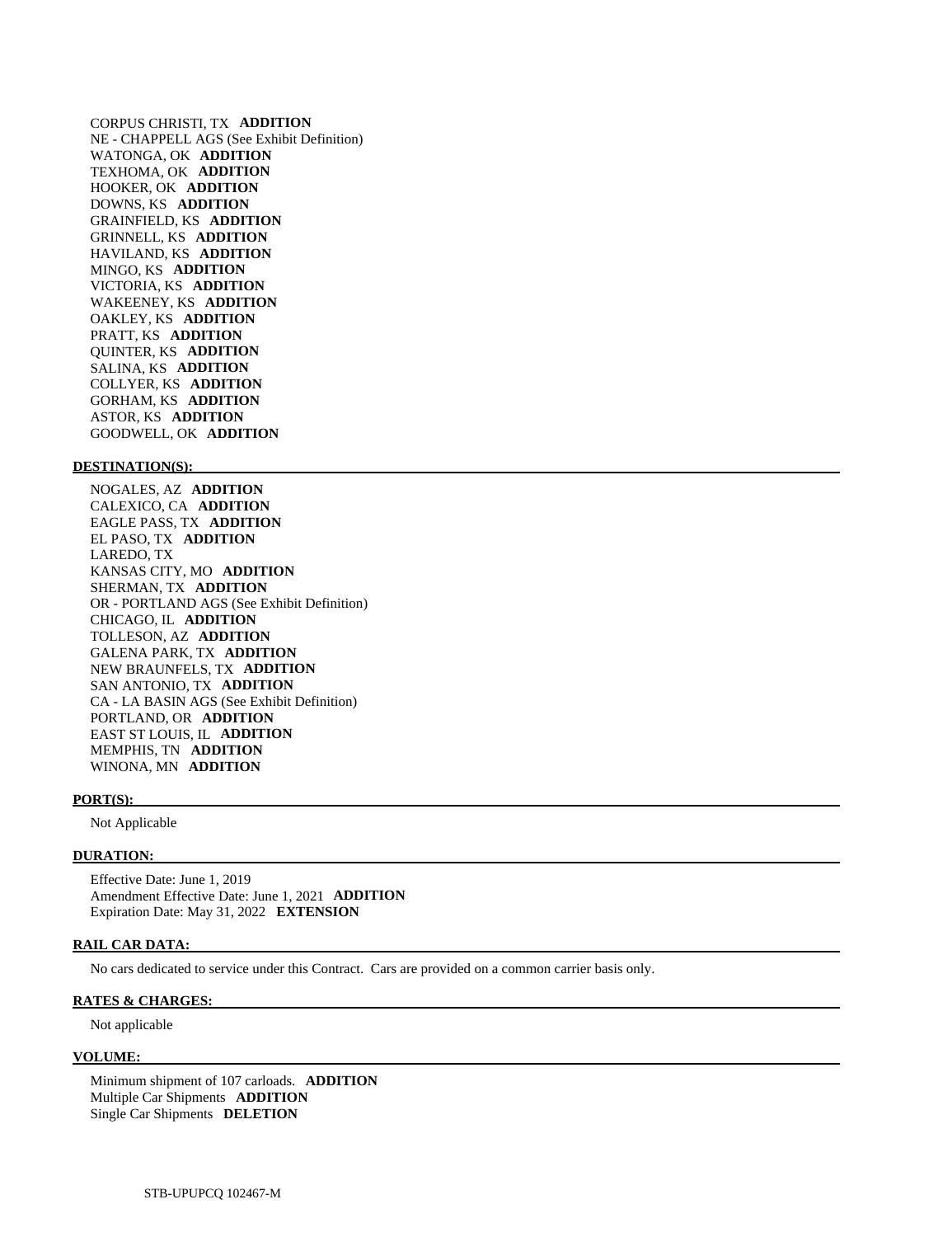# **SPECIAL FEATURES:**

Special Switching Provision

# **SPECIAL NOTICE:**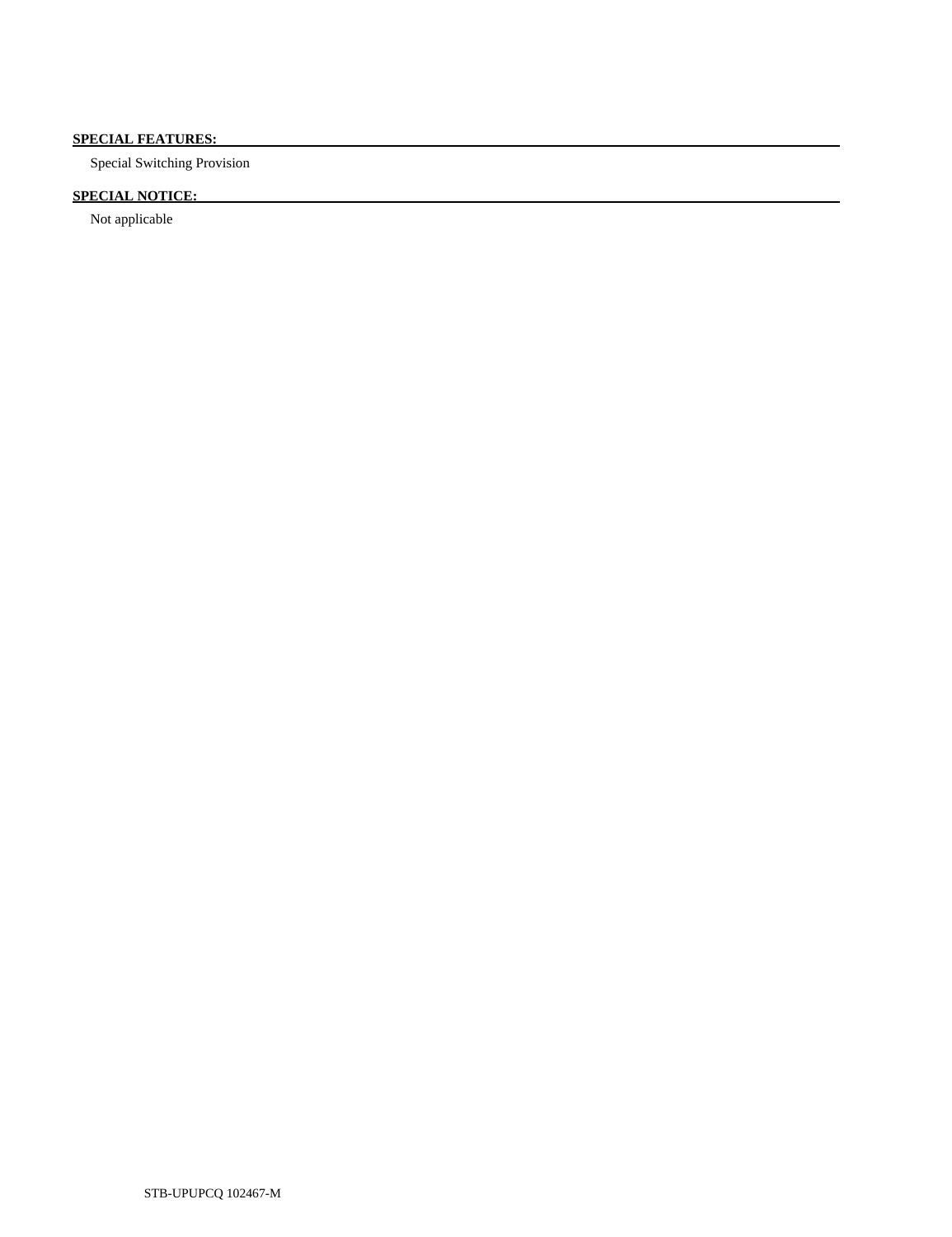#### **EXHIBIT DEFINITIONS:**

 NE - CHAPPELL AGS consist of: AJAY, NE **ADDITION**  BIG SPRINGS, NE **ADDITION**  BRIDGEPORT, NE **ADDITION**  BROADWATER, NE **ADDITION**  BROWNSON, NE **ADDITION**  BRULE, NE **ADDITION**  BUSHNELL, NE **ADDITION**  CHAPPELL, NE **ADDITION**  COLTON, NE **ADDITION**  DIX, NE **ADDITION**  GERING, NE **ADDITION**  HENRY, NE **ADDITION**  HUNTSMAN, NE **ADDITION**  JACINTO, NE **ADDITION**  JOYCE, NE **ADDITION**  KEYSTONE, NE **ADDITION**  KIMBALL, NE **ADDITION**  LEWELLEN, NE **ADDITION**  LISCO, NE **ADDITION**  LODGEPOLE, NE **ADDITION**  LYMAN, NE **ADDITION**  MARTIN, NE **ADDITION**  MELBETA, NE **ADDITION**  NEVENS, NE **ADDITION**  NORTHPORT, NE **ADDITION**  OGALLALA, NE **ADDITION**  OSHKOSH, NE **ADDITION**  OWASCO, NE **ADDITION**  PAXTON, NE **ADDITION**  POTTER, NE **ADDITION**  ROSCOE, NE **ADDITION**  RUTHTON, NE **ADDITION**  SARBEN, NE **ADDITION**  SIDNEY, NE **ADDITION**  SOUTH MITCHELL, NE **ADDITION**  SOUTH MORRILL, NE **ADDITION**  SUNOL, NE **ADDITION**  TOWERS, NE **ADDITION**  OR - PORTLAND AGS consist of: ALBINA, OR **ADDITION**  ASTORIA, OR **ADDITION**  AUMSVILLE, OR **ADDITION**  AURORA, OR **ADDITION**  BARNES YARD, OR **ADDITION**  BATTERSON, OR **ADDITION**  BONNEVILLE, OR **ADDITION**  BRIDAL VEIL, OR **ADDITION**  BROOKS, OR **ADDITION**  BUXTON, OR **ADDITION**  CANBY, OR **ADDITION**  CLACKAMAS, OR **ADDITION**  COALCA, OR **ADDITION**  COCHRAN, OR **ADDITION**  DODSON, OR **ADDITION**  EAST MILWAUKIE, OR **ADDITION**  EAST PORTLAND, OR **ADDITION**  FIR, OR **ADDITION**  GARBALDI, OR **ADDITION**  GARIBALDI, OR **ADDITION**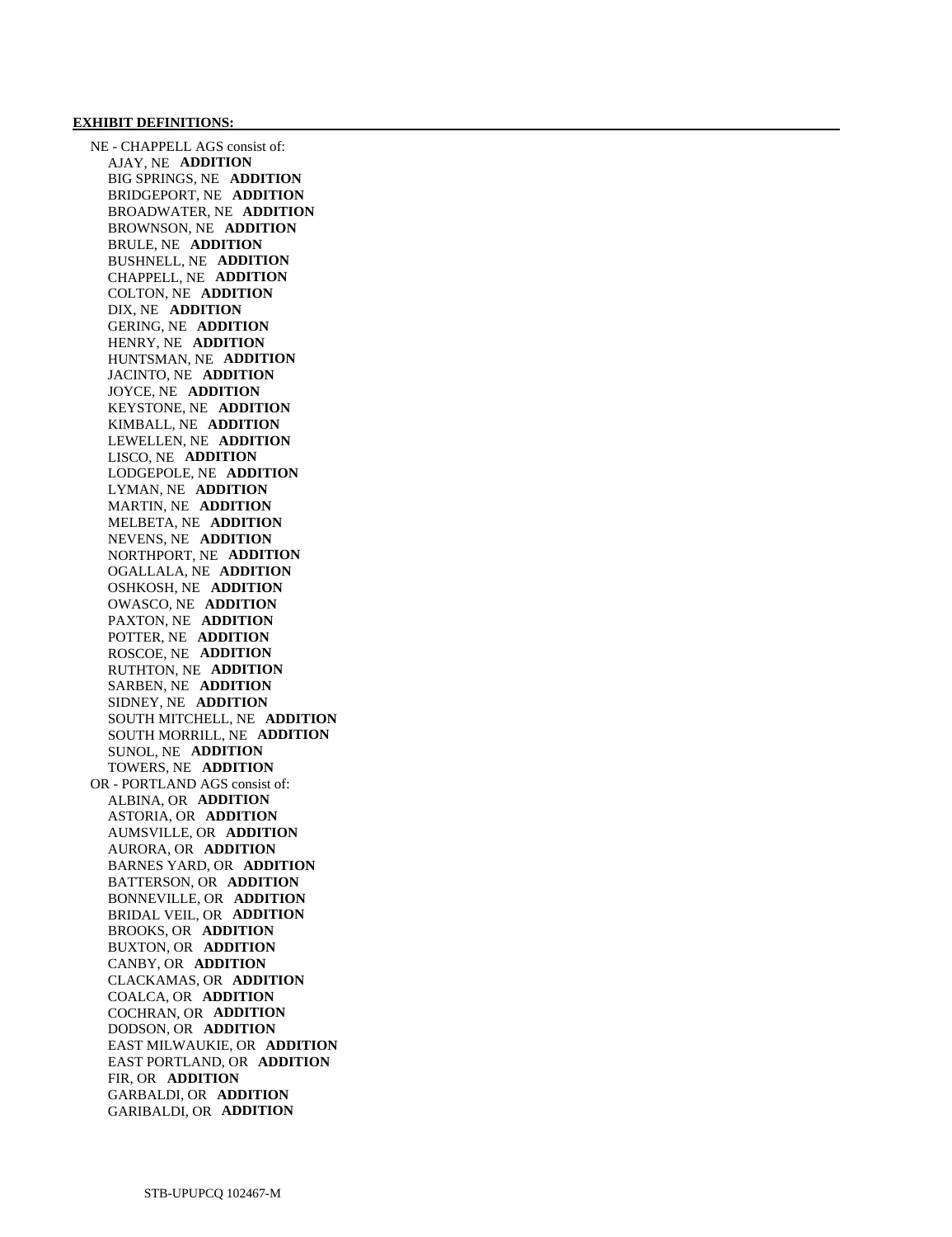GEER, OR **ADDITION**  GERVAIS, OR **ADDITION**  HEMLOCK, OR **ADDITION**  HITO, OR **ADDITION**  HUBBARD, OR **ADDITION**  KENTON, OR **ADDITION**  LAKE YARD, OR **ADDITION**  LIBERAL, OR **ADDITION**  MILWAUKIE, OR **ADDITION**  MOHLER, OR **ADDITION**  MT ANGEL, OR **ADDITION**  NORTH PORTLAND, OR **ADDITION**  OREGON CITY, OR **ADDITION**  OSWEGO, OR **ADDITION**  PORTLAND, OR **ADDITION**  PRATUM, OR **ADDITION**  PULP, OR **ADDITION**  RENARD, OR **ADDITION**  RIVER GATE, OR **ADDITION**  ROCKWOOD, OR **ADDITION**  SHAW, OR **ADDITION**  SILVERTON, OR **ADDITION**  ST JOHNS, OR **ADDITION**  STAYTON, OR **ADDITION**  TILLAMOOK, OR **ADDITION**  TROUTDALE, OR **ADDITION**  WARRENTON, OR **ADDITION**  WEST LINN, OR **ADDITION**  WHEELER, OR **ADDITION**  WOODBURN, OR **ADDITION**  AMPERE, WA **ADDITION**  BARBERTON, WA **ADDITION**  BATTLE GROUND, WA **ADDITION**  BRUSH PRAIRIE, WA **ADDITION**  CAMAS, WA **ADDITION**  CASTLE ROCK, WA **ADDITION**  CATHLAMET, WA **ADDITION**  CHELATCHIE, WA **ADDITION**  COLUMBIA JCT, WA **ADDITION**  HEISON, WA **ADDITION**  HOMAN, WA **ADDITION**  KALAMA, WA **ADDITION**  KELSO, WA **ADDITION**  LONGVIEW, WA **ADDITION**  OSTRANDER, WA **ADDITION**  RIDGEFIELD, WA **ADDITION**  ROCKY POINT, WA **ADDITION**  RYE JCT, WA **ADDITION**  VANCOUVER, WA **ADDITION**  VANCOUVER JCT, WA **ADDITION**  WASHOUGAL, WA **ADDITION**  WOODLAND, WA **ADDITION**  YACOLT, WA **ADDITION**  CA - LA BASIN AGS consist of: AIRBASE, CA **ADDITION**  ALHAMBRA, CA **ADDITION**  ALRAY, CA **ADDITION**  ANAHEIM, CA **ADDITION**  ARLINGTON, CA **ADDITION**  AURANT, CA **ADDITION**  AZUSA, CA **ADDITION**  BALDWIN PARK, CA **ADDITION**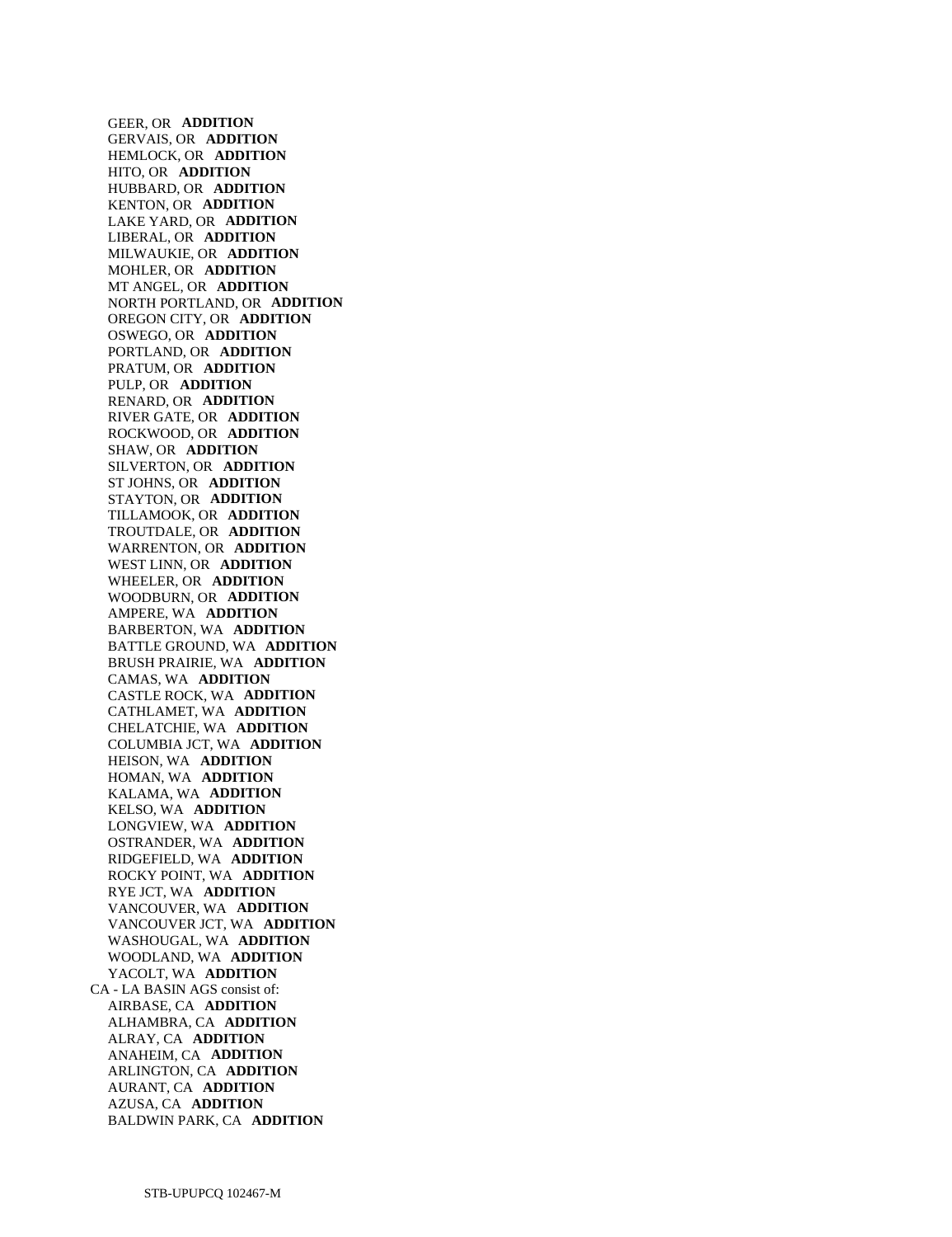BALLOU, CA **ADDITION**  BARODA, CA **ADDITION**  BARSTOW, CA **ADDITION**  BASIN, CA **ADDITION**  BASSETT, CA **ADDITION**  BASTA, CA **ADDITION**  BEAUMONT, CA **ADDITION**  BELL, CA **ADDITION**  BETTERAVIA, CA **ADDITION**  BETTERAVIA JCT, CA **ADDITION**  BREA, CA **ADDITION**  BUENA PARK, CA **ADDITION**  BURBANK, CA **ADDITION**  CAJON, CA **ADDITION**  CAMARILLO, CA **ADDITION**  CANOGA PARK, CA **ADDITION**  CAPITAN, CA **ADDITION**  CARMENITA, CA **ADDITION**  CARPINTERIA, CA **ADDITION**  CARR, CA **ADDITION**  CARSON, CA **ADDITION**  CHAMPAGNE, CA **ADDITION**  CHATSWORTH, CA **ADDITION**  CHINO, CA **ADDITION**  CIMA, CA **ADDITION**  CITY OF COMMERCE, CA **ADDITION**  CITY OF INDUSTRY, CA **ADDITION**  COLTON, CA **ADDITION**  COLTON GATX, CA **ADDITION**  COMPTON, CA **ADDITION**  CONCEPCION, CA **ADDITION**  CORONA, CA **ADDITION**  COSTA MESA, CA **ADDITION**  COVINA, CA **ADDITION**  CRESTMORE, CA **ADDITION**  CRUTCHER, CA **ADDITION**  CUSHENBURY, CA **ADDITION**  DAGGETT, CA **ADDITION**  DECLEZVILLE, CA **ADDITION**  DEL AMO, CA **ADDITION**  DENIS, CA **ADDITION**  DES MOINES, CA **ADDITION**  DEVORE, CA **ADDITION**  DIKE, CA **ADDITION**  DOLORES, CA **ADDITION**  DOMINGUEZ, CA **ADDITION**  DONLON, CA **ADDITION**  DOWNEY, CA **ADDITION**  DUNN, CA **ADDITION**  DYER, CA **ADDITION**  E SANTA BARBARA, CA **ADDITION**  EAST SAN PEDRO, CA **ADDITION**  EAST WATSON, CA **ADDITION**  EL MONTE, CA **ADDITION**  EL SEGUNDO, CA **ADDITION**  ELFTMAN, CA **ADDITION**  ELLWOOD, CA **ADDITION**  FIELD, CA **ADDITION**  FIRESTONE PARK, CA **ADDITION**  FONTANA, CA **ADDITION**  FROST, CA **ADDITION**  FRUITLAND, CA **ADDITION**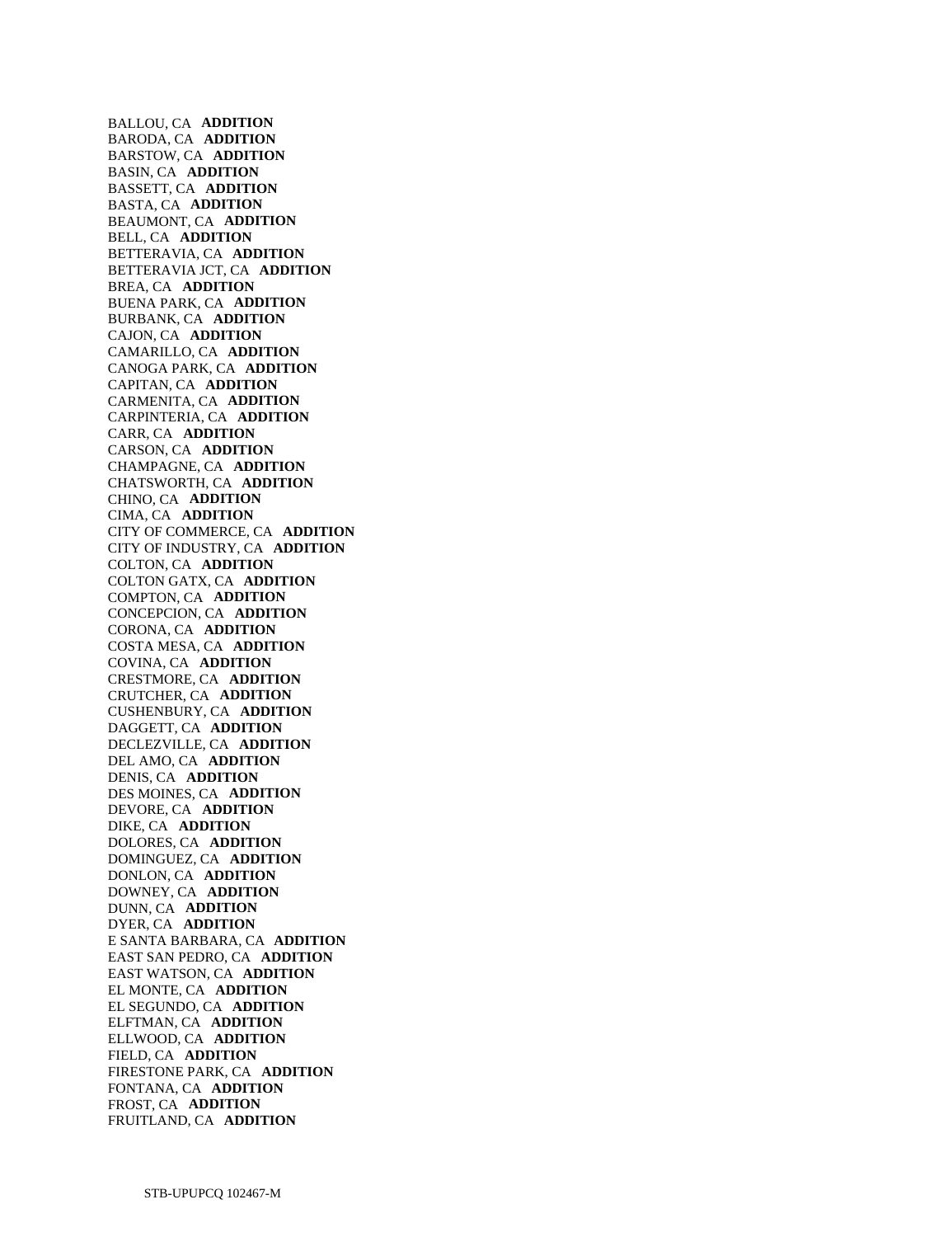FULLERTON, CA **ADDITION**  GARDENA, CA **ADDITION**  GAVIOTA, CA **ADDITION**  GEMCO, CA **ADDITION**  GLENDALE, CA **ADDITION**  GLOBAL GATEWAY SO, CA **ADDITION**  GOLETA, CA **ADDITION**  GRAND TERRACE, CA **ADDITION**  GUASTI, CA **ADDITION**  HAROLD, CA **ADDITION**  HAWTHORNE, CA **ADDITION**  HELENDALE, CA **ADDITION**  HESPERIA, CA **ADDITION**  HEWITT, CA **ADDITION**  HIGHGROVE, CA **ADDITION**  HINKLEY, CA **ADDITION**  HIVOLT, CA **ADDITION**  HOBART, CA **ADDITION**  HODGE, CA **ADDITION**  HOLLYDALE, CA **ADDITION**  HONBY, CA **ADDITION**  HONDA, CA **ADDITION**  HUNTINGTON PARK, CA **ADDITION**  ICTF, CA **ADDITION**  IRVING, CA **ADDITION**  IRWINDALE, CA **ADDITION**  IVANPAH, CA **ADDITION**  KAISER, CA **ADDITION**  KEENBROOK, CA **ADDITION**  KELSO, CA **ADDITION**  LA HABRA, CA **ADDITION**  LA HARBOR APM TERMI, CA **ADDITION**  LA METRO, CA **ADDITION**  LA MIRADA, CA **ADDITION**  LA PATERA, CA **ADDITION**  LA VERNE, CA **ADDITION**  LAKEWOOD, CA **ADDITION**  LANCASTER, CA **ADDITION**  LANG, CA **ADDITION**  LATC, CA **ADDITION**  LAXT, CA **ADDITION**  LEESDALE, CA **ADDITION**  LENWOOD, CA **ADDITION**  LOMA LINDA, CA **ADDITION**  LOMPOC, CA **ADDITION**  LONG BEACH, CA **ADDITION**  LONG BEACH A PIER, CA **ADDITION**  LONG BEACH E PIER, CA **ADDITION**  LONG BEACH ITS, CA **ADDITION**  LONG BEACH LBC, CA **ADDITION**  LONG BEACH PCT, CA **ADDITION**  LONG BEACH T PIER, CA **ADDITION**  LOS ANGELES, CA **ADDITION**  LOS ANGELES HARBOR, CA **ADDITION**  LOS ANGELES JCT, CA **ADDITION**  LOS NIETOS, CA **ADDITION**  LYNWOOD, CA **ADDITION**  MANIX, CA **ADDITION**  MANUEL, CA **ADDITION**  MARLBORO, CA **ADDITION**  MARNE, CA **ADDITION**  MAYWOOD, CA **ADDITION**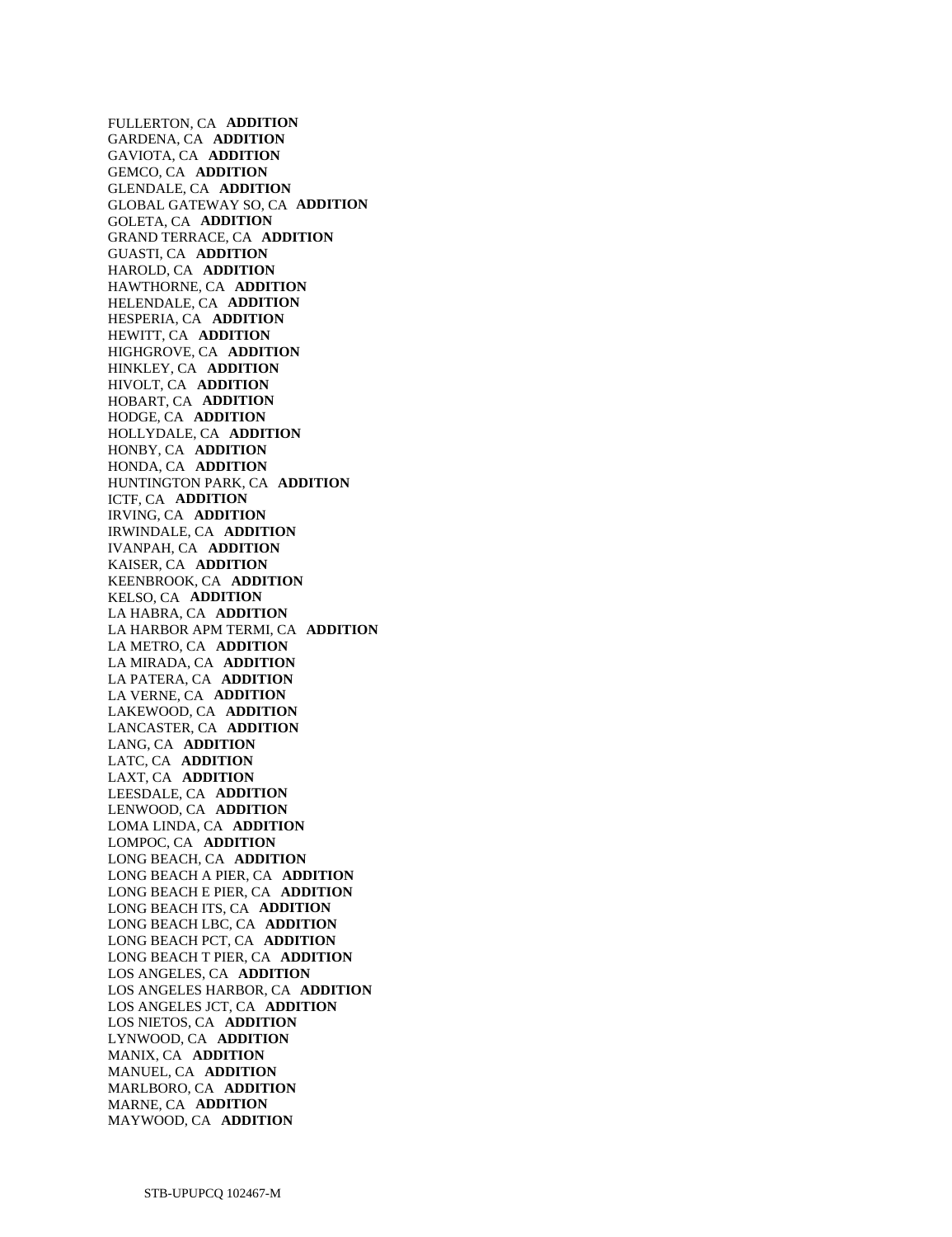MEAD TRANSFER, CA **ADDITION**  MIRA LOMA, CA **ADDITION**  MONTALVO, CA **ADDITION**  MONTCLAIR, CA **ADDITION**  MONTEBELLO, CA **ADDITION**  MOORPARK, CA **ADDITION**  NADEAU, CA **ADDITION**  NARLON, CA **ADDITION**  NEBO, CA **ADDITION**  NEWHALL, CA **ADDITION**  NIPTON, CA **ADDITION**  NORTH POMONA, CA **ADDITION**  NORTH SANTA MARIA, CA **ADDITION**  NORTH STANTON, CA **ADDITION**  NORTHRIDGE, CA **ADDITION**  NORWALK, CA **ADDITION**  ONO, CA **ADDITION**  ONTARIO, CA **ADDITION**  ORANGE, CA **ADDITION**  ORMAND, CA **ADDITION**  ORO GRANDE, CA **ADDITION**  OXNARD, CA **ADDITION**  PACOIMA, CA **ADDITION**  PALMDALE, CA **ADDITION**  PARAMOUNT, CA **ADDITION**  PATATA, CA **ADDITION**  PEDLEY, CA **ADDITION**  PICO RIVERA, CA **ADDITION**  POMONA, CA **ADDITION**  PORT HUENEME, CA **ADDITION**  POST, CA **ADDITION**  PT HUENEME NAV BASE, CA **ADDITION**  RAVENNA, CA **ADDITION**  RAYMER, CA **ADDITION**  REDLANDS, CA **ADDITION**  REYES, CA **ADDITION**  RIALTO, CA **ADDITION**  RIOCO, CA **ADDITION**  RIVERSIDE, CA **ADDITION**  ROSEMARY, CA **ADDITION**  SACATE, CA **ADDITION**  SAN BERNARDINO, CA **ADDITION**  SAN DIMAS, CA **ADDITION**  SAN FERNANDO, CA **ADDITION**  SAN GABRIEL, CA **ADDITION**  SAN PEDRO, CA **ADDITION**  SANTA ANA, CA **ADDITION**  SANTA BARBARA, CA **ADDITION**  SANTA FE SPRINGS, CA **ADDITION**  SANTA MARIA, CA **ADDITION**  SANTA PAULA, CA **ADDITION**  SANTA SUSANA, CA **ADDITION**  SATICOY, CA **ADDITION**  SAUGUS, CA **ADDITION**  SEA CLIFF, CA **ADDITION**  SIMI VALLEY, CA **ADDITION**  SMELTZER, CA **ADDITION**  SOMIS, CA **ADDITION**  SOUTH ANAHEIM, CA **ADDITION**  SOUTH FONTANA, CA **ADDITION**  SOUTH GATE, CA **ADDITION**  SOUTH LOS ANGELES, CA **ADDITION**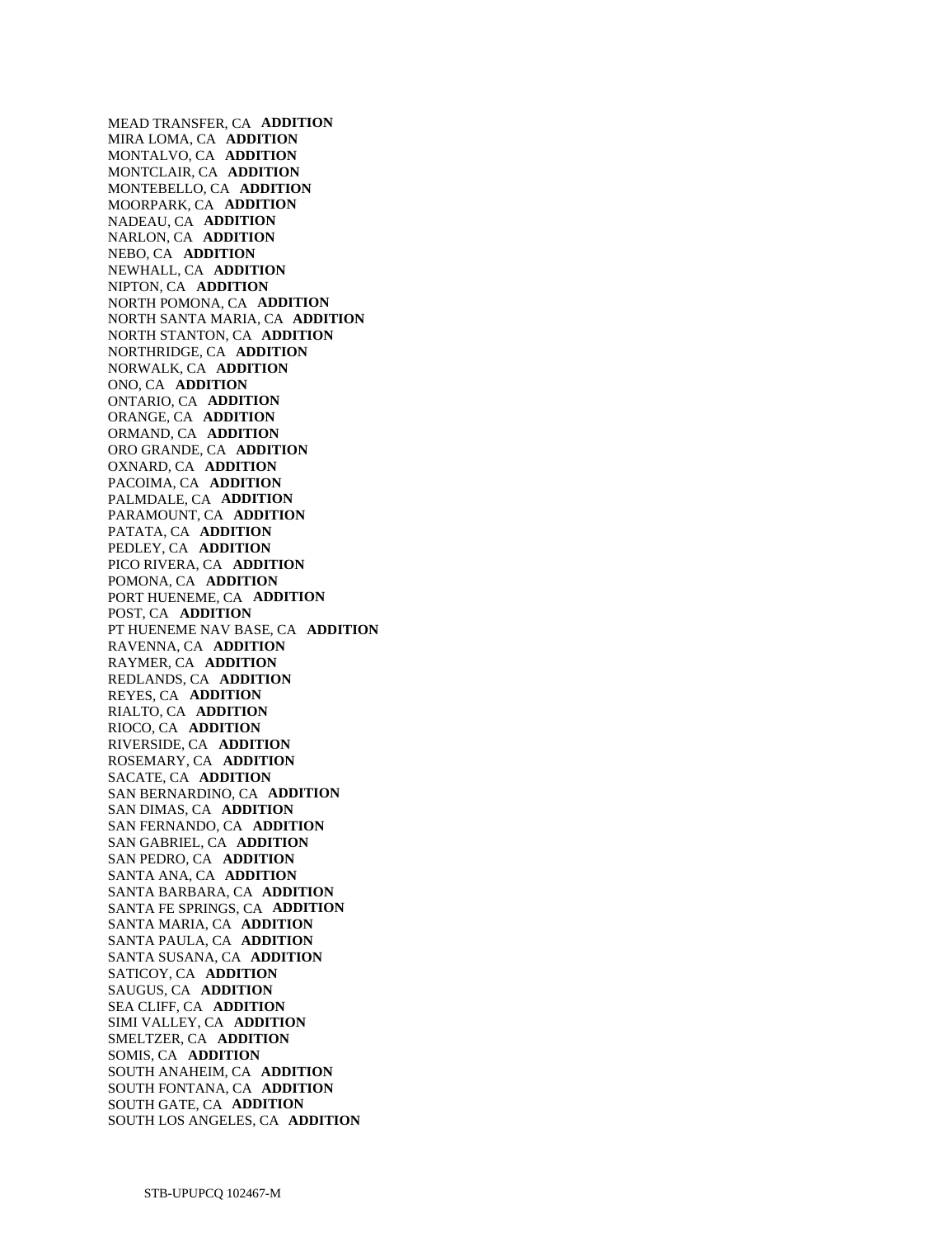SOUTH OXNARD, CA **ADDITION**  SOUTH SANTA ANA, CA **ADDITION**  SOUTH VANDENBERG, CA **ADDITION**  SPADRA, CA **ADDITION**  SUDDEN, CA **ADDITION**  SUMMIT, CA **ADDITION**  SUN VALLEY, CA **ADDITION**  SURF, CA **ADDITION**  SYLMAR, CA **ADDITION**  TANGAIR, CA **ADDITION**  TEMPLE CITY, CA **ADDITION**  TERMINAL ISLAND, CA **ADDITION**  THENARD, CA **ADDITION**  THORN, CA **ADDITION**  TICTF, CA **ADDITION**  TORRANCE, CA **ADDITION**  VALLA, CA **ADDITION**  VENTURA, CA **ADDITION**  VERDEMONT, CA **ADDITION**  VERNON, CA **ADDITION**  VICTORVILLE, CA **ADDITION**  VINA VISTA, CA **ADDITION**  VINCENT, CA **ADDITION**  WALKER, CA **ADDITION**  WALNUT, CA **ADDITION**  WASH, CA **ADDITION**  WATSON, CA **ADDITION**  WATTS, CA **ADDITION**  WEST BASIN, CA **ADDITION**  WEST COLTON, CA **ADDITION**  WEST COVINA, CA **ADDITION**  WEST GLENDALE, CA **ADDITION**  WEST YERMO, CA **ADDITION**  WESTMINSTER, CA **ADDITION**  WHITE HILLS, CA **ADDITION**  WHITTIER JCT, CA **ADDITION**  WILDS, CA **ADDITION**  WILMINGTON, CA **ADDITION**  WINGFOOT, CA **ADDITION**  WINTERSBURG, CA **ADDITION**  WISE, CA **ADDITION**  WORKMAN, CA **ADDITION**  YERMO, CA **ADDITION**  YUSEN TERMINAL, CA **ADDITION**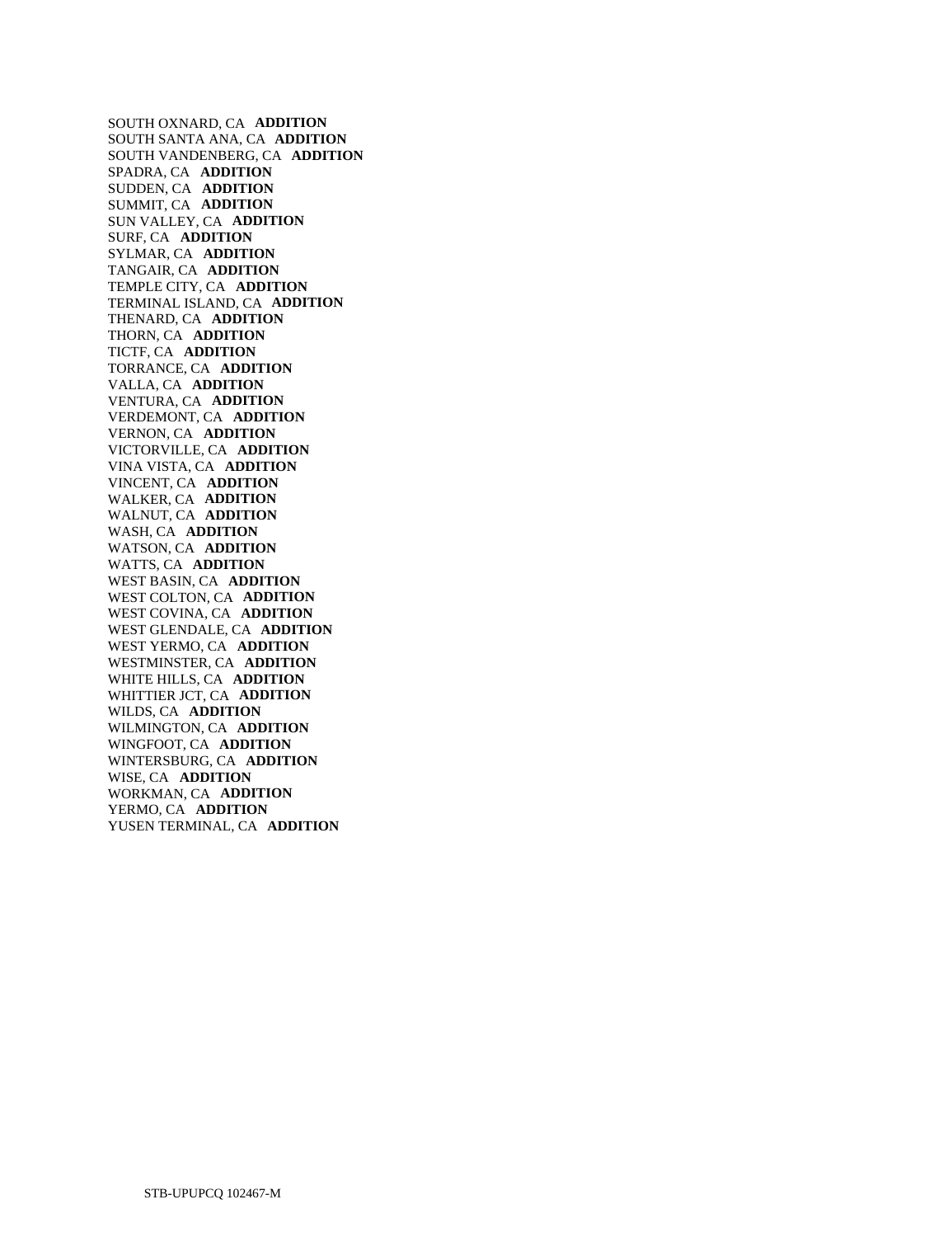

STB-UPUPCQ 102467-L

# **UNION PACIFIC RAILROAD COMPANY**

# **AMENDED CONTRACT SUMMARY**

**Issued:**  January 31, 2022

**Effective:** June 1, 2021

**Issued by:**  Rosa M. La Puente-Flowers Lead Price Applications 1400 Douglas Street Mail Stop 1340 OMAHA, NEBRASKA 68179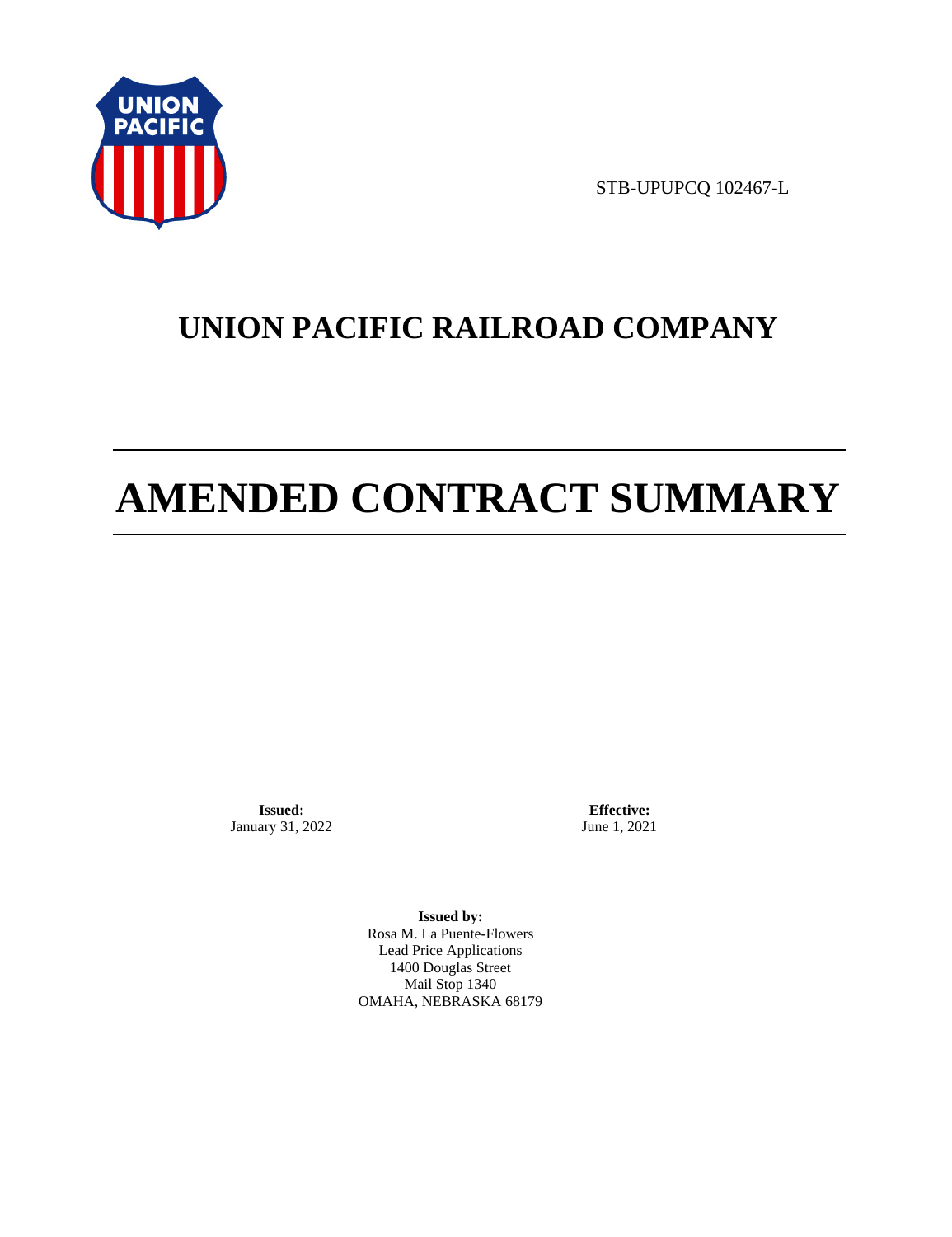#### **PARTICIPATING CARRIERS:**

 AT & L RAILROAD CO INC **ADDITION**  P.O. Box 29 Watonga, OK 73772

 UNION PACIFIC RAILROAD COMPANY 1400 Douglas St. Omaha, NE 68179

#### **COMMODITY:**

Wheat Exc.Buckwheat See 01139

#### **SHIPPER:**

THE ANDERSONS INC **ADDITION** 

#### **ORIGIN(S):**

 ARRIBA, CO **ADDITION**  BETHUNE, CO **ADDITION**  BURLINGTON, CO **ADDITION**  FLAGLER, CO **ADDITION**  GENOA, CO **ADDITION**  SEIBERT, CO **ADDITION**  STRATTON, CO **ADDITION**  VONA, CO **ADDITION**  AGRA, KS **ADDITION**  ALMENA, KS **ADDITION**  ATHOL, KS **ADDITION**  BELLAIRE, KS **ADDITION**  BELLEVILLE, KS **ADDITION**  BRETON, KS **ADDITION**  BREWSTER, KS CLAYTON, KS **ADDITION**  COURTLAND, KS **ADDITION**  DRESDEN, KS **ADDITION**  EDSON, KS **ADDITION**  ESBON, KS **ADDITION**  GEM, KS **ADDITION**  GOODLAND, KS **ADDITION**  GRETNA, KS **ADDITION**  JENNINGS, KS **ADDITION**  KANORADO, KS **ADDITION**  KENSINGTON, KS **ADDITION**  LEBANON, KS **ADDITION**  LEVANT, KS **ADDITION**  MANKATO, KS **ADDITION**  NORTON, KS **ADDITION**  NORWAY, KS **ADDITION**  OSBORNE, KS **ADDITION**  PHILLIPSBURG, KS **ADDITION**  PRAIRIE VIEW, KS **ADDITION**  REXFORD, KS **ADDITION**  RULETON, KS **ADDITION**  SCANDIA, KS **ADDITION**  SELDEN, KS **ADDITION**  SMITH CENTER, KS **ADDITION**  STUTTGART, KS **ADDITION**  STRATFORD, TX **ADDITION**  GRANVILLE, WI **ADDITION**  WICHITA, KS **ADDITION**  MEDFORD, OK **ADDITION**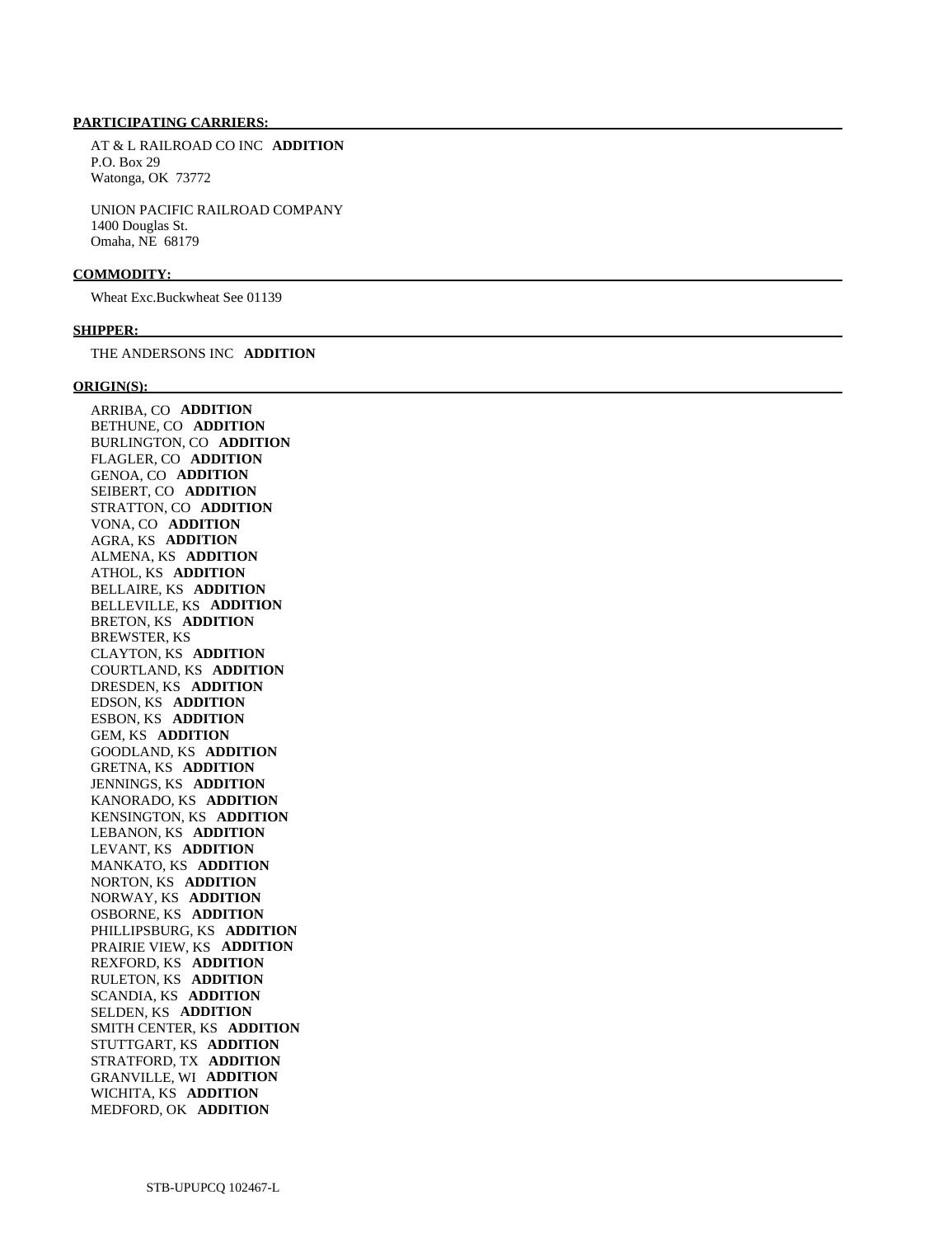CORPUS CHRISTI, TX **ADDITION**  NE - CHAPPELL AGS (See Exhibit Definition) WATONGA, OK **ADDITION**  TEXHOMA, OK **ADDITION**  DOWNS, KS **ADDITION**  GRAINFIELD, KS **ADDITION**  GRINNELL, KS **ADDITION**  HAVILAND, KS **ADDITION**  MINGO, KS **ADDITION**  VICTORIA, KS **ADDITION**  WAKEENEY, KS **ADDITION**  OAKLEY, KS **ADDITION**  PRATT, KS **ADDITION**  QUINTER, KS **ADDITION**  SALINA, KS **ADDITION**  COLLYER, KS **ADDITION**  GORHAM, KS **ADDITION**  ASTOR, KS **ADDITION**  GOODWELL, OK **ADDITION** 

#### **DESTINATION(S):**

 NOGALES, AZ **ADDITION**  CALEXICO, CA **ADDITION**  EAGLE PASS, TX **ADDITION**  EL PASO, TX **ADDITION**  LAREDO, TX KANSAS CITY, MO **ADDITION**  SHERMAN, TX **ADDITION**  OR - PORTLAND AGS (See Exhibit Definition) CHICAGO, IL **ADDITION**  TOLLESON, AZ **ADDITION**  GALENA PARK, TX **ADDITION**  NEW BRAUNFELS, TX **ADDITION**  SAN ANTONIO, TX **ADDITION**  CA - LA BASIN AGS (See Exhibit Definition) PORTLAND, OR **ADDITION**  EAST ST LOUIS, IL **ADDITION**  MEMPHIS, TN **ADDITION**  WINONA, MN **ADDITION** 

#### **PORT(S):**

Not Applicable

#### **DURATION:**

 Effective Date: June 1, 2019 Amendment Effective Date: June 1, 2021 **ADDITION**  Expiration Date: May 31, 2022 **EXTENSION** 

#### **RAIL CAR DATA:**

No cars dedicated to service under this Contract. Cars are provided on a common carrier basis only.

#### **RATES & CHARGES:**

Not applicable

### **VOLUME:**

 Minimum shipment of 107 carloads. **ADDITION**  Multiple Car Shipments **ADDITION**  Single Car Shipments **DELETION**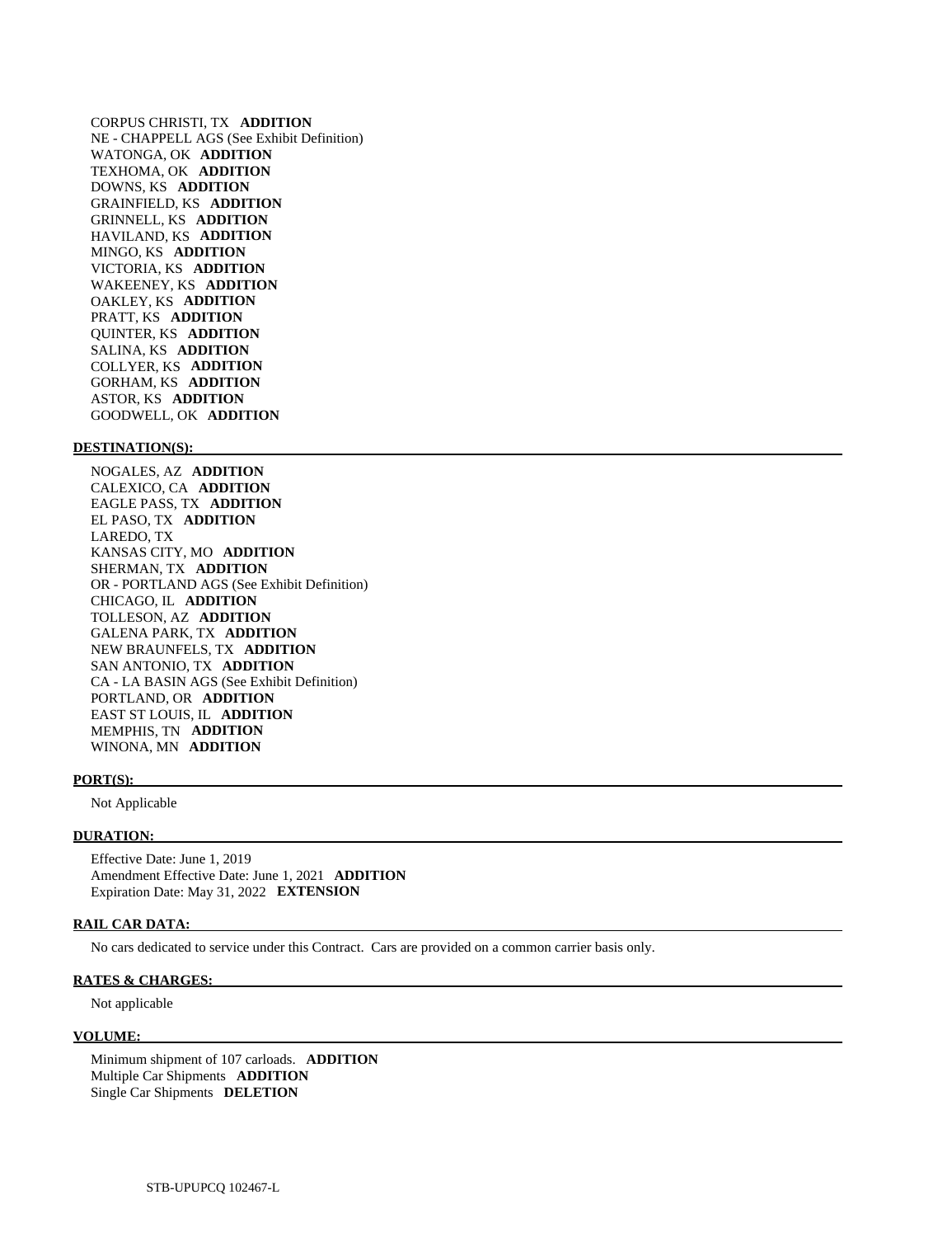# **SPECIAL FEATURES:**

Special Switching Provision

# **SPECIAL NOTICE:**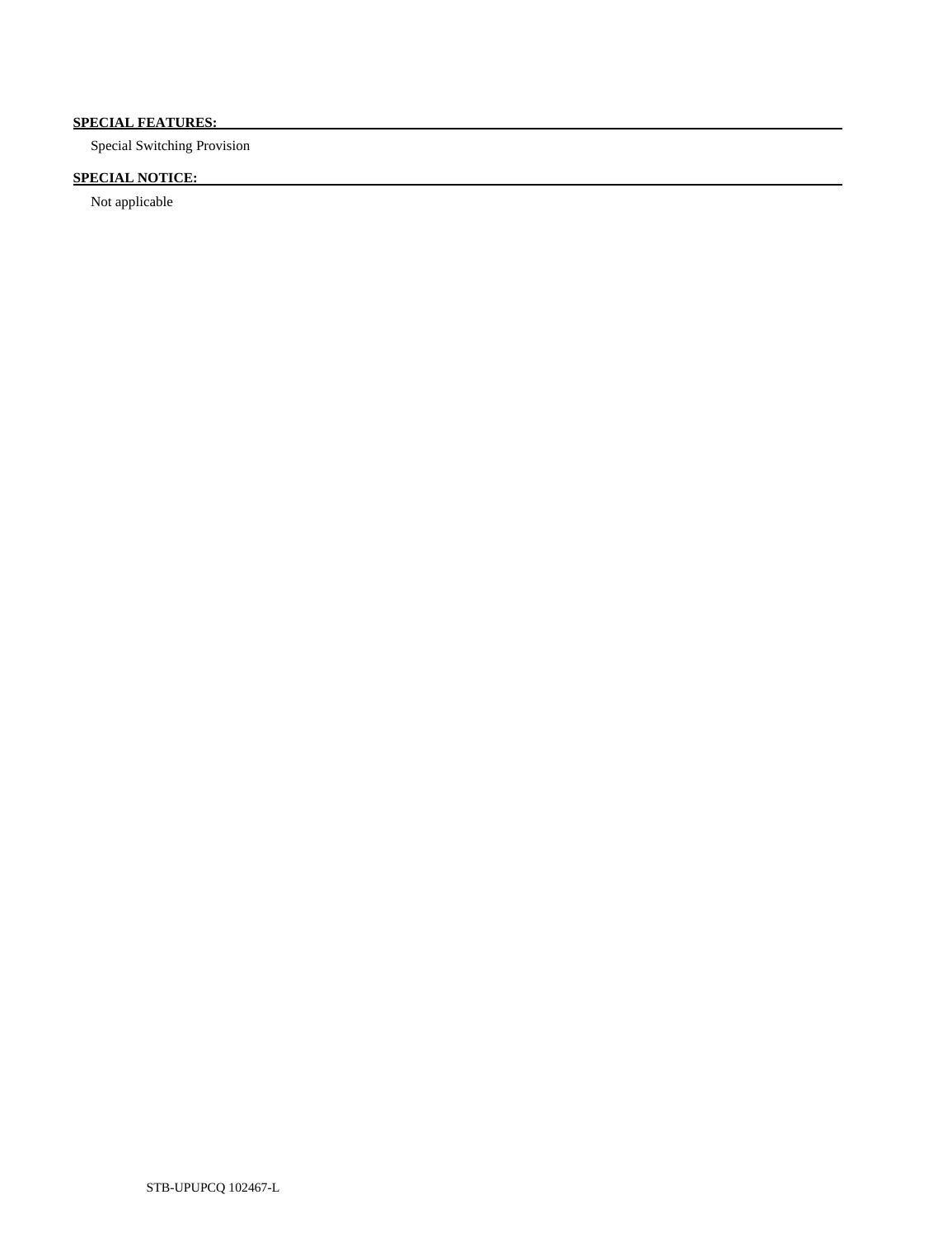#### **EXHIBIT DEFINITIONS:**

 NE - CHAPPELL AGS consist of: AJAY, NE **ADDITION**  BIG SPRINGS, NE **ADDITION**  BRIDGEPORT, NE **ADDITION**  BROADWATER, NE **ADDITION**  BROWNSON, NE **ADDITION**  BRULE, NE **ADDITION**  BUSHNELL, NE **ADDITION**  CHAPPELL, NE **ADDITION**  COLTON, NE **ADDITION**  DIX, NE **ADDITION**  GERING, NE **ADDITION**  HENRY, NE **ADDITION**  HUNTSMAN, NE **ADDITION**  JACINTO, NE **ADDITION**  JOYCE, NE **ADDITION**  KEYSTONE, NE **ADDITION**  KIMBALL, NE **ADDITION**  LEWELLEN, NE **ADDITION**  LISCO, NE **ADDITION**  LODGEPOLE, NE **ADDITION**  LYMAN, NE **ADDITION**  MARTIN, NE **ADDITION**  MELBETA, NE **ADDITION**  NEVENS, NE **ADDITION**  NORTHPORT, NE **ADDITION**  OGALLALA, NE **ADDITION**  OSHKOSH, NE **ADDITION**  OWASCO, NE **ADDITION**  PAXTON, NE **ADDITION**  POTTER, NE **ADDITION**  ROSCOE, NE **ADDITION**  RUTHTON, NE **ADDITION**  SARBEN, NE **ADDITION**  SIDNEY, NE **ADDITION**  SOUTH MITCHELL, NE **ADDITION**  SOUTH MORRILL, NE **ADDITION**  SUNOL, NE **ADDITION**  TOWERS, NE **ADDITION**  OR - PORTLAND AGS consist of: ALBINA, OR **ADDITION**  ASTORIA, OR **ADDITION**  AUMSVILLE, OR **ADDITION**  AURORA, OR **ADDITION**  BARNES YARD, OR **ADDITION**  BATTERSON, OR **ADDITION**  BONNEVILLE, OR **ADDITION**  BRIDAL VEIL, OR **ADDITION**  BROOKS, OR **ADDITION**  BUXTON, OR **ADDITION**  CANBY, OR **ADDITION**  CLACKAMAS, OR **ADDITION**  COALCA, OR **ADDITION**  COCHRAN, OR **ADDITION**  DODSON, OR **ADDITION**  EAST MILWAUKIE, OR **ADDITION**  EAST PORTLAND, OR **ADDITION**  FIR, OR **ADDITION**  GARBALDI, OR **ADDITION**  GARIBALDI, OR **ADDITION**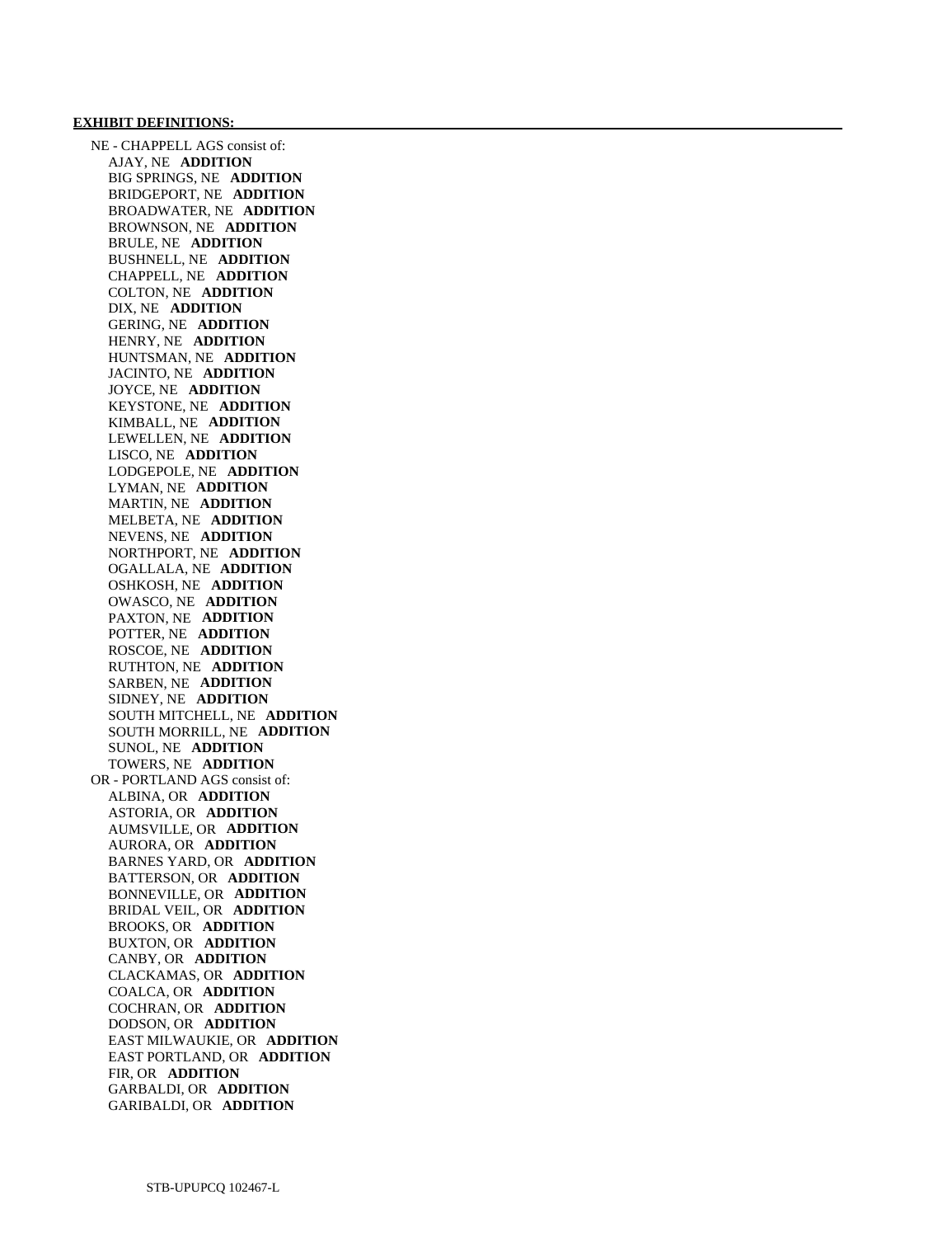GEER, OR **ADDITION**  GERVAIS, OR **ADDITION**  HEMLOCK, OR **ADDITION**  HITO, OR **ADDITION**  HUBBARD, OR **ADDITION**  KENTON, OR **ADDITION**  LAKE YARD, OR **ADDITION**  LIBERAL, OR **ADDITION**  MILWAUKIE, OR **ADDITION**  MOHLER, OR **ADDITION**  MT ANGEL, OR **ADDITION**  NORTH PORTLAND, OR **ADDITION**  OREGON CITY, OR **ADDITION**  OSWEGO, OR **ADDITION**  PORTLAND, OR **ADDITION**  PRATUM, OR **ADDITION**  PULP, OR **ADDITION**  RENARD, OR **ADDITION**  RIVER GATE, OR **ADDITION**  ROCKWOOD, OR **ADDITION**  SHAW, OR **ADDITION**  SILVERTON, OR **ADDITION**  ST JOHNS, OR **ADDITION**  STAYTON, OR **ADDITION**  TILLAMOOK, OR **ADDITION**  TROUTDALE, OR **ADDITION**  WARRENTON, OR **ADDITION**  WEST LINN, OR **ADDITION**  WHEELER, OR **ADDITION**  WOODBURN, OR **ADDITION**  AMPERE, WA **ADDITION**  BARBERTON, WA **ADDITION**  BATTLE GROUND, WA **ADDITION**  BRUSH PRAIRIE, WA **ADDITION**  CAMAS, WA **ADDITION**  CASTLE ROCK, WA **ADDITION**  CATHLAMET, WA **ADDITION**  CHELATCHIE, WA **ADDITION**  COLUMBIA JCT, WA **ADDITION**  HEISON, WA **ADDITION**  HOMAN, WA **ADDITION**  KALAMA, WA **ADDITION**  KELSO, WA **ADDITION**  LONGVIEW, WA **ADDITION**  OSTRANDER, WA **ADDITION**  RIDGEFIELD, WA **ADDITION**  ROCKY POINT, WA **ADDITION**  RYE JCT, WA **ADDITION**  VANCOUVER, WA **ADDITION**  VANCOUVER JCT, WA **ADDITION**  WASHOUGAL, WA **ADDITION**  WOODLAND, WA **ADDITION**  YACOLT, WA **ADDITION**  CA - LA BASIN AGS consist of: AIRBASE, CA **ADDITION**  ALHAMBRA, CA **ADDITION**  ALRAY, CA **ADDITION**  ANAHEIM, CA **ADDITION**  ARLINGTON, CA **ADDITION**  AURANT, CA **ADDITION**  AZUSA, CA **ADDITION**  BALDWIN PARK, CA **ADDITION**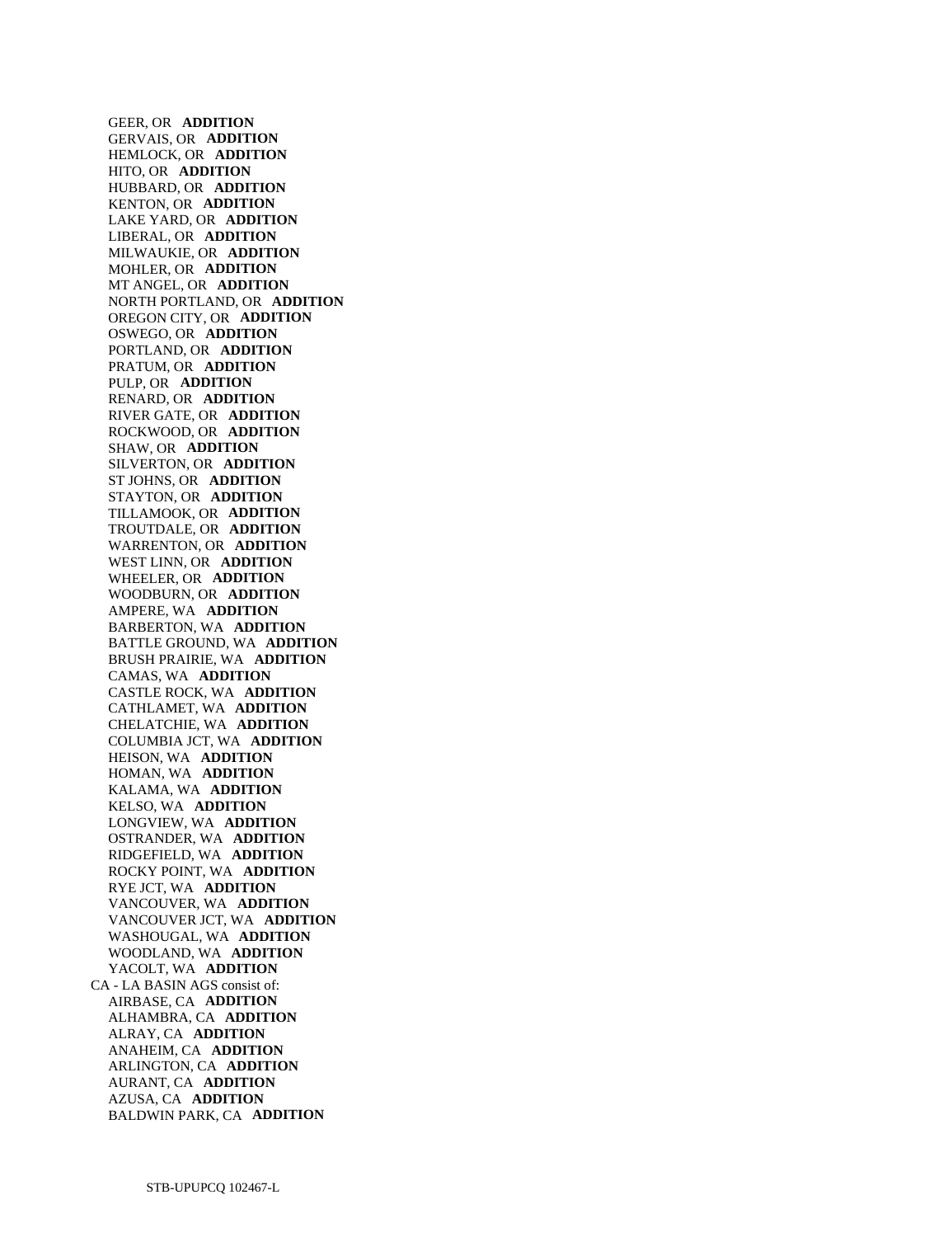BALLOU, CA **ADDITION**  BARODA, CA **ADDITION**  BARSTOW, CA **ADDITION**  BASIN, CA **ADDITION**  BASSETT, CA **ADDITION**  BASTA, CA **ADDITION**  BEAUMONT, CA **ADDITION**  BELL, CA **ADDITION**  BETTERAVIA, CA **ADDITION**  BETTERAVIA JCT, CA **ADDITION**  BREA, CA **ADDITION**  BUENA PARK, CA **ADDITION**  BURBANK, CA **ADDITION**  CAJON, CA **ADDITION**  CAMARILLO, CA **ADDITION**  CANOGA PARK, CA **ADDITION**  CAPITAN, CA **ADDITION**  CARMENITA, CA **ADDITION**  CARPINTERIA, CA **ADDITION**  CARR, CA **ADDITION**  CARSON, CA **ADDITION**  CHAMPAGNE, CA **ADDITION**  CHATSWORTH, CA **ADDITION**  CHINO, CA **ADDITION**  CIMA, CA **ADDITION**  CITY OF COMMERCE, CA **ADDITION**  CITY OF INDUSTRY, CA **ADDITION**  COLTON, CA **ADDITION**  COLTON GATX, CA **ADDITION**  COMPTON, CA **ADDITION**  CONCEPCION, CA **ADDITION**  CORONA, CA **ADDITION**  COSTA MESA, CA **ADDITION**  COVINA, CA **ADDITION**  CRESTMORE, CA **ADDITION**  CRUTCHER, CA **ADDITION**  CUSHENBURY, CA **ADDITION**  DAGGETT, CA **ADDITION**  DECLEZVILLE, CA **ADDITION**  DEL AMO, CA **ADDITION**  DENIS, CA **ADDITION**  DES MOINES, CA **ADDITION**  DEVORE, CA **ADDITION**  DIKE, CA **ADDITION**  DOLORES, CA **ADDITION**  DOMINGUEZ, CA **ADDITION**  DONLON, CA **ADDITION**  DOWNEY, CA **ADDITION**  DUNN, CA **ADDITION**  DYER, CA **ADDITION**  E SANTA BARBARA, CA **ADDITION**  EAST SAN PEDRO, CA **ADDITION**  EAST WATSON, CA **ADDITION**  EL MONTE, CA **ADDITION**  EL SEGUNDO, CA **ADDITION**  ELFTMAN, CA **ADDITION**  ELLWOOD, CA **ADDITION**  FIELD, CA **ADDITION**  FIRESTONE PARK, CA **ADDITION**  FONTANA, CA **ADDITION**  FROST, CA **ADDITION**  FRUITLAND, CA **ADDITION**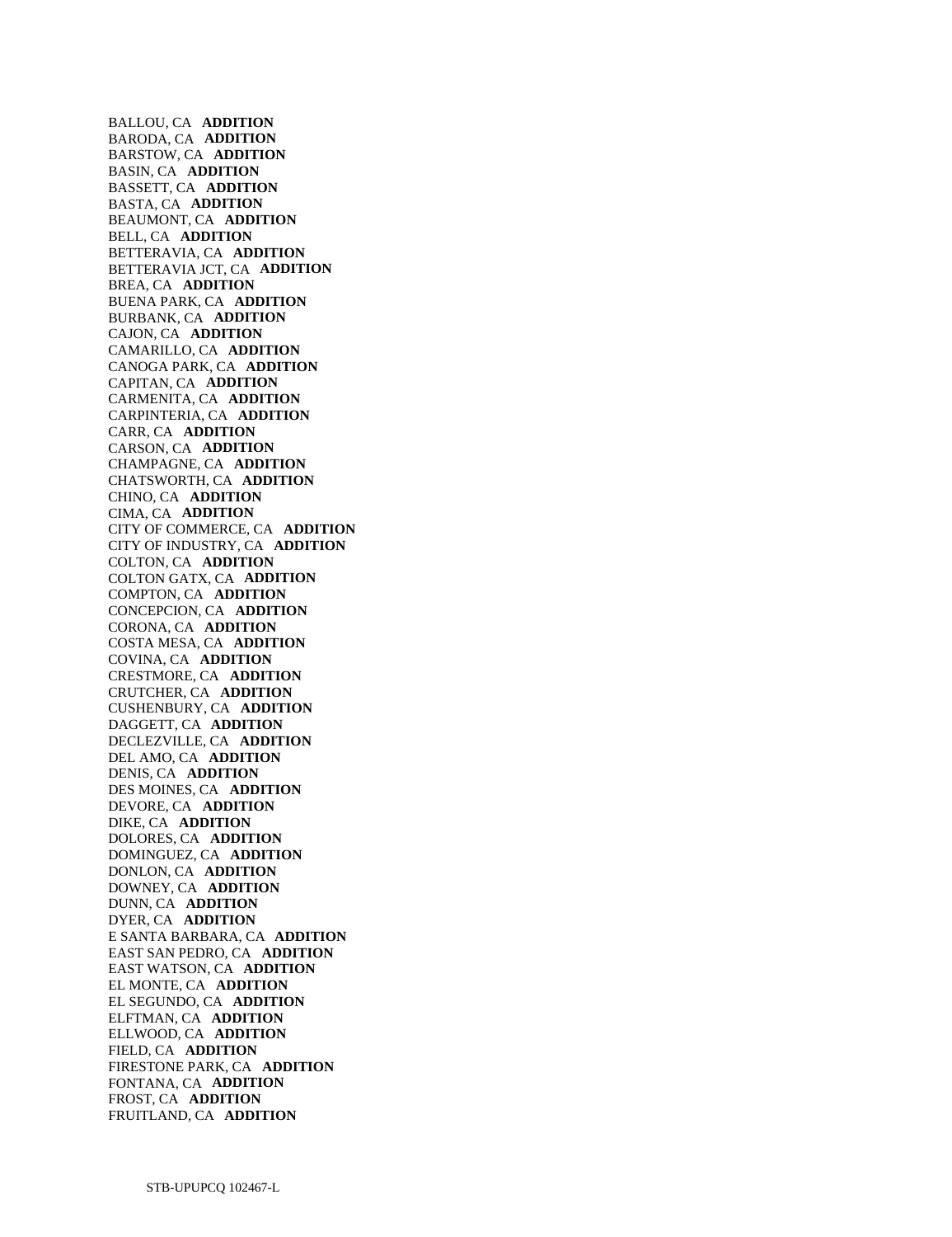FULLERTON, CA **ADDITION**  GARDENA, CA **ADDITION**  GAVIOTA, CA **ADDITION**  GEMCO, CA **ADDITION**  GLENDALE, CA **ADDITION**  GLOBAL GATEWAY SO, CA **ADDITION**  GOLETA, CA **ADDITION**  GRAND TERRACE, CA **ADDITION**  GUASTI, CA **ADDITION**  HAROLD, CA **ADDITION**  HAWTHORNE, CA **ADDITION**  HELENDALE, CA **ADDITION**  HESPERIA, CA **ADDITION**  HEWITT, CA **ADDITION**  HIGHGROVE, CA **ADDITION**  HINKLEY, CA **ADDITION**  HIVOLT, CA **ADDITION**  HOBART, CA **ADDITION**  HODGE, CA **ADDITION**  HOLLYDALE, CA **ADDITION**  HONBY, CA **ADDITION**  HONDA, CA **ADDITION**  HUNTINGTON PARK, CA **ADDITION**  ICTF, CA **ADDITION**  IRVING, CA **ADDITION**  IRWINDALE, CA **ADDITION**  IVANPAH, CA **ADDITION**  KAISER, CA **ADDITION**  KEENBROOK, CA **ADDITION**  KELSO, CA **ADDITION**  LA HABRA, CA **ADDITION**  LA HARBOR APM TERMI, CA **ADDITION**  LA METRO, CA **ADDITION**  LA MIRADA, CA **ADDITION**  LA PATERA, CA **ADDITION**  LA VERNE, CA **ADDITION**  LAKEWOOD, CA **ADDITION**  LANCASTER, CA **ADDITION**  LANG, CA **ADDITION**  LATC, CA **ADDITION**  LAXT, CA **ADDITION**  LEESDALE, CA **ADDITION**  LENWOOD, CA **ADDITION**  LOMA LINDA, CA **ADDITION**  LOMPOC, CA **ADDITION**  LONG BEACH, CA **ADDITION**  LONG BEACH A PIER, CA **ADDITION**  LONG BEACH E PIER, CA **ADDITION**  LONG BEACH ITS, CA **ADDITION**  LONG BEACH LBC, CA **ADDITION**  LONG BEACH PCT, CA **ADDITION**  LONG BEACH T PIER, CA **ADDITION**  LOS ANGELES, CA **ADDITION**  LOS ANGELES HARBOR, CA **ADDITION**  LOS ANGELES JCT, CA **ADDITION**  LOS NIETOS, CA **ADDITION**  LYNWOOD, CA **ADDITION**  MANIX, CA **ADDITION**  MANUEL, CA **ADDITION**  MARLBORO, CA **ADDITION**  MARNE, CA **ADDITION**  MAYWOOD, CA **ADDITION**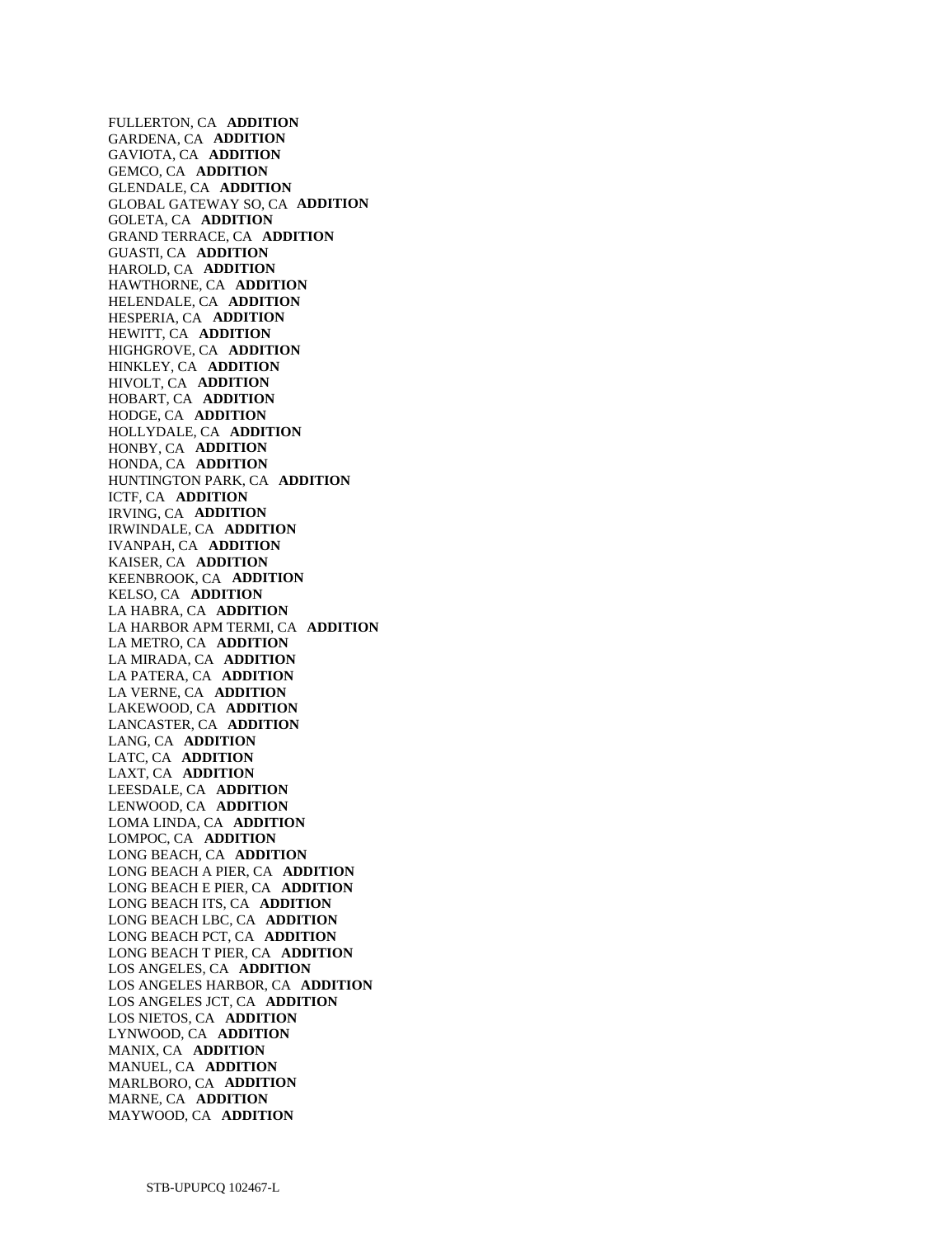MEAD TRANSFER, CA **ADDITION**  MIRA LOMA, CA **ADDITION**  MONTALVO, CA **ADDITION**  MONTCLAIR, CA **ADDITION**  MONTEBELLO, CA **ADDITION**  MOORPARK, CA **ADDITION**  NADEAU, CA **ADDITION**  NARLON, CA **ADDITION**  NEBO, CA **ADDITION**  NEWHALL, CA **ADDITION**  NIPTON, CA **ADDITION**  NORTH POMONA, CA **ADDITION**  NORTH SANTA MARIA, CA **ADDITION**  NORTH STANTON, CA **ADDITION**  NORTHRIDGE, CA **ADDITION**  NORWALK, CA **ADDITION**  ONO, CA **ADDITION**  ONTARIO, CA **ADDITION**  ORANGE, CA **ADDITION**  ORMAND, CA **ADDITION**  ORO GRANDE, CA **ADDITION**  OXNARD, CA **ADDITION**  PACOIMA, CA **ADDITION**  PALMDALE, CA **ADDITION**  PARAMOUNT, CA **ADDITION**  PATATA, CA **ADDITION**  PEDLEY, CA **ADDITION**  PICO RIVERA, CA **ADDITION**  POMONA, CA **ADDITION**  PORT HUENEME, CA **ADDITION**  POST, CA **ADDITION**  PT HUENEME NAV BASE, CA **ADDITION**  RAVENNA, CA **ADDITION**  RAYMER, CA **ADDITION**  REDLANDS, CA **ADDITION**  REYES, CA **ADDITION**  RIALTO, CA **ADDITION**  RIOCO, CA **ADDITION**  RIVERSIDE, CA **ADDITION**  ROSEMARY, CA **ADDITION**  SACATE, CA **ADDITION**  SAN BERNARDINO, CA **ADDITION**  SAN DIMAS, CA **ADDITION**  SAN FERNANDO, CA **ADDITION**  SAN GABRIEL, CA **ADDITION**  SAN PEDRO, CA **ADDITION**  SANTA ANA, CA **ADDITION**  SANTA BARBARA, CA **ADDITION**  SANTA FE SPRINGS, CA **ADDITION**  SANTA MARIA, CA **ADDITION**  SANTA PAULA, CA **ADDITION**  SANTA SUSANA, CA **ADDITION**  SATICOY, CA **ADDITION**  SAUGUS, CA **ADDITION**  SEA CLIFF, CA **ADDITION**  SIMI VALLEY, CA **ADDITION**  SMELTZER, CA **ADDITION**  SOMIS, CA **ADDITION**  SOUTH ANAHEIM, CA **ADDITION**  SOUTH FONTANA, CA **ADDITION**  SOUTH GATE, CA **ADDITION**  SOUTH LOS ANGELES, CA **ADDITION**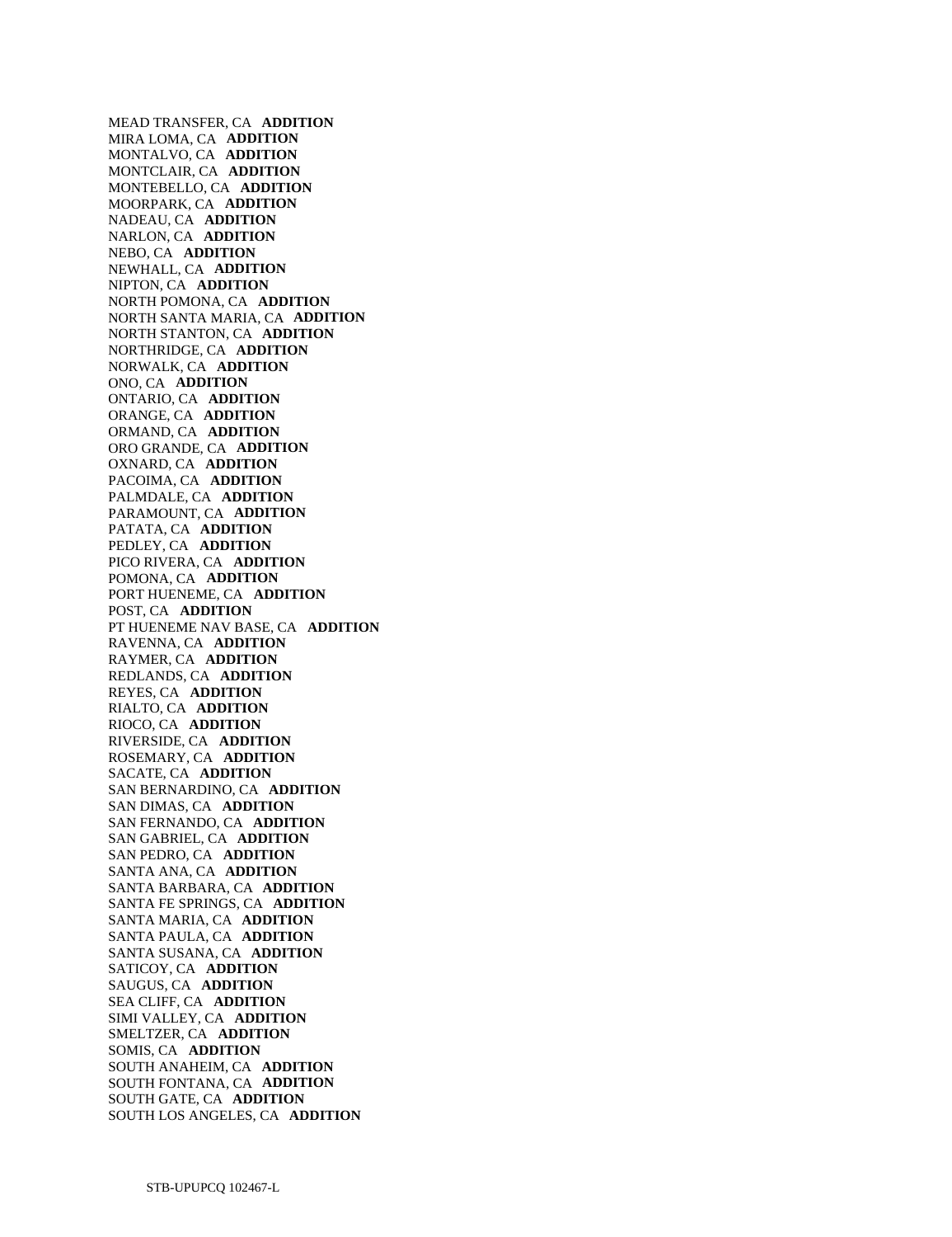SOUTH OXNARD, CA **ADDITION**  SOUTH SANTA ANA, CA **ADDITION**  SOUTH VANDENBERG, CA **ADDITION**  SPADRA, CA **ADDITION**  SUDDEN, CA **ADDITION**  SUMMIT, CA **ADDITION**  SUN VALLEY, CA **ADDITION**  SURF, CA **ADDITION**  SYLMAR, CA **ADDITION**  TANGAIR, CA **ADDITION**  TEMPLE CITY, CA **ADDITION**  TERMINAL ISLAND, CA **ADDITION**  THENARD, CA **ADDITION**  THORN, CA **ADDITION**  TICTF, CA **ADDITION**  TORRANCE, CA **ADDITION**  VALLA, CA **ADDITION**  VENTURA, CA **ADDITION**  VERDEMONT, CA **ADDITION**  VERNON, CA **ADDITION**  VICTORVILLE, CA **ADDITION**  VINA VISTA, CA **ADDITION**  VINCENT, CA **ADDITION**  WALKER, CA **ADDITION**  WALNUT, CA **ADDITION**  WASH, CA **ADDITION**  WATSON, CA **ADDITION**  WATTS, CA **ADDITION**  WEST BASIN, CA **ADDITION**  WEST COLTON, CA **ADDITION**  WEST COVINA, CA **ADDITION**  WEST GLENDALE, CA **ADDITION**  WEST YERMO, CA **ADDITION**  WESTMINSTER, CA **ADDITION**  WHITE HILLS, CA **ADDITION**  WHITTIER JCT, CA **ADDITION**  WILDS, CA **ADDITION**  WILMINGTON, CA **ADDITION**  WINGFOOT, CA **ADDITION**  WINTERSBURG, CA **ADDITION**  WISE, CA **ADDITION**  WORKMAN, CA **ADDITION**  YERMO, CA **ADDITION**  YUSEN TERMINAL, CA **ADDITION**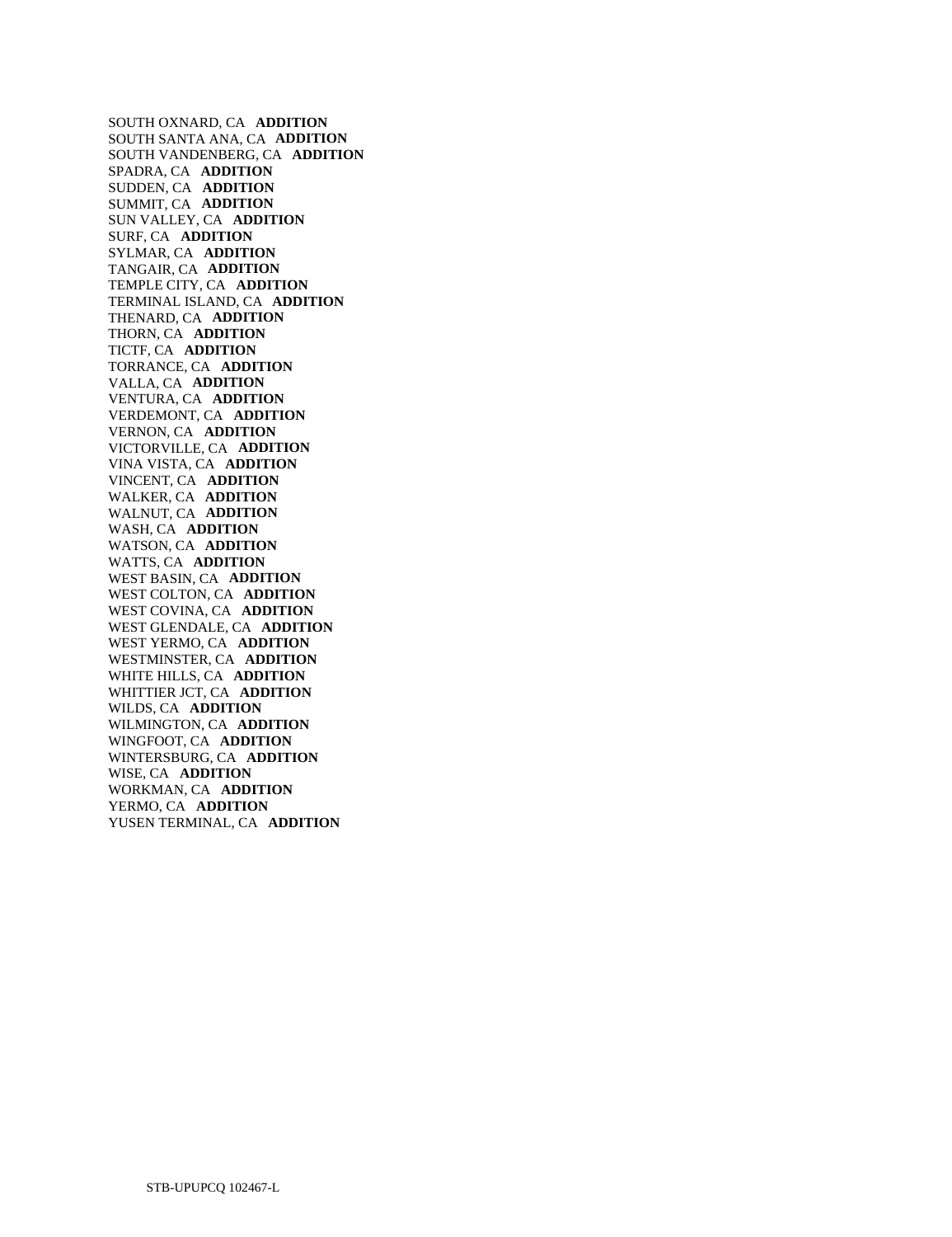

STB-UPUPCQ 102467-N

# **UNION PACIFIC RAILROAD COMPANY**

# **AMENDED CONTRACT SUMMARY**

**Issued:**  February 3, 2022

**Effective:** June 1, 2021

**Issued by:**  Rosa M. La Puente-Flowers Lead Price Applications 1400 Douglas Street Mail Stop 1340 OMAHA, NEBRASKA 68179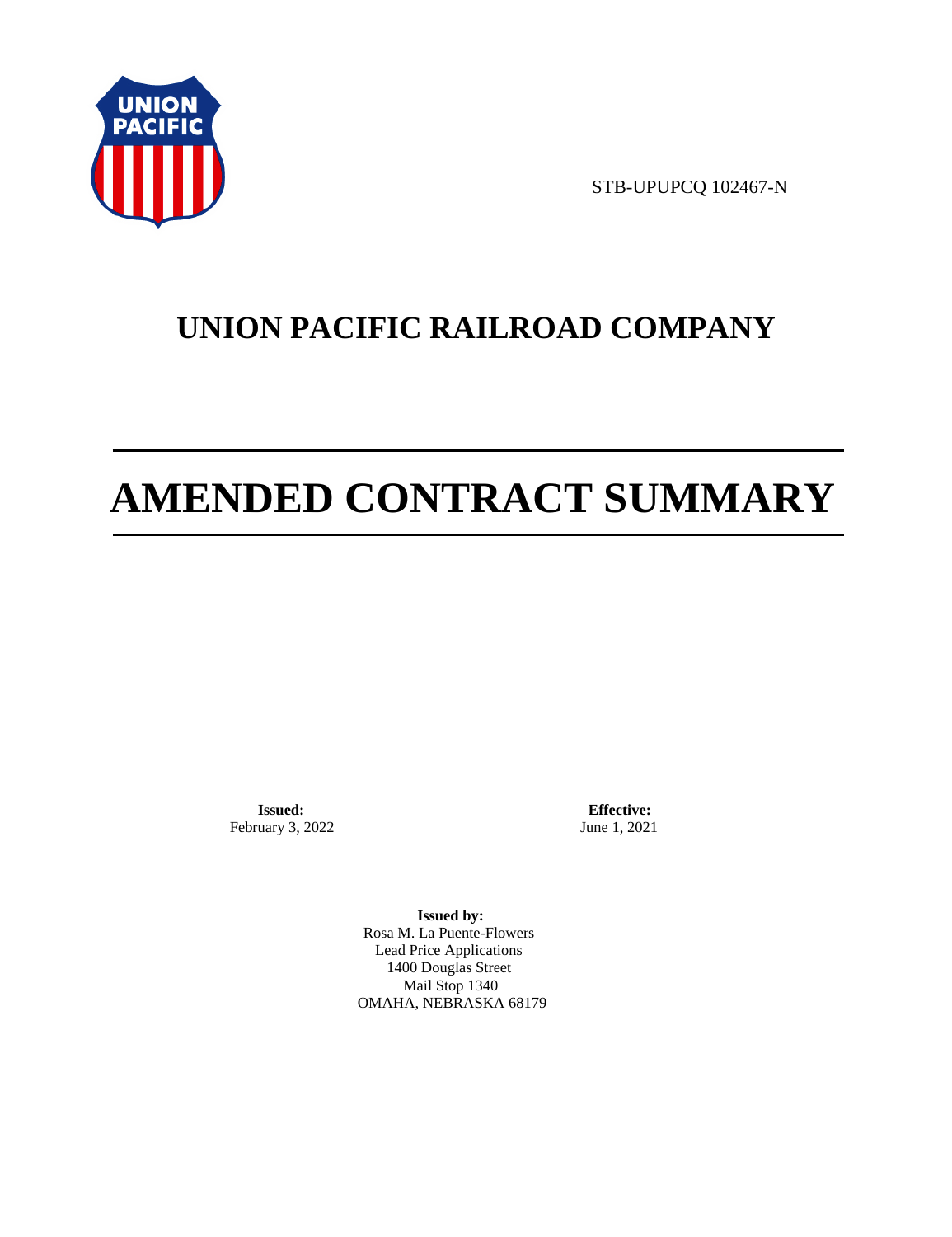#### **PARTICIPATING CARRIERS:**

 AT & L RAILROAD CO INC **ADDITION**  P.O. Box 29 Watonga, OK 73772

 UNION PACIFIC RAILROAD COMPANY 1400 Douglas St. Omaha, NE 68179

### **COMMODITY:**

Wheat Exc.Buckwheat See 01139

#### **SHIPPER:**

THE ANDERSONS INC **ADDITION** 

#### **ORIGIN(S):**

 ARRIBA, CO **ADDITION**  BETHUNE, CO **ADDITION**  BURLINGTON, CO **ADDITION**  FLAGLER, CO **ADDITION**  GENOA, CO **ADDITION**  SEIBERT, CO **ADDITION**  STRATTON, CO **ADDITION**  VONA, CO **ADDITION**  AGRA, KS **ADDITION**  ALMENA, KS **ADDITION**  ATHOL, KS **ADDITION**  BELLAIRE, KS **ADDITION**  BELLEVILLE, KS **ADDITION**  BRETON, KS **ADDITION**  BREWSTER, KS CLAYTON, KS **ADDITION**  COURTLAND, KS **ADDITION**  DRESDEN, KS **ADDITION**  EDSON, KS **ADDITION**  ESBON, KS **ADDITION**  GEM, KS **ADDITION**  GOODLAND, KS **ADDITION**  GRETNA, KS **ADDITION**  JENNINGS, KS **ADDITION**  KANORADO, KS **ADDITION**  KENSINGTON, KS **ADDITION**  LEBANON, KS **ADDITION**  LEVANT, KS **ADDITION**  MANKATO, KS **ADDITION**  NORTON, KS **ADDITION**  NORWAY, KS **ADDITION**  OSBORNE, KS **ADDITION**  PHILLIPSBURG, KS **ADDITION**  PRAIRIE VIEW, KS **ADDITION**  REXFORD, KS **ADDITION**  RULETON, KS **ADDITION**  SCANDIA, KS **ADDITION**  SELDEN, KS **ADDITION**  SMITH CENTER, KS **ADDITION**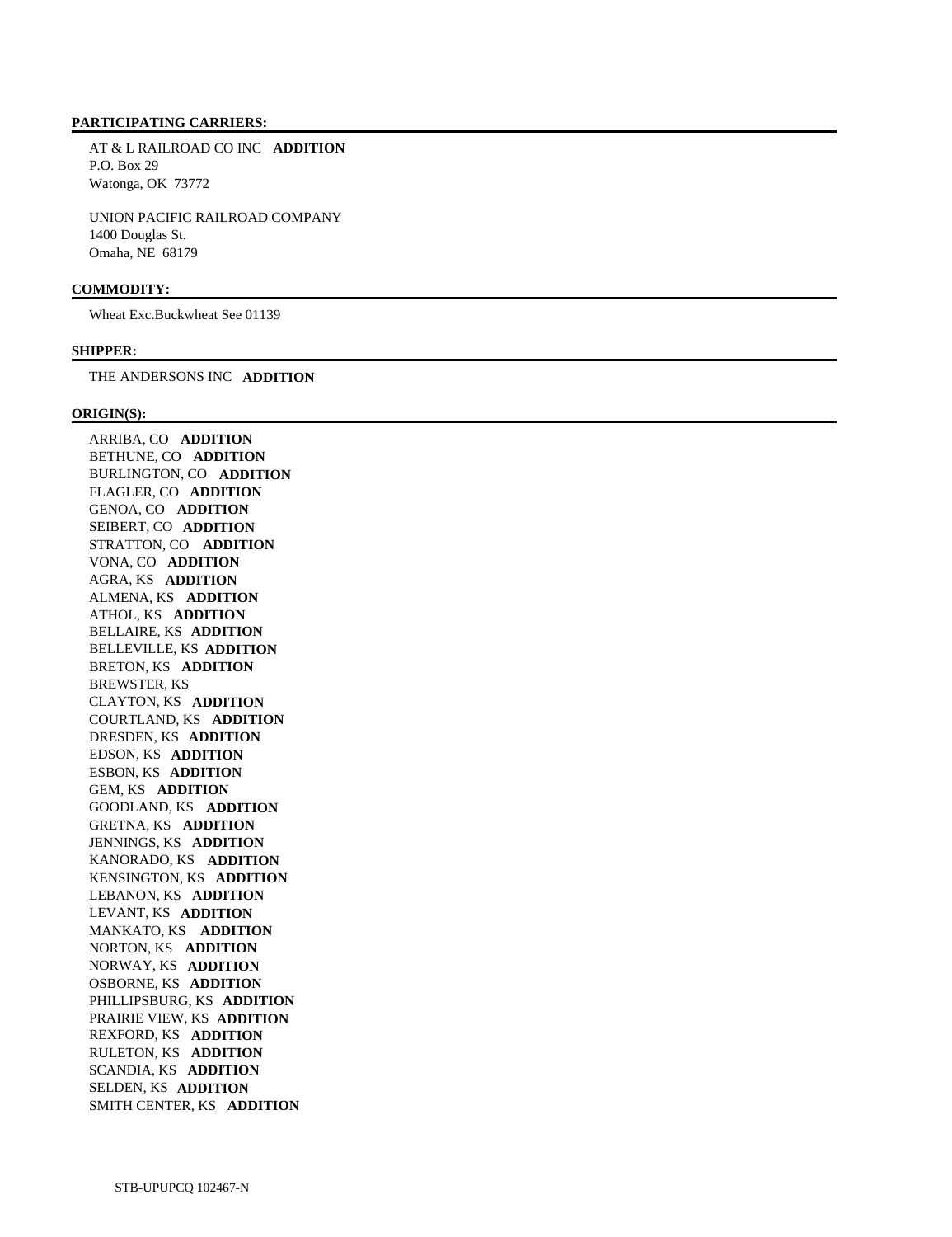STUTTGART, KS **ADDITION**  STRATFORD, TX **ADDITION**  GRANVILLE, WI **ADDITION**  WICHITA, KS **ADDITION**  MEDFORD, OK **ADDITION**  CORPUS CHRISTI, TX **ADDITION**  NE - CHAPPELL AGS (See Exhibit Definition) WATONGA, OK **ADDITION**  TEXHOMA, OK **ADDITION**  HOOKER, OK **ADDITION**  DOWNS, KS **ADDITION**  GRAINFIELD, KS **ADDITION**  GRINNELL, KS **ADDITION**  HAVILAND, KS **ADDITION**  MINGO, KS **ADDITION**  VICTORIA, KS **ADDITION**  WAKEENEY, KS **ADDITION**  OAKLEY, KS **ADDITION**  PRATT, KS **ADDITION**  QUINTER, KS **ADDITION**  SALINA, KS **ADDITION**  COLLYER, KS **ADDITION**  GORHAM, KS **ADDITION**  ASTOR, KS **ADDITION**  GOODWELL, OK **ADDITION**  MILWAUKEE, WI **ADDITION** 

#### **DESTINATION(S):**

 NOGALES, AZ **ADDITION**  CALEXICO, CA **ADDITION**  EAGLE PASS, TX **ADDITION**  EL PASO, TX **ADDITION**  LAREDO, TX KANSAS CITY, MO **ADDITION**  SHERMAN, TX **ADDITION**  OR - PORTLAND AGS (See Exhibit Definition) CHICAGO, IL **ADDITION**  TOLLESON, AZ **ADDITION**  GALENA PARK, TX **ADDITION**  NEW BRAUNFELS, TX **ADDITION**  SAN ANTONIO, TX **ADDITION**  CA - LA BASIN AGS (See Exhibit Definition) PORTLAND, OR **ADDITION**  EAST ST LOUIS, IL **ADDITION**  MEMPHIS, TN **ADDITION**  WINONA, MN **ADDITION** 

#### **PORT(S):**

Not Applicable

#### **DURATION:**

 Effective Date: June 1, 2019 Amendment Effective Date: June 1, 2021 **ADDITION**  Expiration Date: May 31, 2022 **EXTENSION**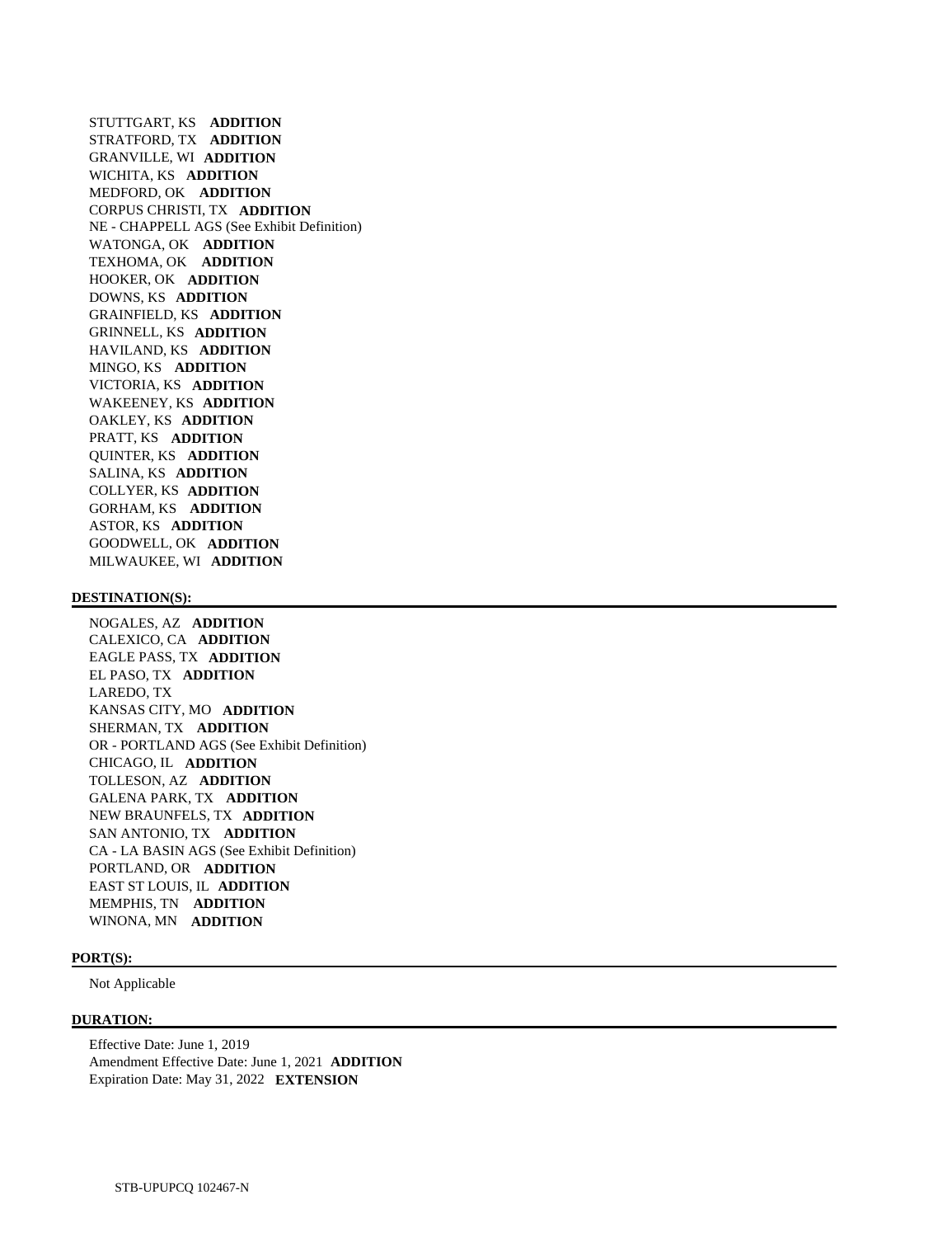### **RAIL CAR DATA:**

No cars dedicated to service under this Contract. Cars are provided on a common carrier basis only.

#### **RATES & CHARGES:**

Not applicable

# **VOLUME:**

 Minimum shipment of 107 carloads. **ADDITION**  Multiple Car Shipments **ADDITION**  Single Car Shipments **DELETION** 

# **SPECIAL FEATURES:**

Special Switching Provision

# **SPECIAL NOTICE:**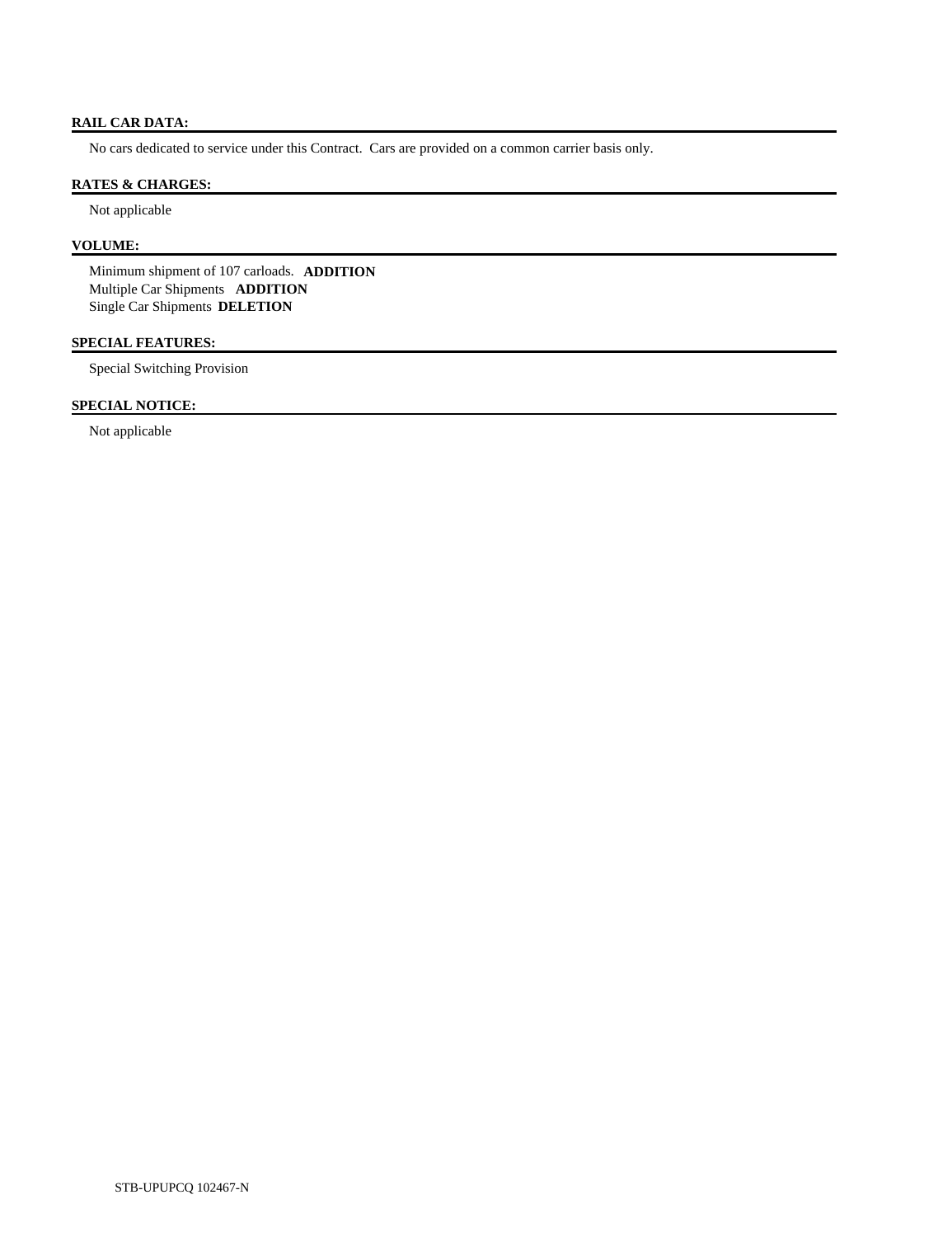#### **EXHIBIT DEFINITIONS:**

 NE - CHAPPELL AGS consist of: AJAY, NE **ADDITION**  BIG SPRINGS, NE **ADDITION**  BRIDGEPORT, NE **ADDITION**  BROADWATER, NE **ADDITION**  BROWNSON, NE **ADDITION**  BRULE, NE **ADDITION**  BUSHNELL, NE **ADDITION**  CHAPPELL, NE **ADDITION**  COLTON, NE **ADDITION**  DIX, NE **ADDITION**  GERING, NE **ADDITION**  HENRY, NE **ADDITION**  HUNTSMAN, NE **ADDITION**  JACINTO, NE **ADDITION**  JOYCE, NE **ADDITION**  KEYSTONE, NE **ADDITION**  KIMBALL, NE **ADDITION**  LEWELLEN, NE **ADDITION**  LISCO, NE **ADDITION**  LODGEPOLE, NE **ADDITION**  LYMAN, NE **ADDITION**  MARTIN, NE **ADDITION**  MELBETA, NE **ADDITION**  NEVENS, NE **ADDITION**  NORTHPORT, NE **ADDITION**  OGALLALA, NE **ADDITION**  OSHKOSH, NE **ADDITION**  OWASCO, NE **ADDITION**  PAXTON, NE **ADDITION**  POTTER, NE **ADDITION**  ROSCOE, NE **ADDITION**  RUTHTON, NE **ADDITION**  SARBEN, NE **ADDITION**  SIDNEY, NE **ADDITION**  SOUTH MITCHELL, NE **ADDITION**  SOUTH MORRILL, NE **ADDITION**  SUNOL, NE **ADDITION**  TOWERS, NE **ADDITION**  OR - PORTLAND AGS consist of: ALBINA, OR **ADDITION**  ASTORIA, OR **ADDITION**  AUMSVILLE, OR **ADDITION**  AURORA, OR **ADDITION**  BARNES YARD, OR **ADDITION**  BATTERSON, OR **ADDITION**  BONNEVILLE, OR **ADDITION**  BRIDAL VEIL, OR **ADDITION**  BROOKS, OR **ADDITION**  BUXTON, OR **ADDITION**  CANBY, OR **ADDITION**  CLACKAMAS, OR **ADDITION**  COALCA, OR **ADDITION**  COCHRAN, OR **ADDITION**  DODSON, OR **ADDITION**  EAST MILWAUKIE, OR **ADDITION**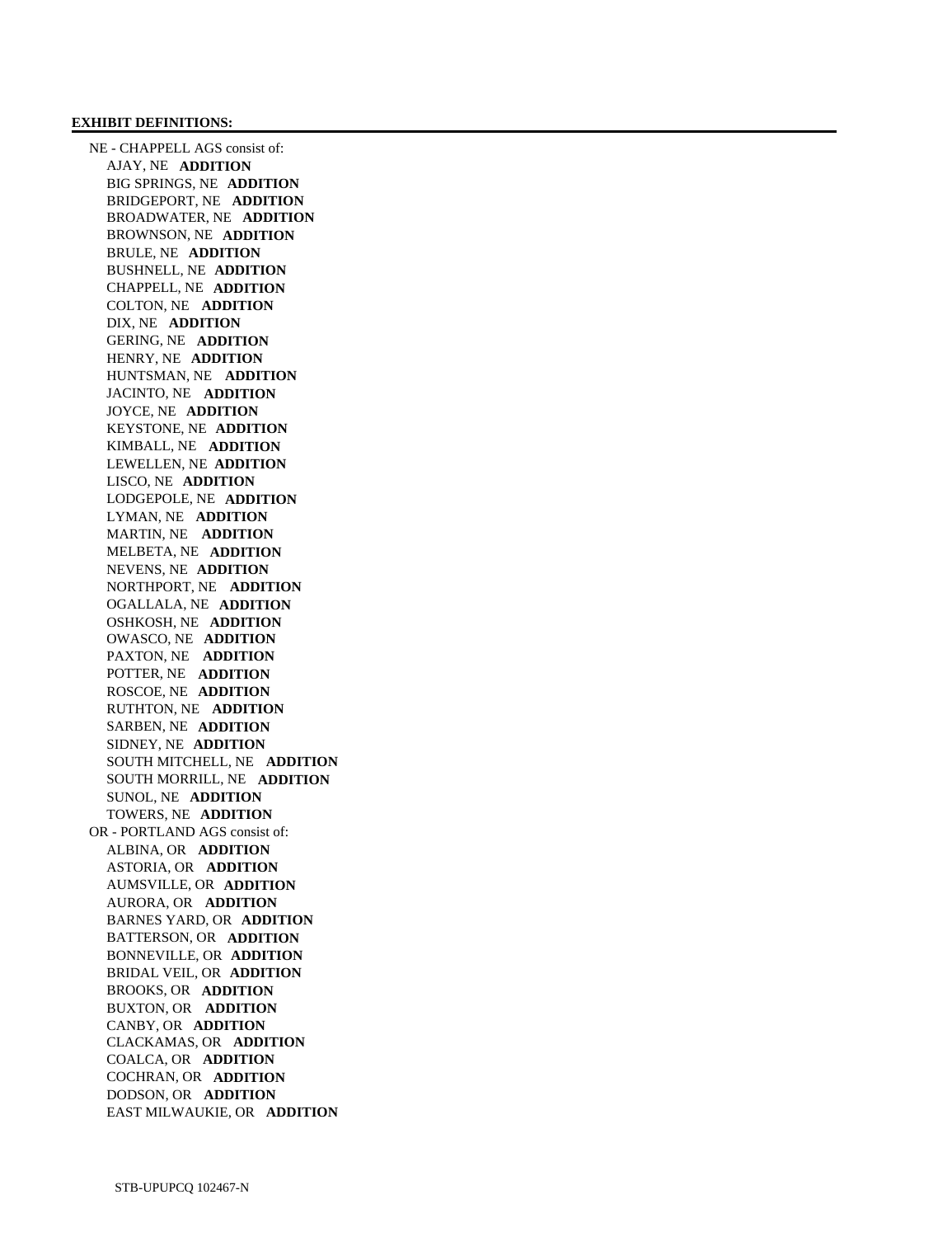EAST PORTLAND, OR **ADDITION**  FIR, OR **ADDITION**  GARBALDI, OR **ADDITION**  GARIBALDI, OR **ADDITION**  GEER, OR **ADDITION**  GERVAIS, OR **ADDITION**  HEMLOCK, OR **ADDITION**  HITO, OR **ADDITION**  HUBBARD, OR **ADDITION**  KENTON, OR **ADDITION**  LAKE YARD, OR **ADDITION**  LIBERAL, OR **ADDITION**  MILWAUKIE, OR **ADDITION**  MOHLER, OR **ADDITION**  MT ANGEL, OR **ADDITION**  NORTH PORTLAND, OR **ADDITION**  OREGON CITY, OR **ADDITION**  OSWEGO, OR **ADDITION**  PORTLAND, OR **ADDITION**  PRATUM, OR **ADDITION**  PULP, OR **ADDITION**  RENARD, OR **ADDITION**  RIVER GATE, OR **ADDITION**  ROCKWOOD, OR **ADDITION**  SHAW, OR **ADDITION**  SILVERTON, OR **ADDITION**  ST JOHNS, OR **ADDITION**  STAYTON, OR **ADDITION**  TILLAMOOK, OR **ADDITION**  TROUTDALE, OR **ADDITION**  WARRENTON, OR **ADDITION**  WEST LINN, OR **ADDITION**  WHEELER, OR **ADDITION**  WOODBURN, OR **ADDITION**  AMPERE, WA **ADDITION**  BARBERTON, WA **ADDITION**  BATTLE GROUND, WA **ADDITION**  BRUSH PRAIRIE, WA **ADDITION**  CAMAS, WA **ADDITION**  CASTLE ROCK, WA **ADDITION**  CATHLAMET, WA **ADDITION**  CHELATCHIE, WA **ADDITION**  COLUMBIA JCT, WA **ADDITION**  HEISON, WA **ADDITION**  HOMAN, WA **ADDITION**  KALAMA, WA **ADDITION**  KELSO, WA **ADDITION**  LONGVIEW, WA **ADDITION**  OSTRANDER, WA **ADDITION**  RIDGEFIELD, WA **ADDITION**  ROCKY POINT, WA **ADDITION**  RYE JCT, WA **ADDITION**  VANCOUVER, WA **ADDITION**  VANCOUVER JCT, WA **ADDITION**  WASHOUGAL, WA **ADDITION**  WOODLAND, WA **ADDITION**  YACOLT, WA **ADDITION**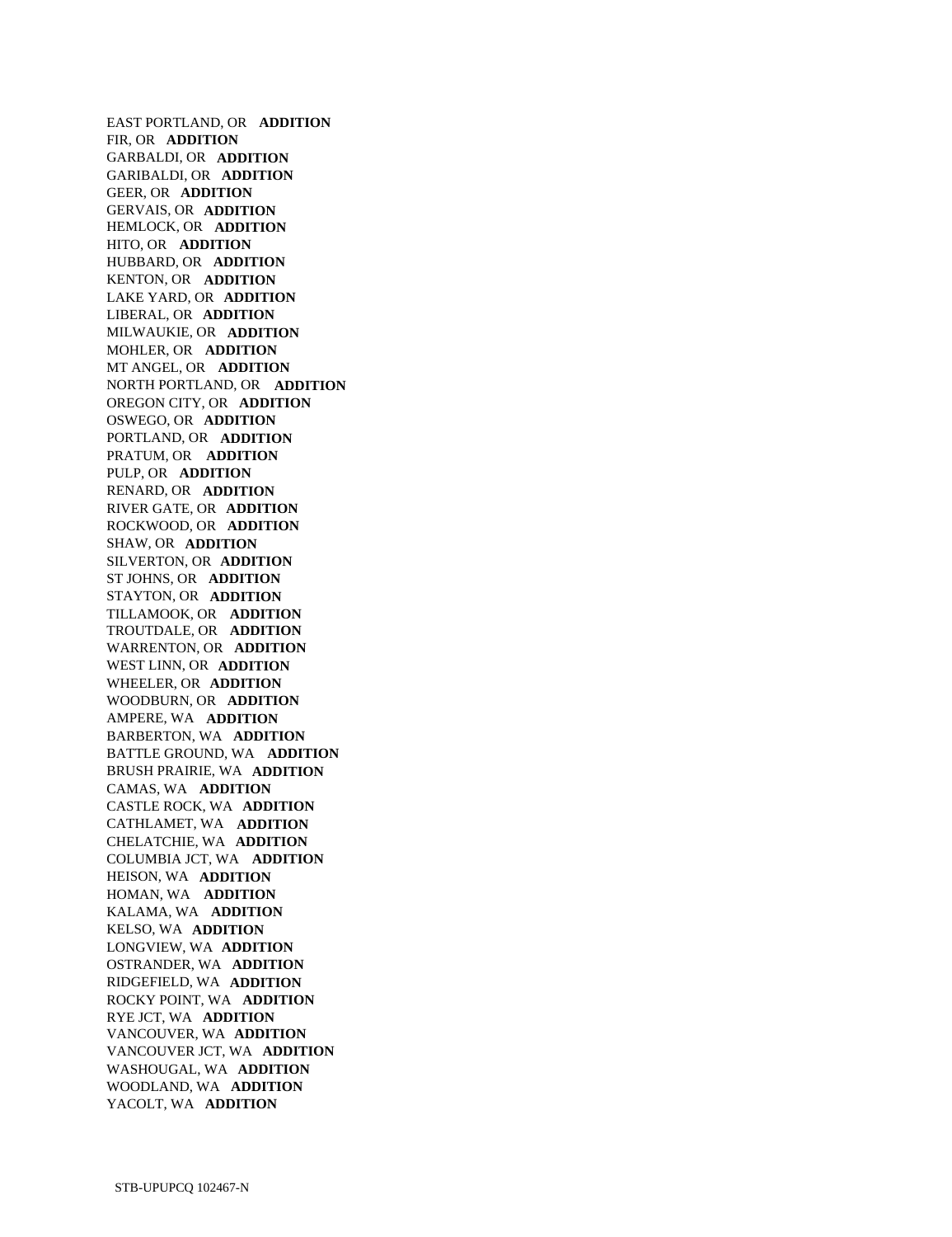CA - LA BASIN AGS consist of: AIRBASE, CA **ADDITION**  ALHAMBRA, CA **ADDITION**  ALRAY, CA **ADDITION**  ANAHEIM, CA **ADDITION**  ARLINGTON, CA **ADDITION**  AURANT, CA **ADDITION**  AZUSA, CA **ADDITION**  BALDWIN PARK, CA **ADDITION**  BALLOU, CA **ADDITION**  BARODA, CA **ADDITION**  BARSTOW, CA **ADDITION**  BASIN, CA **ADDITION**  BASSETT, CA **ADDITION**  BASTA, CA **ADDITION**  BEAUMONT, CA **ADDITION**  BELL, CA **ADDITION**  BETTERAVIA, CA **ADDITION**  BETTERAVIA JCT, CA **ADDITION**  BREA, CA **ADDITION**  BUENA PARK, CA **ADDITION**  BURBANK, CA **ADDITION**  CAJON, CA **ADDITION**  CAMARILLO, CA **ADDITION**  CANOGA PARK, CA **ADDITION**  CAPITAN, CA **ADDITION**  CARMENITA, CA **ADDITION**  CARPINTERIA, CA **ADDITION**  CARR, CA **ADDITION**  CARSON, CA **ADDITION**  CHAMPAGNE, CA **ADDITION**  CHATSWORTH, CA **ADDITION**  CHINO, CA **ADDITION**  CIMA, CA **ADDITION**  CITY OF COMMERCE, CA **ADDITION**  CITY OF INDUSTRY, CA **ADDITION**  COLTON, CA **ADDITION**  COLTON GATX, CA **ADDITION**  COMPTON, CA **ADDITION**  CONCEPCION, CA **ADDITION**  CORONA, CA **ADDITION**  COSTA MESA, CA **ADDITION**  COVINA, CA **ADDITION**  CRESTMORE, CA **ADDITION**  CRUTCHER, CA **ADDITION**  CUSHENBURY, CA **ADDITION**  DAGGETT, CA **ADDITION**  DECLEZVILLE, CA **ADDITION**  DEL AMO, CA **ADDITION**  DENIS, CA **ADDITION**  DES MOINES, CA **ADDITION**  DEVORE, CA **ADDITION**  DIKE, CA **ADDITION**  DOLORES, CA **ADDITION**  DOMINGUEZ, CA **ADDITION**  DONLON, CA **ADDITION**  DOWNEY, CA **ADDITION**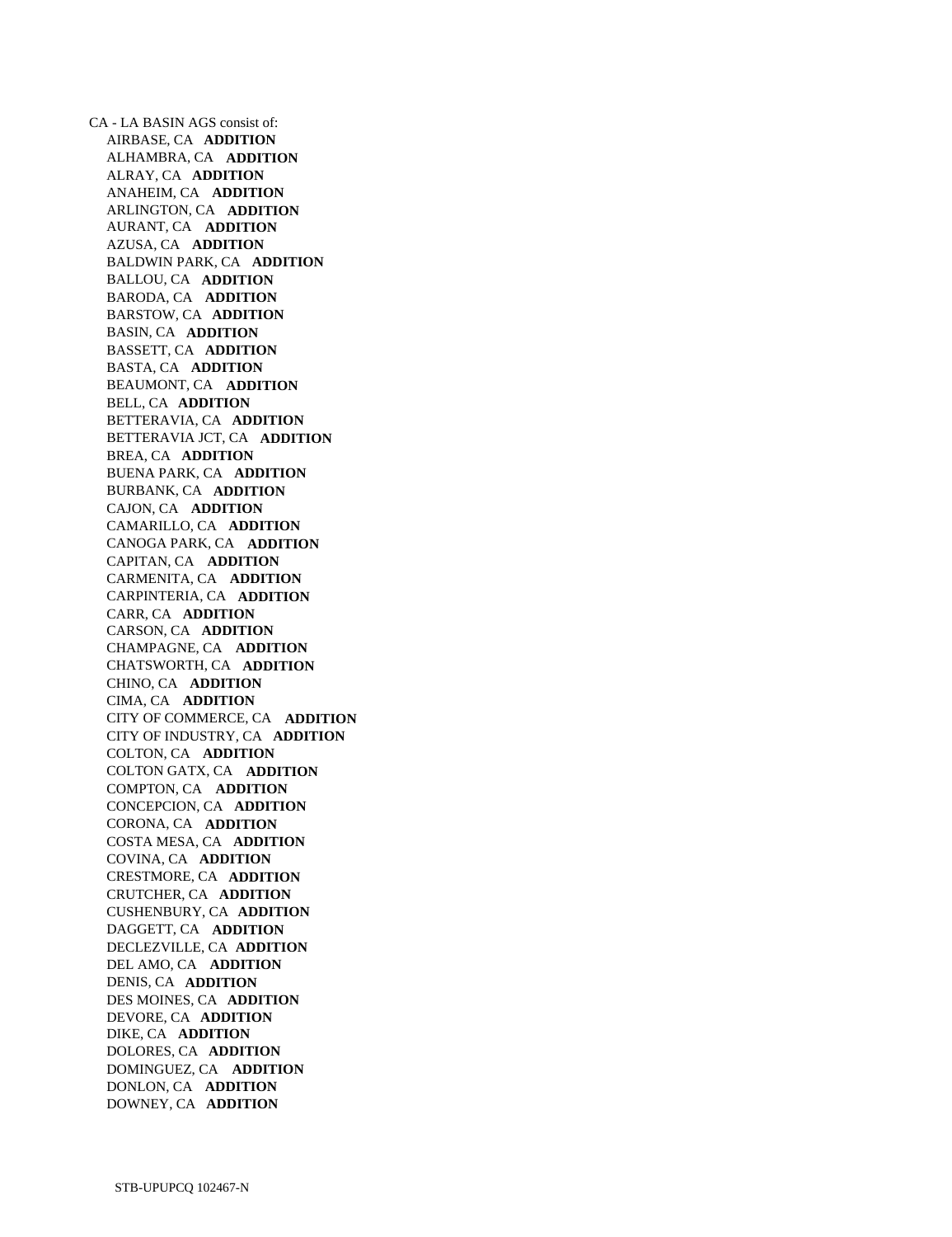DUNN, CA **ADDITION**  DYER, CA **ADDITION**  E SANTA BARBARA, CA **ADDITION**  EAST SAN PEDRO, CA **ADDITION**  EAST WATSON, CA **ADDITION**  EL MONTE, CA **ADDITION**  EL SEGUNDO, CA **ADDITION**  ELFTMAN, CA **ADDITION**  ELLWOOD, CA **ADDITION**  FIELD, CA **ADDITION**  FIRESTONE PARK, CA **ADDITION**  FONTANA, CA **ADDITION**  FROST, CA **ADDITION**  FRUITLAND, CA **ADDITION**  FULLERTON, CA **ADDITION**  GARDENA, CA **ADDITION**  GAVIOTA, CA **ADDITION**  GEMCO, CA **ADDITION**  GLENDALE, CA **ADDITION**  GLOBAL GATEWAY SO, CA **ADDITION**  GOLETA, CA **ADDITION**  GRAND TERRACE, CA **ADDITION**  GUASTI, CA **ADDITION**  HAROLD, CA **ADDITION**  HAWTHORNE, CA **ADDITION**  HELENDALE, CA **ADDITION**  HESPERIA, CA **ADDITION**  HEWITT, CA **ADDITION**  HIGHGROVE, CA **ADDITION**  HINKLEY, CA **ADDITION**  HIVOLT, CA **ADDITION**  HOBART, CA **ADDITION**  HODGE, CA **ADDITION**  HOLLYDALE, CA **ADDITION**  HONBY, CA **ADDITION**  HONDA, CA **ADDITION**  HUNTINGTON PARK, CA **ADDITION**  ICTF, CA **ADDITION**  IRVING, CA **ADDITION**  IRWINDALE, CA **ADDITION**  IVANPAH, CA **ADDITION**  KAISER, CA **ADDITION**  KEENBROOK, CA **ADDITION**  KELSO, CA **ADDITION**  LA HABRA, CA **ADDITION**  LA HARBOR APM TERMI, CA **ADDITION**  LA METRO, CA **ADDITION**  LA MIRADA, CA **ADDITION**  LA PATERA, CA **ADDITION**  LA VERNE, CA **ADDITION**  LAKEWOOD, CA **ADDITION**  LANCASTER, CA **ADDITION**  LANG, CA **ADDITION**  LATC, CA **ADDITION**  LAXT, CA **ADDITION**  LEESDALE, CA **ADDITION**  LENWOOD, CA **ADDITION**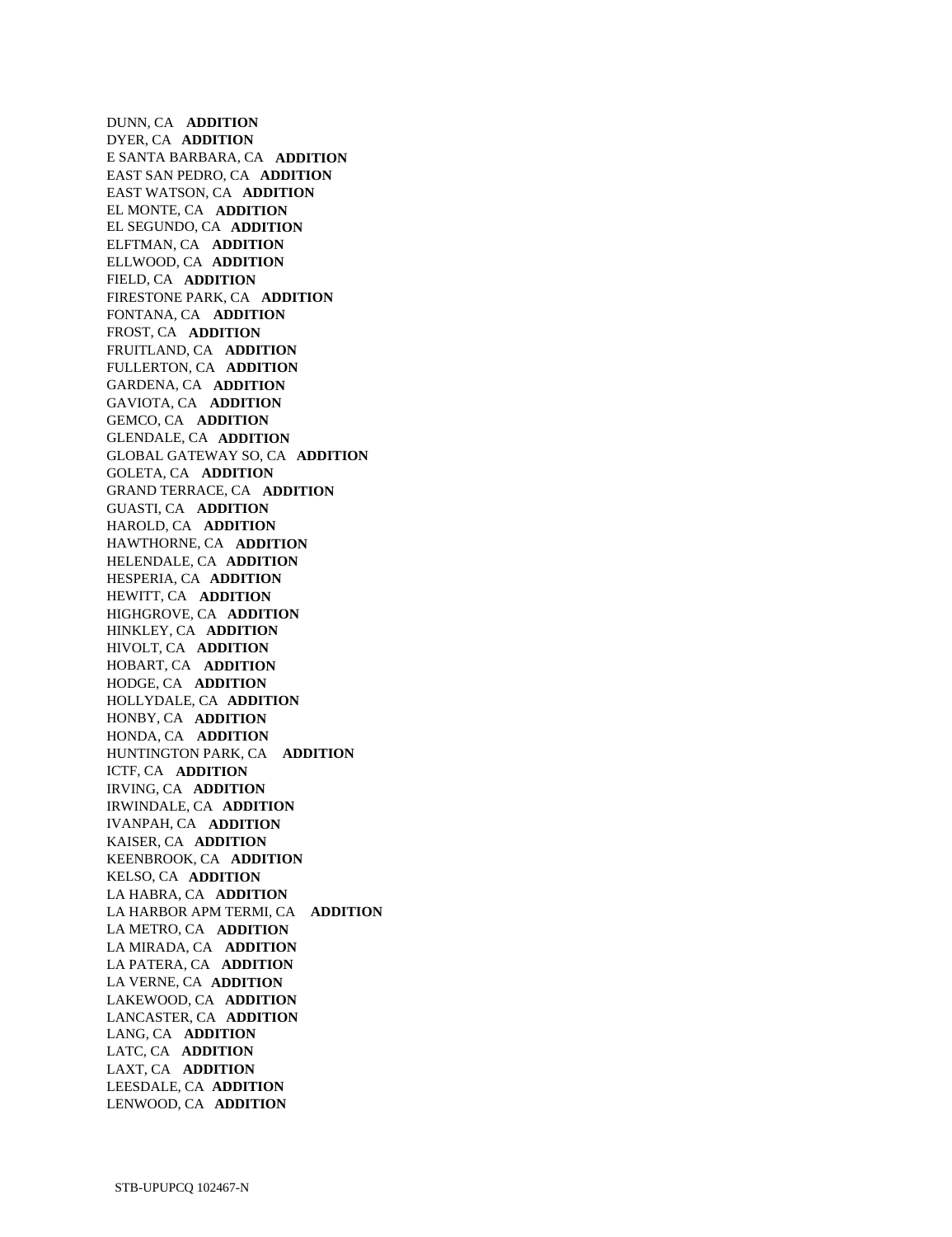LOMA LINDA, CA **ADDITION**  LOMPOC, CA **ADDITION**  LONG BEACH, CA **ADDITION**  LONG BEACH A PIER, CA **ADDITION**  LONG BEACH E PIER, CA **ADDITION**  LONG BEACH ITS, CA **ADDITION**  LONG BEACH LBC, CA **ADDITION**  LONG BEACH PCT, CA **ADDITION**  LONG BEACH T PIER, CA **ADDITION**  LOS ANGELES, CA **ADDITION**  LOS ANGELES HARBOR, CA **ADDITION**  LOS ANGELES JCT, CA **ADDITION**  LOS NIETOS, CA **ADDITION**  LYNWOOD, CA **ADDITION**  MANIX, CA **ADDITION**  MANUEL, CA **ADDITION**  MARLBORO, CA **ADDITION**  MARNE, CA **ADDITION**  MAYWOOD, CA **ADDITION**  MEAD TRANSFER, CA **ADDITION**  MIRA LOMA, CA **ADDITION**  MONTALVO, CA **ADDITION**  MONTCLAIR, CA **ADDITION**  MONTEBELLO, CA **ADDITION**  MOORPARK, CA **ADDITION**  NADEAU, CA **ADDITION**  NARLON, CA **ADDITION**  NEBO, CA **ADDITION**  NEWHALL, CA **ADDITION**  NIPTON, CA **ADDITION**  NORTH POMONA, CA **ADDITION**  NORTH SANTA MARIA, CA **ADDITION**  NORTH STANTON, CA **ADDITION**  NORTHRIDGE, CA **ADDITION**  NORWALK, CA **ADDITION**  ONO, CA **ADDITION**  ONTARIO, CA **ADDITION**  ORANGE, CA **ADDITION**  ORMAND, CA **ADDITION**  ORO GRANDE, CA **ADDITION**  OXNARD, CA **ADDITION**  PACOIMA, CA **ADDITION**  PALMDALE, CA **ADDITION**  PARAMOUNT, CA **ADDITION**  PATATA, CA **ADDITION**  PEDLEY, CA **ADDITION**  PICO RIVERA, CA **ADDITION**  POMONA, CA **ADDITION**  PORT HUENEME, CA **ADDITION**  POST, CA **ADDITION**  PT HUENEME NAV BASE, CA **ADDITION**  RAVENNA, CA **ADDITION**  RAYMER, CA **ADDITION**  REDLANDS, CA **ADDITION**  REYES, CA **ADDITION**  RIALTO, CA **ADDITION**  RIOCO, CA **ADDITION**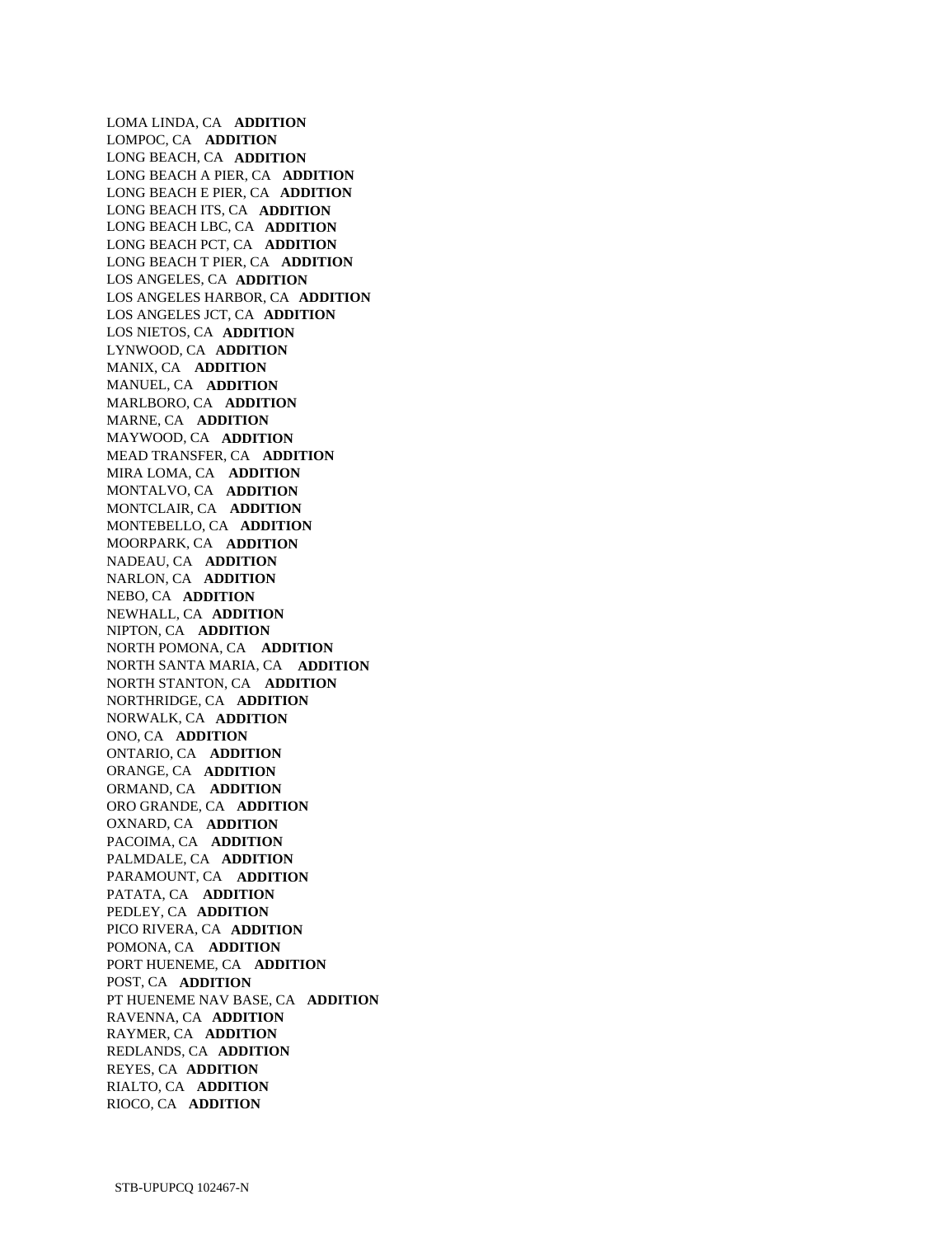RIVERSIDE, CA **ADDITION**  ROSEMARY, CA **ADDITION**  SACATE, CA **ADDITION**  SAN BERNARDINO, CA **ADDITION**  SAN DIMAS, CA **ADDITION**  SAN FERNANDO, CA **ADDITION**  SAN GABRIEL, CA **ADDITION**  SAN PEDRO, CA **ADDITION**  SANTA ANA, CA **ADDITION**  SANTA BARBARA, CA **ADDITION**  SANTA FE SPRINGS, CA **ADDITION**  SANTA MARIA, CA **ADDITION**  SANTA PAULA, CA **ADDITION**  SANTA SUSANA, CA **ADDITION**  SATICOY, CA **ADDITION**  SAUGUS, CA **ADDITION**  SEA CLIFF, CA **ADDITION**  SIMI VALLEY, CA **ADDITION**  SMELTZER, CA **ADDITION**  SOMIS, CA **ADDITION**  SOUTH ANAHEIM, CA **ADDITION**  SOUTH FONTANA, CA **ADDITION**  SOUTH GATE, CA **ADDITION**  SOUTH LOS ANGELES, CA **ADDITION**  SOUTH OXNARD, CA **ADDITION**  SOUTH SANTA ANA, CA **ADDITION**  SOUTH VANDENBERG, CA **ADDITION**  SPADRA, CA **ADDITION**  SUDDEN, CA **ADDITION**  SUMMIT, CA **ADDITION**  SUN VALLEY, CA **ADDITION**  SURF, CA **ADDITION**  SYLMAR, CA **ADDITION**  TANGAIR, CA **ADDITION**  TEMPLE CITY, CA **ADDITION**  TERMINAL ISLAND, CA **ADDITION**  THENARD, CA **ADDITION**  THORN, CA **ADDITION**  TICTF, CA **ADDITION**  TORRANCE, CA **ADDITION**  VALLA, CA **ADDITION**  VENTURA, CA **ADDITION**  VERDEMONT, CA **ADDITION**  VERNON, CA **ADDITION**  VICTORVILLE, CA **ADDITION**  VINA VISTA, CA **ADDITION**  VINCENT, CA **ADDITION**  WALKER, CA **ADDITION**  WALNUT, CA **ADDITION**  WASH, CA **ADDITION**  WATSON, CA **ADDITION**  WATTS, CA **ADDITION**  WEST BASIN, CA **ADDITION**  WEST COLTON, CA **ADDITION**  WEST COVINA, CA **ADDITION**  WEST GLENDALE, CA **ADDITION**  WEST YERMO, CA **ADDITION**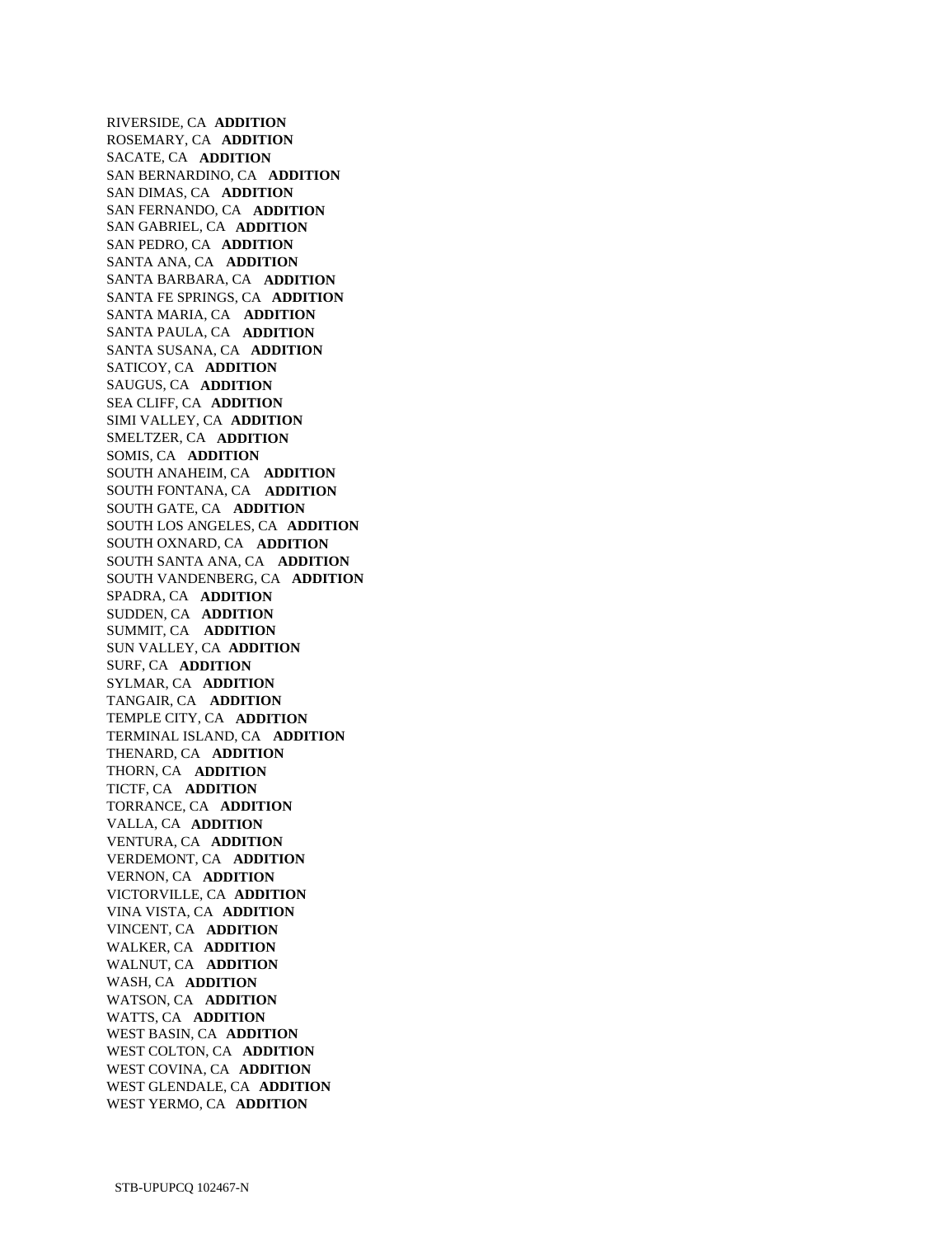WESTMINSTER, CA **ADDITION**  WHITE HILLS, CA **ADDITION**  WHITTIER JCT, CA **ADDITION**  WILDS, CA **ADDITION**  WILMINGTON, CA **ADDITION**  WINGFOOT, CA **ADDITION**  WINTERSBURG, CA **ADDITION**  WISE, CA **ADDITION**  WORKMAN, CA **ADDITION**  YERMO, CA **ADDITION**  YUSEN TERMINAL, CA **ADDITION**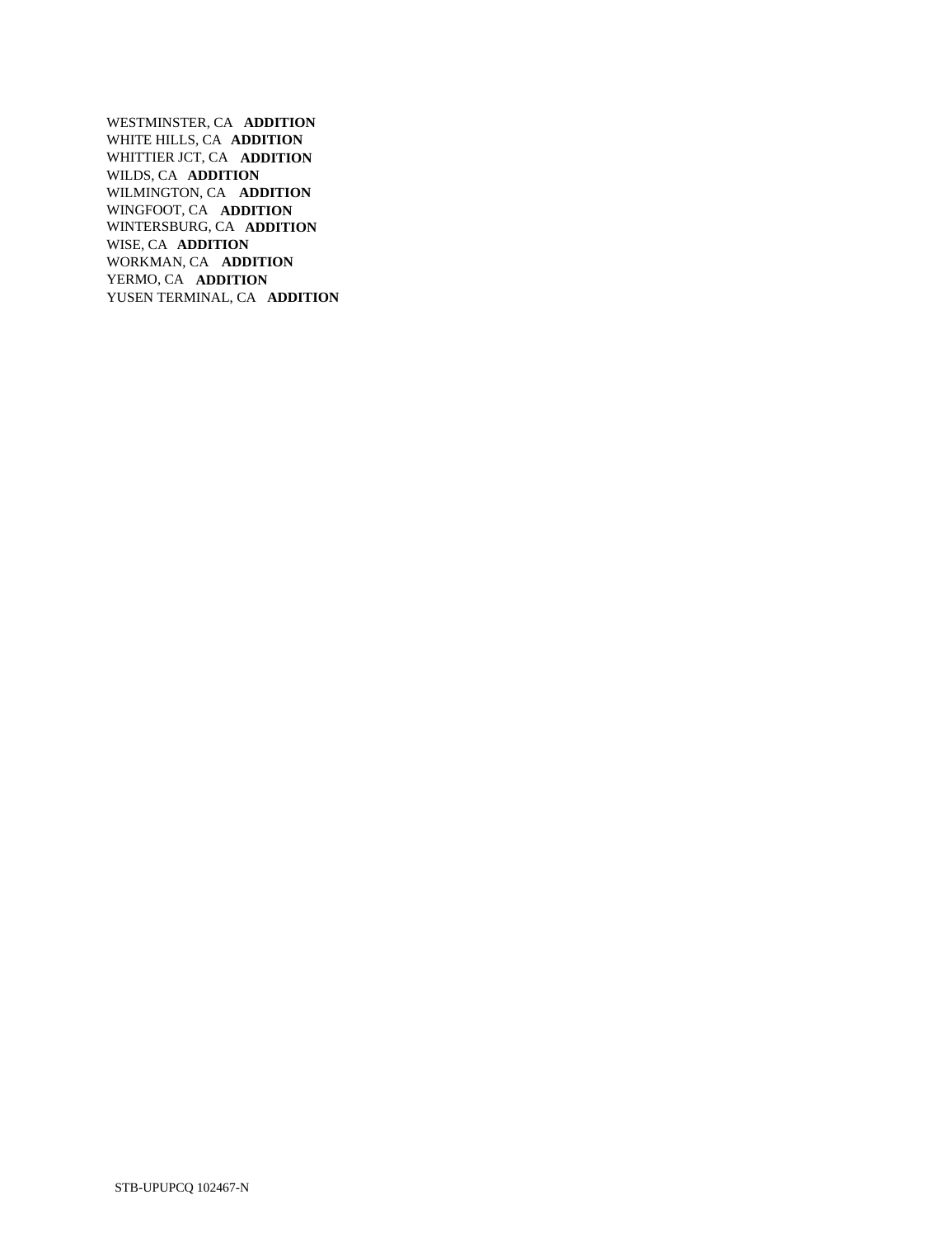

STB-UPUPCQ 102534-Q

# **UNION PACIFIC RAILROAD COMPANY**

# **AMENDED CONTRACT SUMMARY**

**Issued:**  February 1, 2022

**Effective:** September 1, 2021

**Issued by:**  Rosa M. La Puente-Flowers Lead Price Applications 1400 Douglas Street Mail Stop 1340 OMAHA, NEBRASKA 68179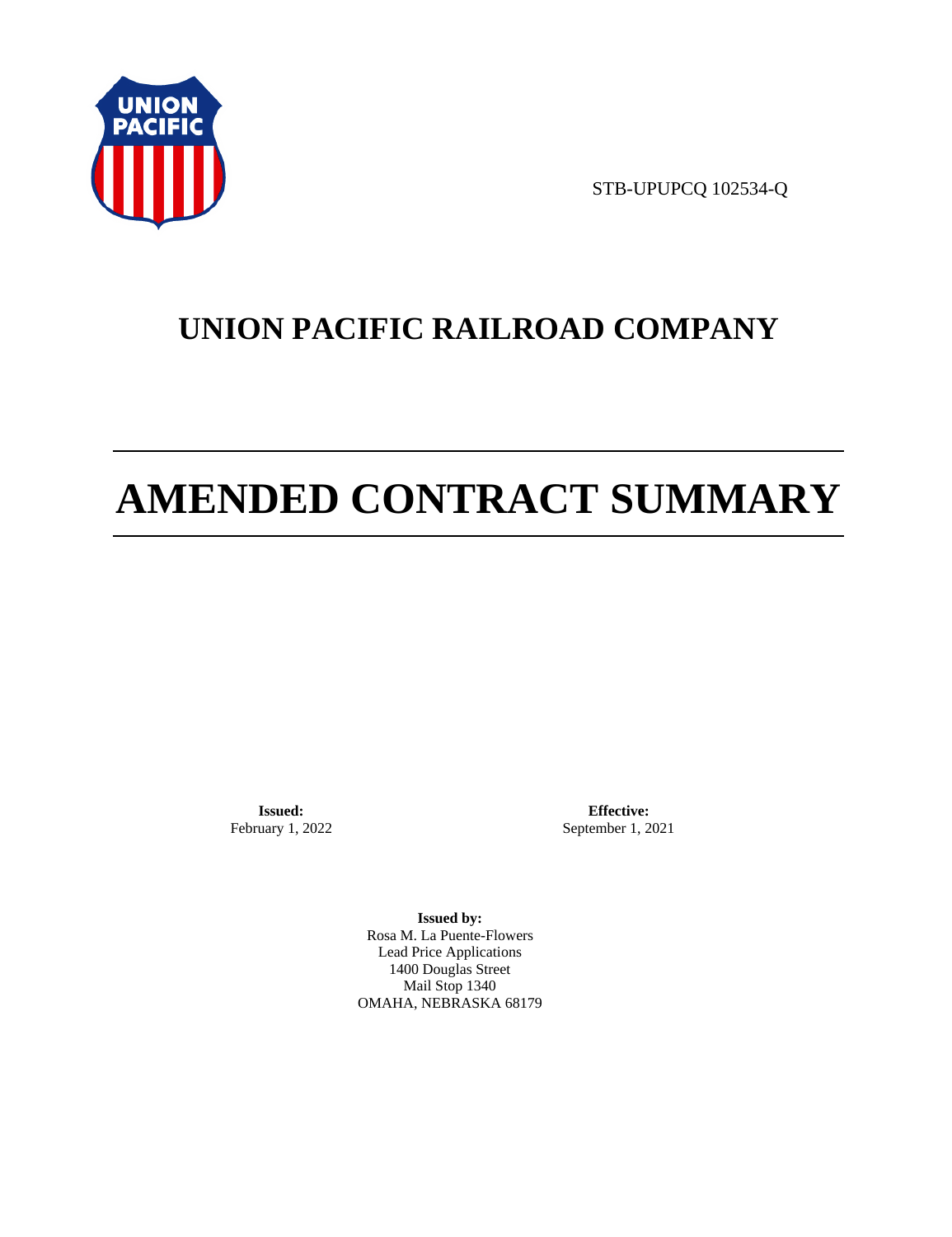#### **PARTICIPATING CARRIERS:**

 UNION PACIFIC RAILROAD COMPANY 1400 Douglas St. Omaha, NE 68179

#### **COMMODITY:**

Sorghum Grains **ADDITION** 

#### **SHIPPER:**

CARGILL INC

#### **ORIGIN(S):**

 EAGLE PASS, TX **ADDITION**  PARAGOULD, AR **ADDITION**  HEARNE, TX **ADDITION**  HOOKS, TX **ADDITION**  LAREDO, TX **ADDITION**  WICHITA FALLS, TX **ADDITION**  HUTCHINSON, KS **ADDITION**  BROWNSVILLE, TX **ADDITION**  CRESSON, TX **ADDITION**  HOCKLEY, TX **ADDITION**  LOLITA, TX **ADDITION**  FT WORTH, TX **ADDITION**  HARLINGEN, TX **ADDITION** 

#### **DESTINATION(S):**

 KANSAS CITY, MO **ADDITION**  EDDYVILLE, IA **ADDITION**  CHICAGO, IL **ADDITION**  CEDAR RAPIDS, IA **ADDITION**  BATON ROUGE, LA **ADDITION**  CAMANCHE, IA **ADDITION**  AVONDALE, LA **ADDITION**  HOOKS, TX **ADDITION**  HOUSTON, TX **ADDITION**  BLAIR, NE **ADDITION**  BRIDGEPORT, IA **ADDITION**  FT DODGE, IA **ADDITION**  MEMPHIS, TN **ADDITION**  WORTHINGTON, MN **ADDITION**  SCHUYLER, NE **ADDITION**  FT WORTH, TX **ADDITION** 

#### **PORT(S):**

Not Applicable

#### **DURATION:**

 Effective Date: August 1, 2019 Amendment Effective Date: September 1, 2021 **ADDITION**  Expiration Date: July 31, 2022 **EXTENSION** 

#### **RAIL CAR DATA:**

No cars dedicated to service under this Contract. Cars are provided on a common carrier basis only.

#### **RATES & CHARGES:**

Subject to increases.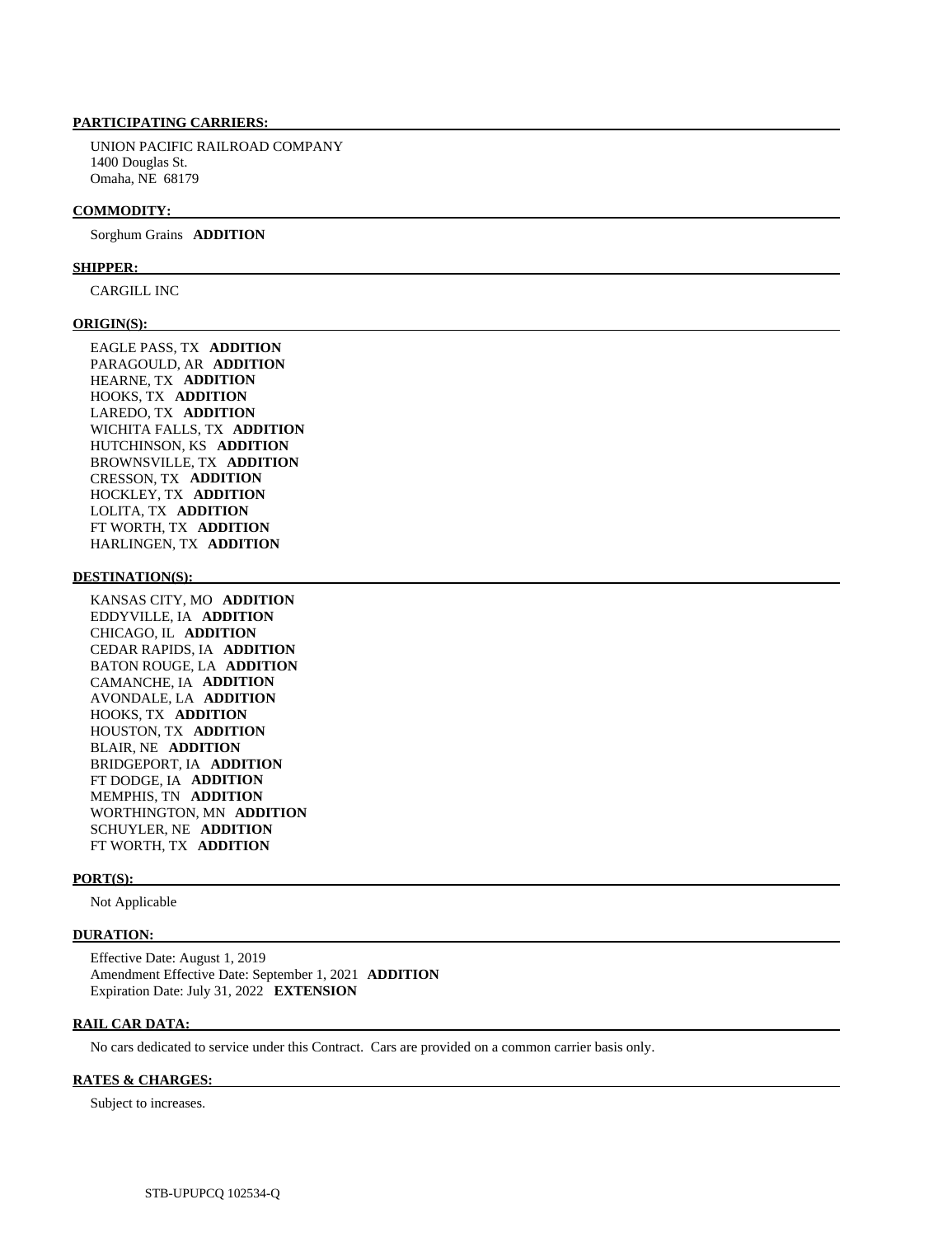# **VOLUME:**

# Single Car Shipments **ADDITION**

# **SPECIAL FEATURES:**

 Special Switching Provision Not Applicable. This change pertained only to confidential data. (Switching)

# **SPECIAL NOTICE:**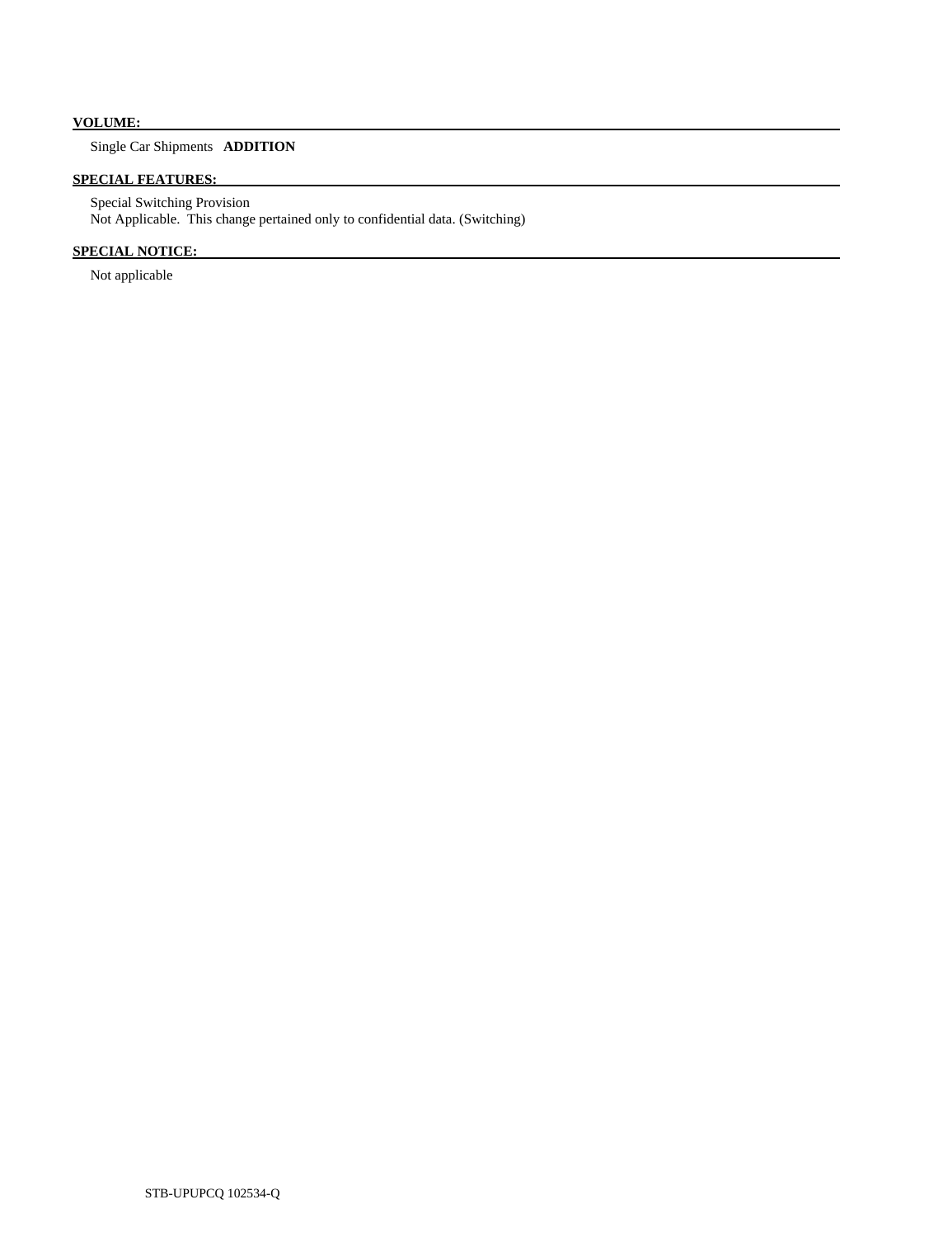

STB-UPUPCQ 103341-E

# **UNION PACIFIC RAILROAD COMPANY**

# **AMENDED CONTRACT SUMMARY**

**Issued:**  February 3, 2022

**Effective:** October 1, 2021

**Issued by:**  Rosa M. La Puente-Flowers Lead Price Applications 1400 Douglas Street Mail Stop 1340 OMAHA, NEBRASKA 68179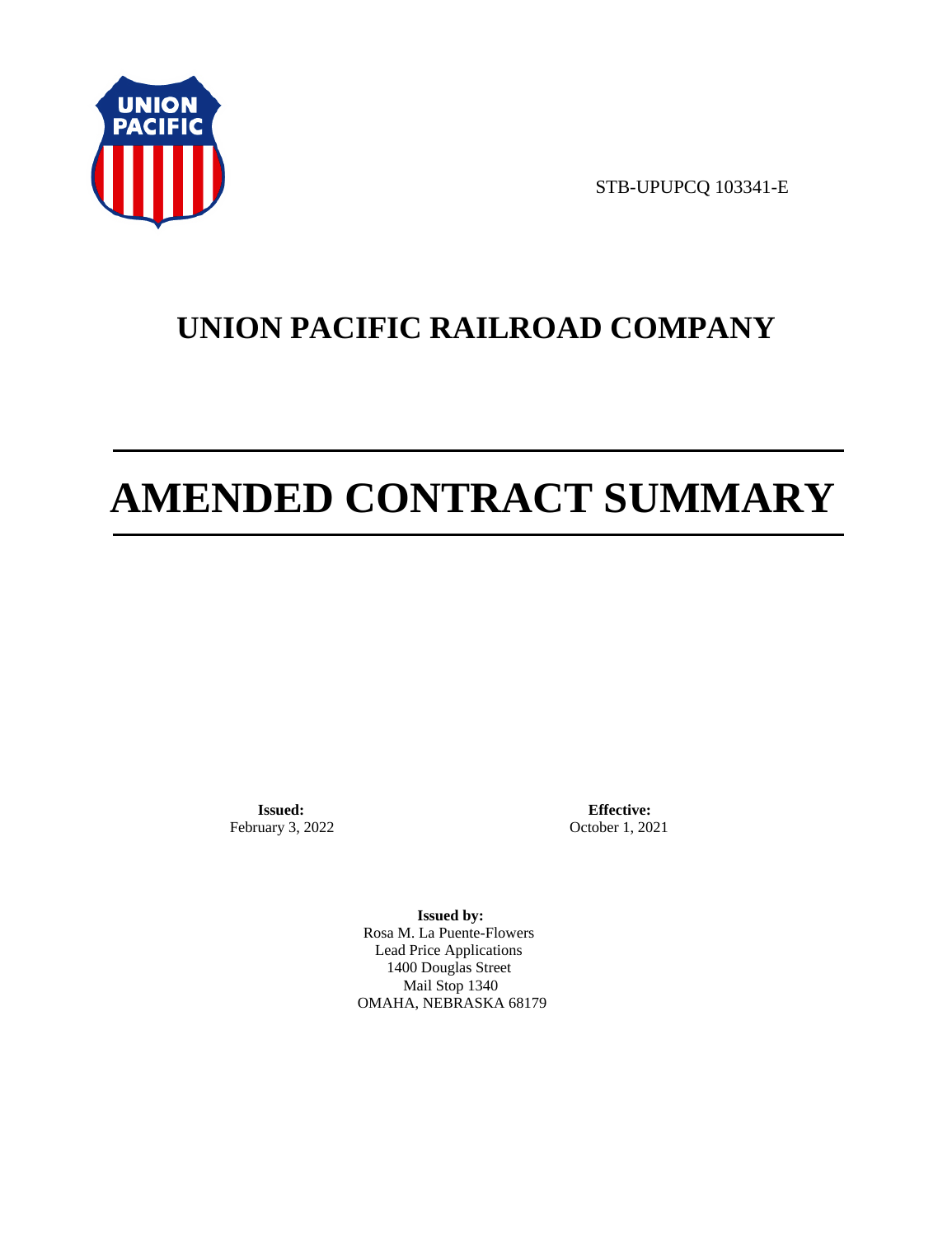## **PARTICIPATING CARRIERS:**

 UNION PACIFIC RAILROAD COMPANY 1400 Douglas St. Omaha, NE 68179

#### **COMMODITY:**

 Sorghum Grains Soybeans (Soya Beans) Corn Exc.Popcorn See 01152

#### **SHIPPER:**

GAVILON GLOBAL AG HOLDINGS LLC

#### **ORIGIN(S):**

 WICHITA, KS ABILENE, KS GRAND ISLAND, NE NE - GRAND ISLAND AGS (See Exhibit Definition) NE - COZAD AGS (See Exhibit Definition) SAUGET, IL

# **DESTINATION(S):**

 EAST ST LOUIS, IL HOPE, MN EDINBURG, TX KEYES, CA BUSSEN SPUR, MO SHAWNEE, OK **ADDITION** 

#### **PORT(S):**

Not Applicable

#### **DURATION:**

 Effective Date: October 1, 2021 Amendment Effective Date: October 1, 2021 **ADDITION**  Expiration Date: September 30, 2022 **EXTENSION** 

## **RAIL CAR DATA:**

Carrier Equipment not involved.

#### **RATES & CHARGES:**

Not applicable

#### **VOLUME:**

Single Car Shipments

#### **SPECIAL FEATURES:**

Special Switching Provision

## **SPECIAL NOTICE:**